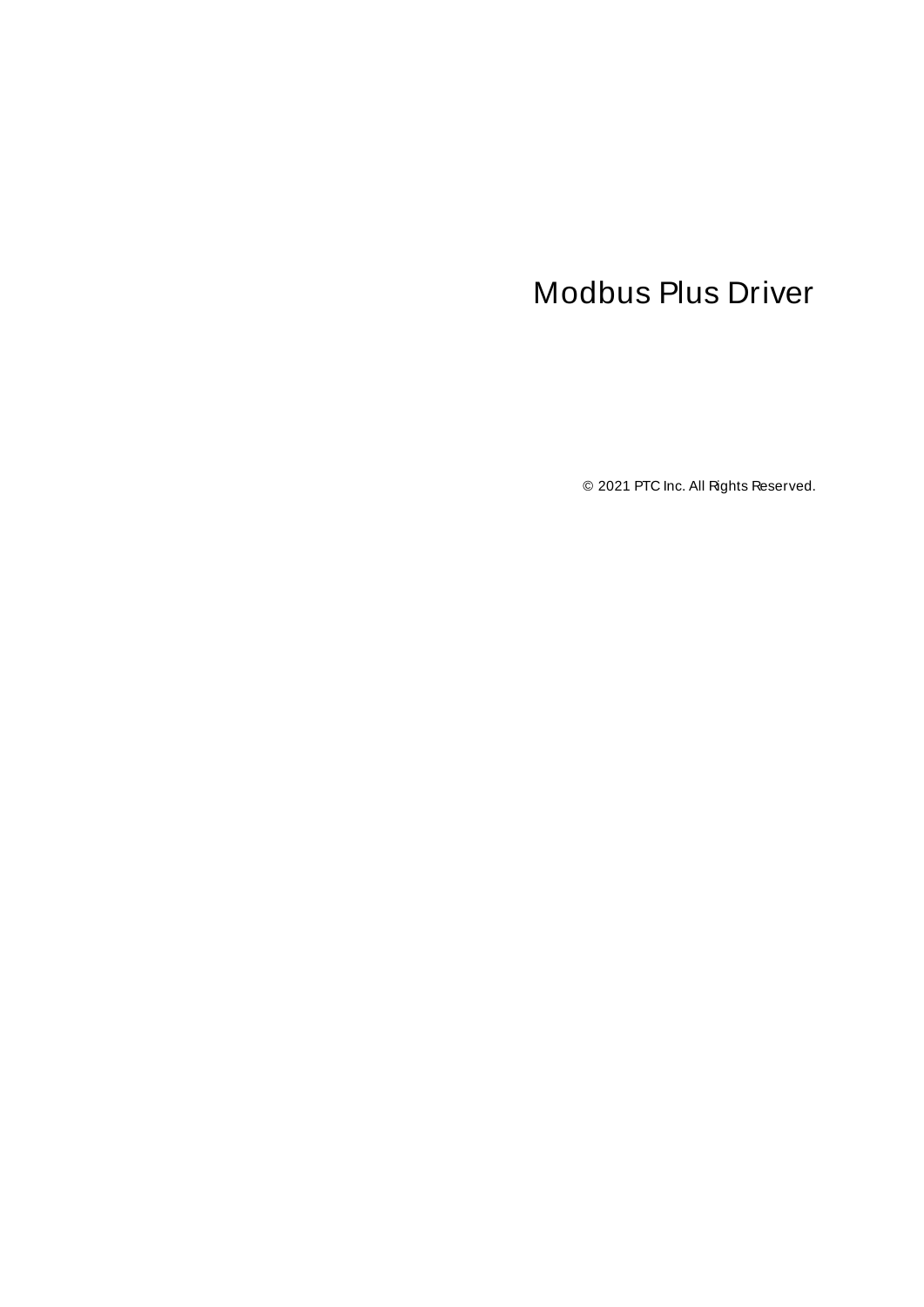# <span id="page-1-0"></span>Table of Contents

| Unable to detect card or start Modbus Plus Services. Verify the card and MBP*.sys drivers are |  |
|-----------------------------------------------------------------------------------------------|--|
|                                                                                               |  |
|                                                                                               |  |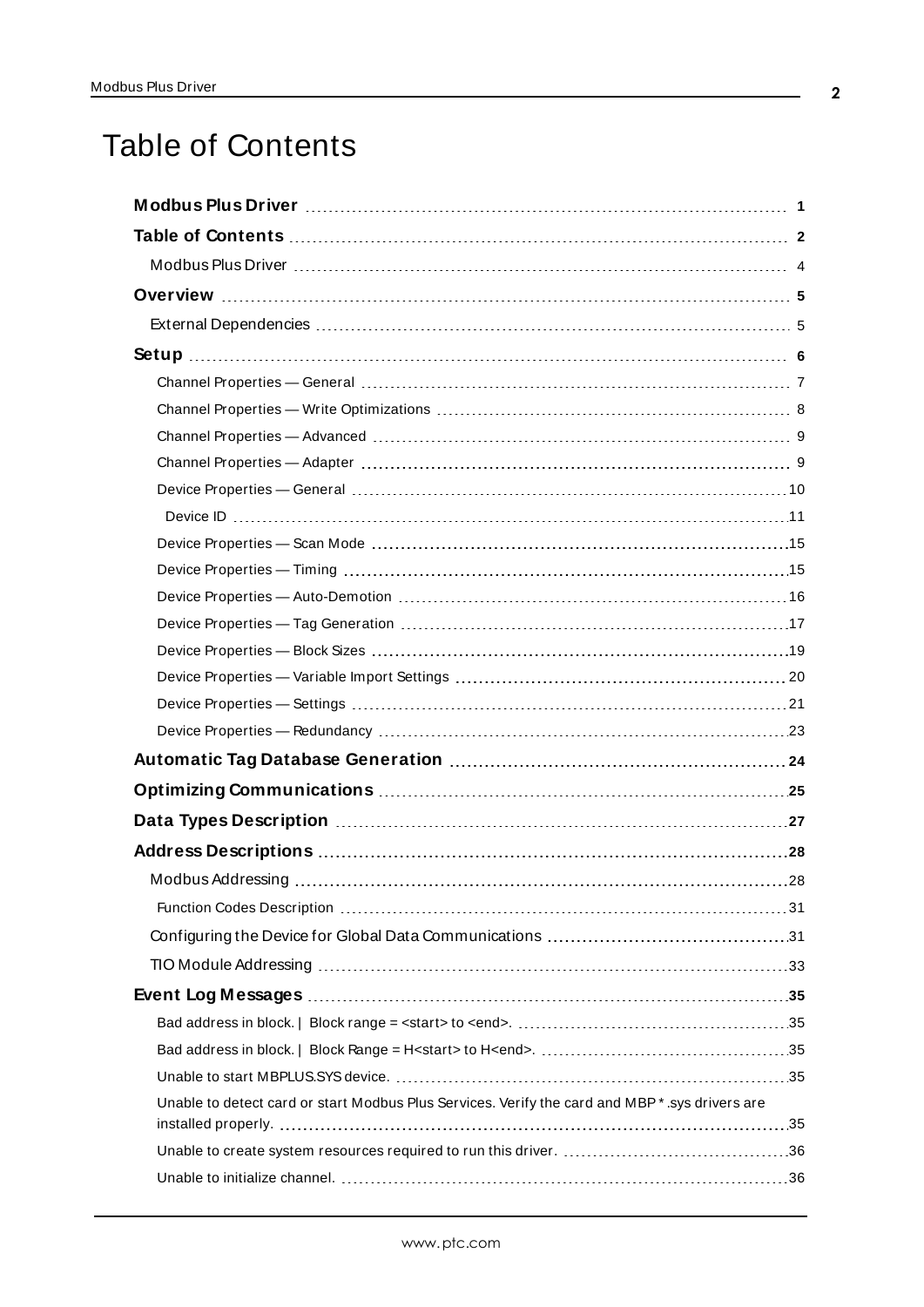| Unable to load channel. Only one channel is allowed per Hilscher adapter. Modify the project so                |  |
|----------------------------------------------------------------------------------------------------------------|--|
|                                                                                                                |  |
|                                                                                                                |  |
| Received block length does not match expected length.   Received length = <number> (bytes),</number>           |  |
|                                                                                                                |  |
|                                                                                                                |  |
| Block request on device responded with exception.   Block Range = <start> to <end>, Exception =</end></start>  |  |
| Unable to write to address on device. Device responded with exception.   Address = ' <address>',</address>     |  |
| Unable to read from address on device. Device responded with exception.   Address =                            |  |
| Block address request responded with exception.   Block range = H <start> to H<end>, Exception</end></start>   |  |
| Warning: Global Data Disabled, access requires Modicon's 4.0 low-level system drivers. 38                      |  |
|                                                                                                                |  |
|                                                                                                                |  |
|                                                                                                                |  |
| Error parsing record in import file.   Record number = <number>, Field = <number>. 39</number></number>        |  |
| Description truncated for record in import file.   Record number = <number>. 39</number>                       |  |
| Imported tag name is invalid and has been changed.   Tag name = ' <tag>', Changed tag name =</tag>             |  |
| A tag could not be imported because the data type is not supported.   Tag name = $\lt$ tag>', Unsup-           |  |
| Unable to write to address on device. Board responded with exception.   Address = ' <address>',</address>      |  |
| Unable to read from address on device. Board responded with exception.   Address =                             |  |
| Started MBPLUS.SYS device manufactured and control of the started MBPLUS.SYS device manufactured and the start |  |
|                                                                                                                |  |
|                                                                                                                |  |
|                                                                                                                |  |
|                                                                                                                |  |
|                                                                                                                |  |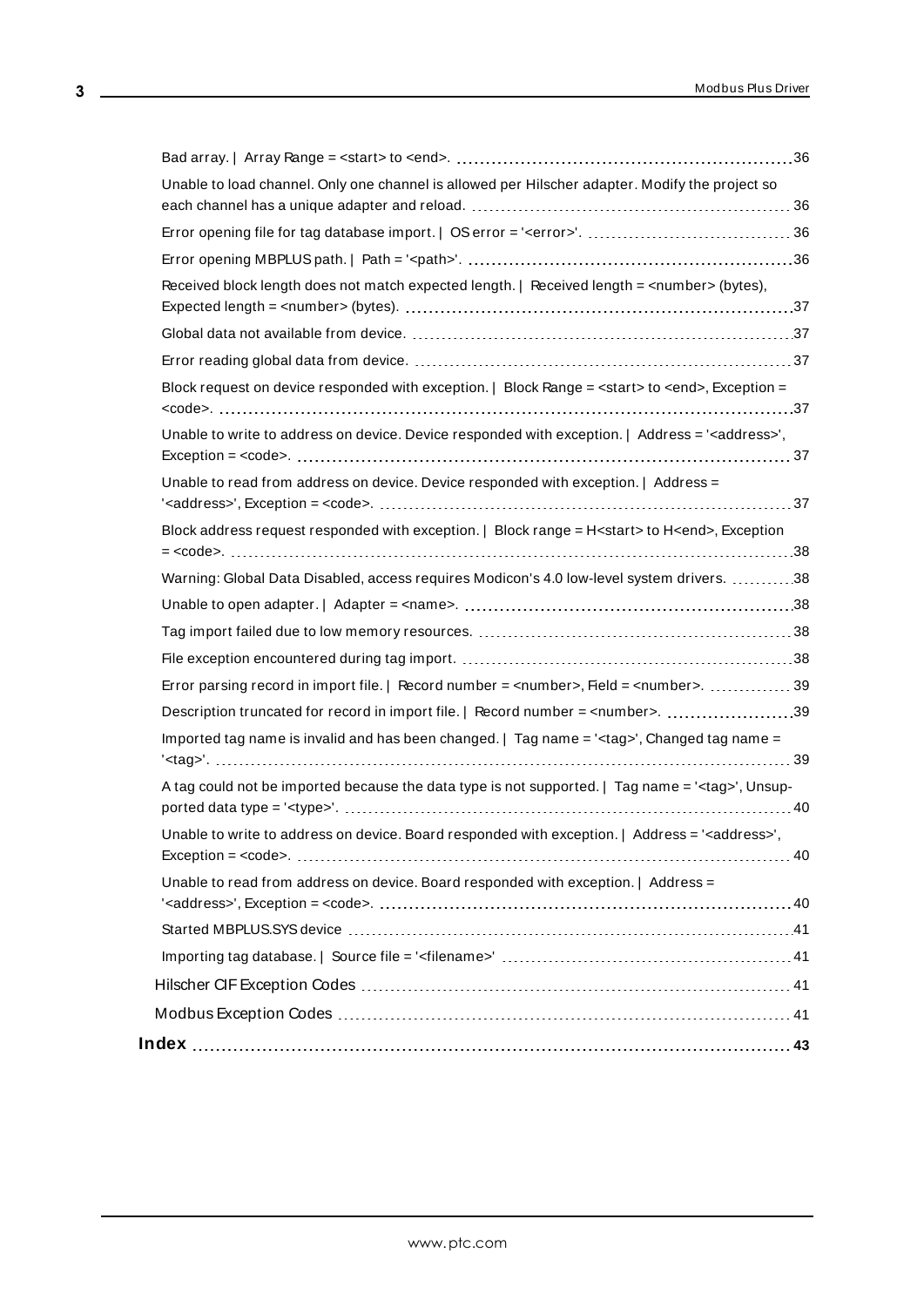## <span id="page-3-0"></span>**Modbus Plus Driver**

Help version 1.060

## **CONTENTS**

**[Overview](#page-4-0)** What is the Modbus Plus Driver?

**[Setup](#page-5-0)** How do I configure a device for use with this driver?

**Automatic Tag Database [Generation](#page-23-0)** How can I configure tags for the Modbus Plus Driver?

**Optimizing [Communications](#page-24-0)** How do I get the best performance from the driver?

#### **Data Types [Description](#page-26-0)**

What data types does the Modbus Plus Driver support?

**Address [Descriptions](#page-27-0)**

How do I address a data location on a Modbus Plus device?

### **Event Log [M essages](#page-34-1)**

What error messages does the Modbus Plus Driver produce?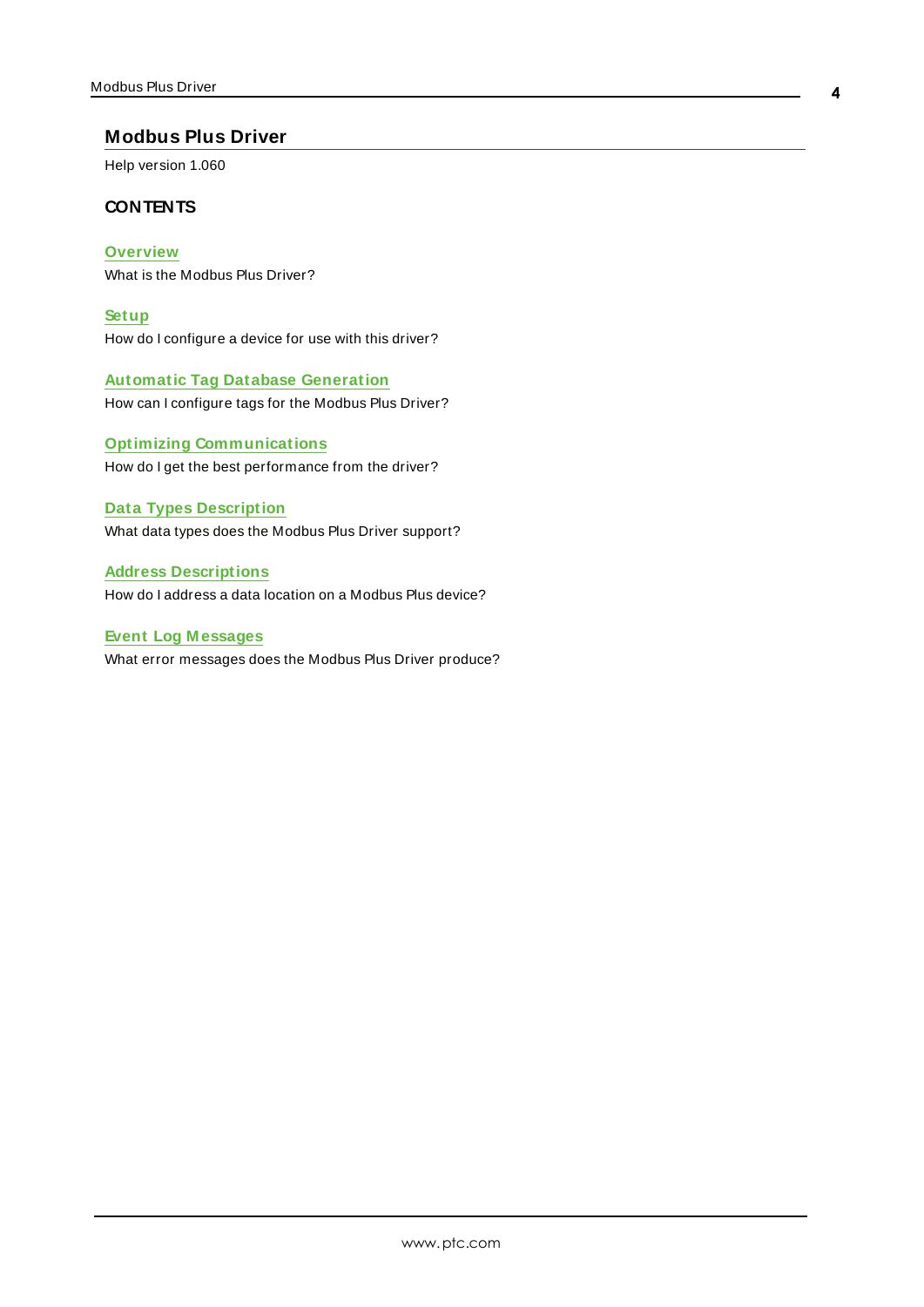### <span id="page-4-2"></span><span id="page-4-0"></span>**Overview**

The Modbus Plus Driver provides a reliable way to connect Modbus Plus devices to OPC client applications; including HMI, SCADA, Historian, MES, ERP, and countless custom applications. It is intended for use with a Modicon SA85, Schneider PCI-85, or Hilscher CIF50-MBPinterface card. This driver does not support configurations where SA85/PCI-85 and Hilscher CIFcards exist in the same computer.

# <span id="page-4-1"></span>**External Dependencies**

This driver has external dependencies.

An SA85 or PCI-85 interface adapter and its device driver software (MBPLUSor MBXdrivers) are required to communicate to the Modbus Plus network. The interface adapter and device drivers can be purchased from Modicon/Schneider. The server can support up to eight (8) channels per SA85 or PCI-85 card.

<span id="page-4-3"></span>For configurations using the Hilscher CIFCard, the Modbus Plus Driver requires that Hilscher's SyCon configuration software be installed on the same machine as the card. The card may be configured and downloaded through SyCon. The Hilscher CIF card supports one channel per adapter.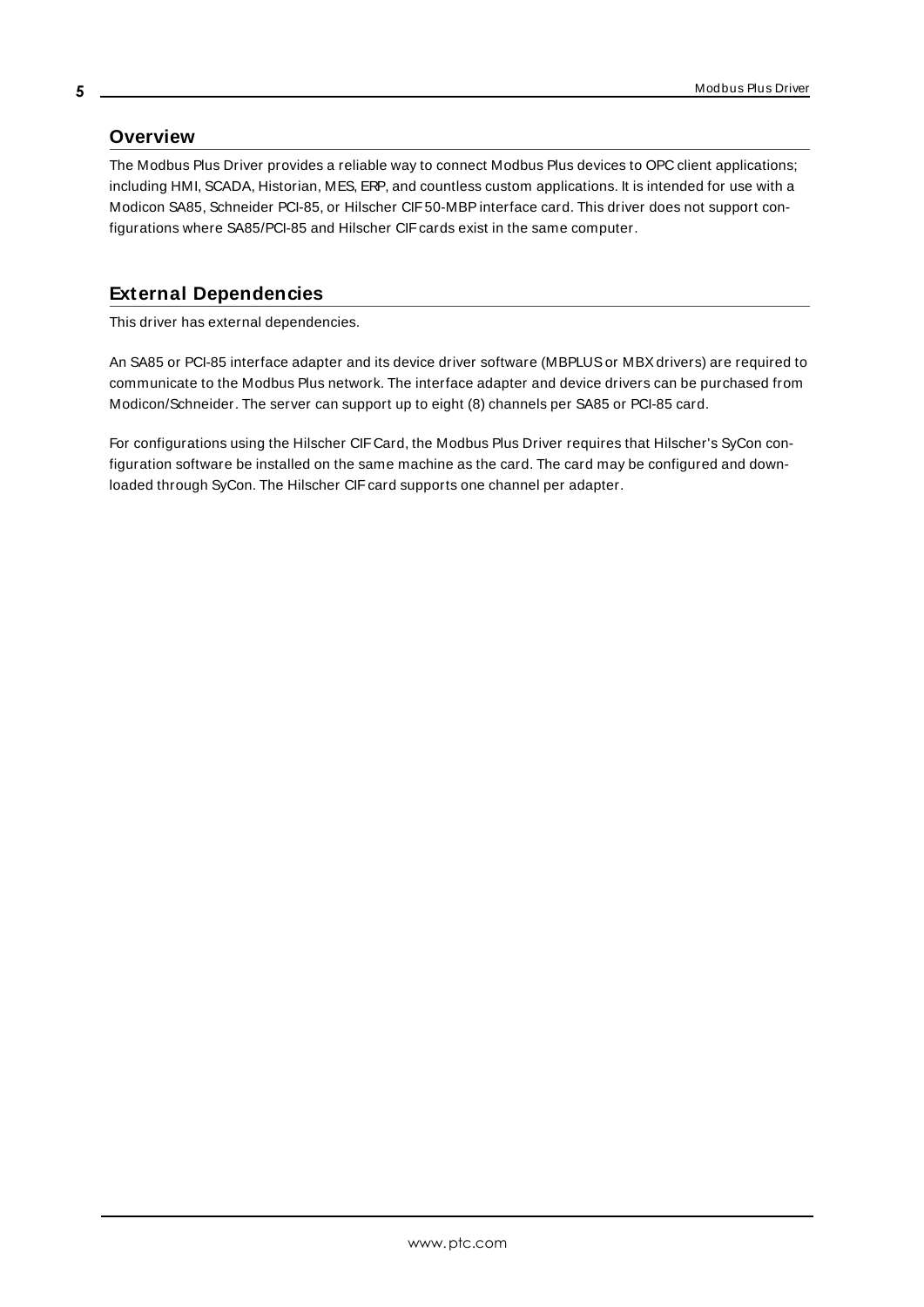#### <span id="page-5-0"></span>**Setup**

For this driver, the terms Modbus server and unsolicited are used interchangeably.

#### **Channel and Device Limits**

The maximum number of channels supported by this driver is 32. The maximum number of devices supported by this driver is 8192 per channel.

The Modbus Plus Driver supports a maximum of eight channels per SA85 card adapter or one channel per Hilscher CIF card adapter.

#### <span id="page-5-3"></span><span id="page-5-1"></span>**Supported Interface Cards**

SA85 Card Hilscher CIF Card

**Note:** Users may also connect to a Modbus Plus network from a Modbus RTU Serial machine via a USB adapter.

<span id="page-5-5"></span>For more information on the SA85 Card and Hilscher CIF Card requirements, refer to **External [Dependencies](#page-4-1)**.

#### **Supported Communication Modes**

The Modbus Plus Driver supports three communication modes, which are used to obtain data from the device. The mode is specified through the device ID format. Options include Solicited, Unsolicited, and Mailbox. Descriptions of the modes are as follows:

- <span id="page-5-4"></span>**Solicited**: In this mode, the driver generates read and/or write requests to the device for data. Available addresses include output coils, input coils, internal registers, and holding registers. Output coils and holding register addresses have read / write access, whereas input coils and internal registers have read only access. The device ID format for Solicited Mode is DM.r1.r2.r3.r4.r5 or Sr1.r2.r3.r4.r5.
- <span id="page-5-6"></span>**Unsolicited**: In this mode, the driver acts as a virtual PLC on the network. Reads and writes do not originate from the driver. Any client application that reads or writes from an unsolicited device passes data to a local cache that is allocated for the device, not to the physical device. This local cache is located in the PC that is running the driver. Devices on the network read and write to the same cache through unsolicited commands. The device ID format for Unsolicited Mode is DSr1.r2.r3.r4.r5.
- <span id="page-5-2"></span>**Mailbox**: In this mode, the driver acts as a storage area for every defined mailbox device. When an unsolicited command is received, the driver detects the routing path from which the message came, and then place the data in the storage area allocated for that device. If the message comes from a device with a routing path that has not been defined as a mailbox device, the message is not processed. Any client application that reads from a mailbox device reads from the storage area contained in the driver instead of the physical device; however, writes are sent to the physical device as well as the local cache. Only holding registers are supported in this mode. The Double data type is not supported. The device ID format for Mailbox Mode is U.r1.r2.r3.r4.r5.

**Note:** Unsolicited mailbox commands are made possible by the MSTRinstruction available in certain Modicon devices. For more information, refer to "Example 2 - Mailbox Mode Single Network" and "Example 3 - Mailbox Mode Bridged Network" in **[device](#page-10-0) ID**.

For information on the communication modes that are supported by the SA85 and Hilscher CIF interface cards, refer to the table below.

| l M ode   | SA85 Card | Hilscher CIF Card |
|-----------|-----------|-------------------|
| Solicited | $\lambda$ | $\mathbf{v}$      |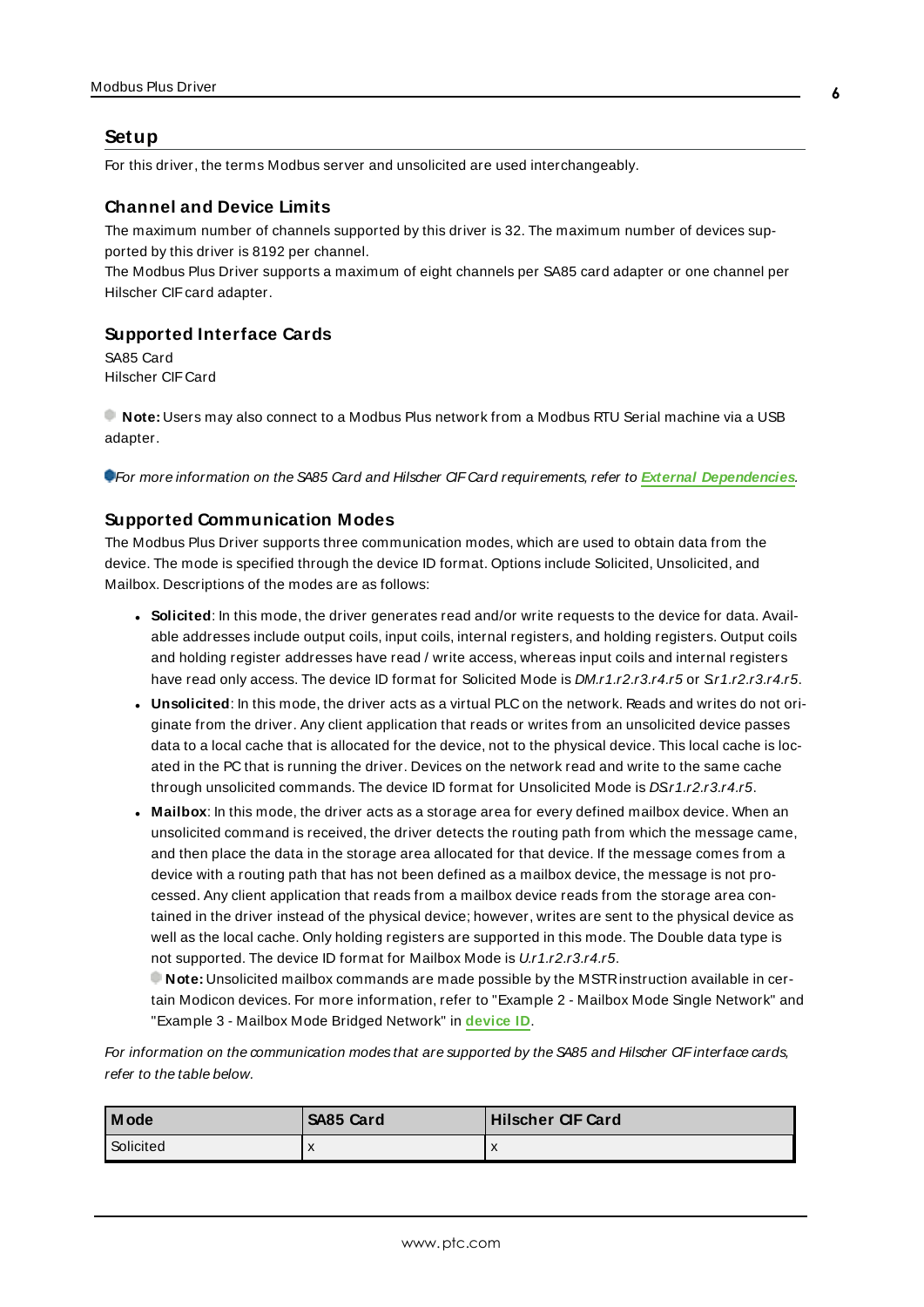| l Mode      | SA85 Card | <b>Hilscher CIF Card</b> |
|-------------|-----------|--------------------------|
| Unsolicited | X         |                          |
| l Mailbox   | X         |                          |

<span id="page-6-1"></span>**For more information, refer to [device](#page-10-0) ID.** 

### **Polling Multiple Devices**

The Modbus Plus Driver can poll multiple devices on a Modbus Plus network and can also act as a single Modbus server device on the Modbus Plus network for other devices to poll. The driver is limited to 8192 devices and supports up to 4 adapters.

# <span id="page-6-0"></span>**Channel Properties — General**

This server supports the use of multiple simultaneous communications drivers. Each protocol or driver used in a server project is called a channel. A server project may consist of many channels with the same communications driver or with unique communications drivers. A channel acts as the basic building block of an OPC link. This group is used to specify general channel properties, such as the identification attributes and operating mode.

| <b>Property Groups</b><br>General<br>Write Optimizations<br>Advanced | <b>Identification</b><br>$\overline{\phantom{a}}$ |                |
|----------------------------------------------------------------------|---------------------------------------------------|----------------|
|                                                                      | Name                                              |                |
|                                                                      | Description                                       |                |
|                                                                      | Driver                                            |                |
|                                                                      | Diagnostics<br>$=$                                |                |
|                                                                      | <b>Diagnostics Capture</b>                        | <b>Disable</b> |

#### **Identification**

**Name**: Specify the user-defined identity of this channel. In each server project, each channel name must be unique. Although names can be up to 256 characters, some client applications have a limited display window when browsing the OPC server's tag space. The channel name is part of the OPC browser information. The property is required for creating a channel.

For information on reserved characters, refer to "How To... Properly Name a Channel, Device, Tag, and Tag Group" in the server help.

**Description**: Specify user-defined information about this channel.

**Many of these properties, including Description, have an associated system tag.** 

**Driver**: Specify the protocol / driver for this channel. This property specifies the device driver that was selected during channel creation. It is a disabled setting in the channel properties. The property is required for creating a channel.

**Note**: With the server's online full-time operation, these properties can be changed at any time. This includes changing the channel name to prevent clients from registering data with the server. If a client has already acquired an item from the server before the channel name is changed, the items are unaffected. If, after the channel name has been changed, the client application releases the item and attempts to reacquire using the old channel name, the item is not accepted. Changes to the properties should not be made once a large client application has been developed. Utilize proper user role and privilege management to prevent operators from changing properties or accessing server features.

## **Diagnostics**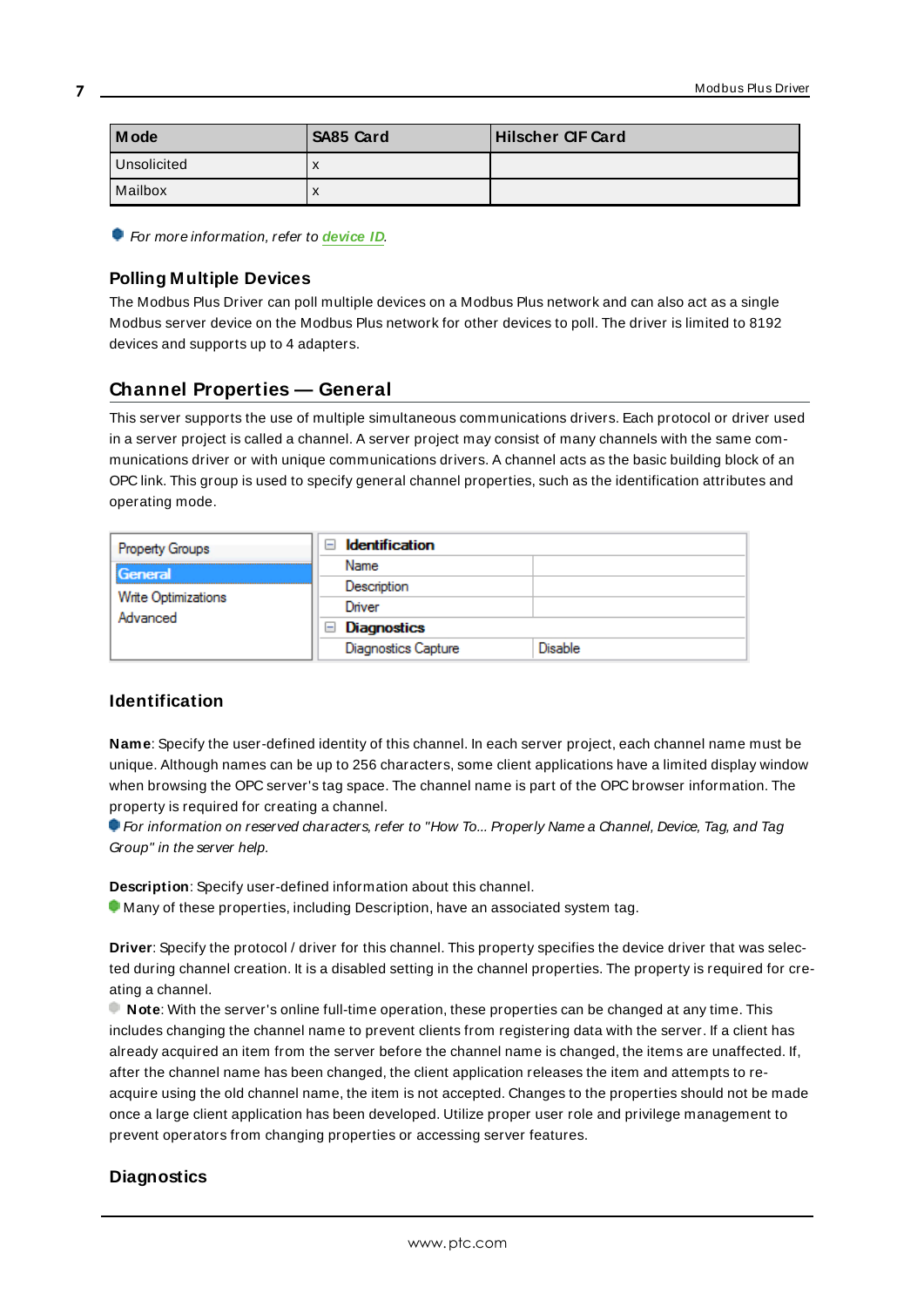**Diagnostics Capture**: When enabled, this option makes the channel's diagnostic information available to OPC applications. Because the server's diagnostic features require a minimal amount of overhead processing, it is recommended that they be utilized when needed and disabled when not. The default is disabled.

**Note:** This property is not available if the driver does not support diagnostics.

<span id="page-7-0"></span>For more information, refer to "Communication Diagnostics" and "Statistics Tags" in the server help.

### **Channel Properties — Write Optimizations**

The server must ensure that the data written from the client application gets to the device on time. Given this goal, the server provides optimization properties to meet specific needs or improve application responsiveness.

| <b>Property Groups</b>     | $\Box$ Write Optimizations |                                      |
|----------------------------|----------------------------|--------------------------------------|
| General                    | <b>Optimization Method</b> | Write Only Latest Value for All Tags |
|                            | Duty Cycle                 |                                      |
| <b>Write Optimizations</b> |                            |                                      |

#### **Write Optimizations**

**Optimization Method**: Controls how write data is passed to the underlying communications driver. The options are:

- <sup>l</sup> **Write All Values for All Tags**: This option forces the server to attempt to write every value to the controller. In this mode, the server continues to gather write requests and add them to the server's internal write queue. The server processes the write queue and attempts to empty it by writing data to the device as quickly as possible. This mode ensures that everything written from the client applications is sent to the target device. This mode should be selected if the write operation order or the write item's content must uniquely be seen at the target device.
- <sup>l</sup> **Write Only Latest Value for Non-Boolean Tags**: Many consecutive writes to the same value can accumulate in the write queue due to the time required to actually send the data to the device. If the server updates a write value that has already been placed in the write queue, far fewer writes are needed to reach the same final output value. In this way, no extra writes accumulate in the server's queue. When the user stops moving the slide switch, the value in the device is at the correct value at virtually the same time. As the mode states, any value that is not a Boolean value is updated in the server's internal write queue and sent to the device at the next possible opportunity. This can greatly improve the application performance.

**Note**: This option does not attempt to optimize writes to Boolean values. It allows users to optimize the operation of HMI data without causing problems with Boolean operations, such as a momentary push button.

<sup>l</sup> **Write Only Latest Value for All Tags**: This option takes the theory behind the second optimization mode and applies it to all tags. It is especially useful if the application only needs to send the latest value to the device. This mode optimizes all writes by updating the tags currently in the write queue before they are sent. This is the default mode.

**Duty Cycle**: is used to control the ratio of write to read operations. The ratio is always based on one read for every one to ten writes. The duty cycle is set to ten by default, meaning that ten writes occur for each read operation. Although the application is performing a large number of continuous writes, it must be ensured that read data is still given time to process. A setting of one results in one read operation for every write operation. If there are no write operations to perform, reads are processed continuously. This allows optimization for applications with continuous writes versus a more balanced back and forth data flow.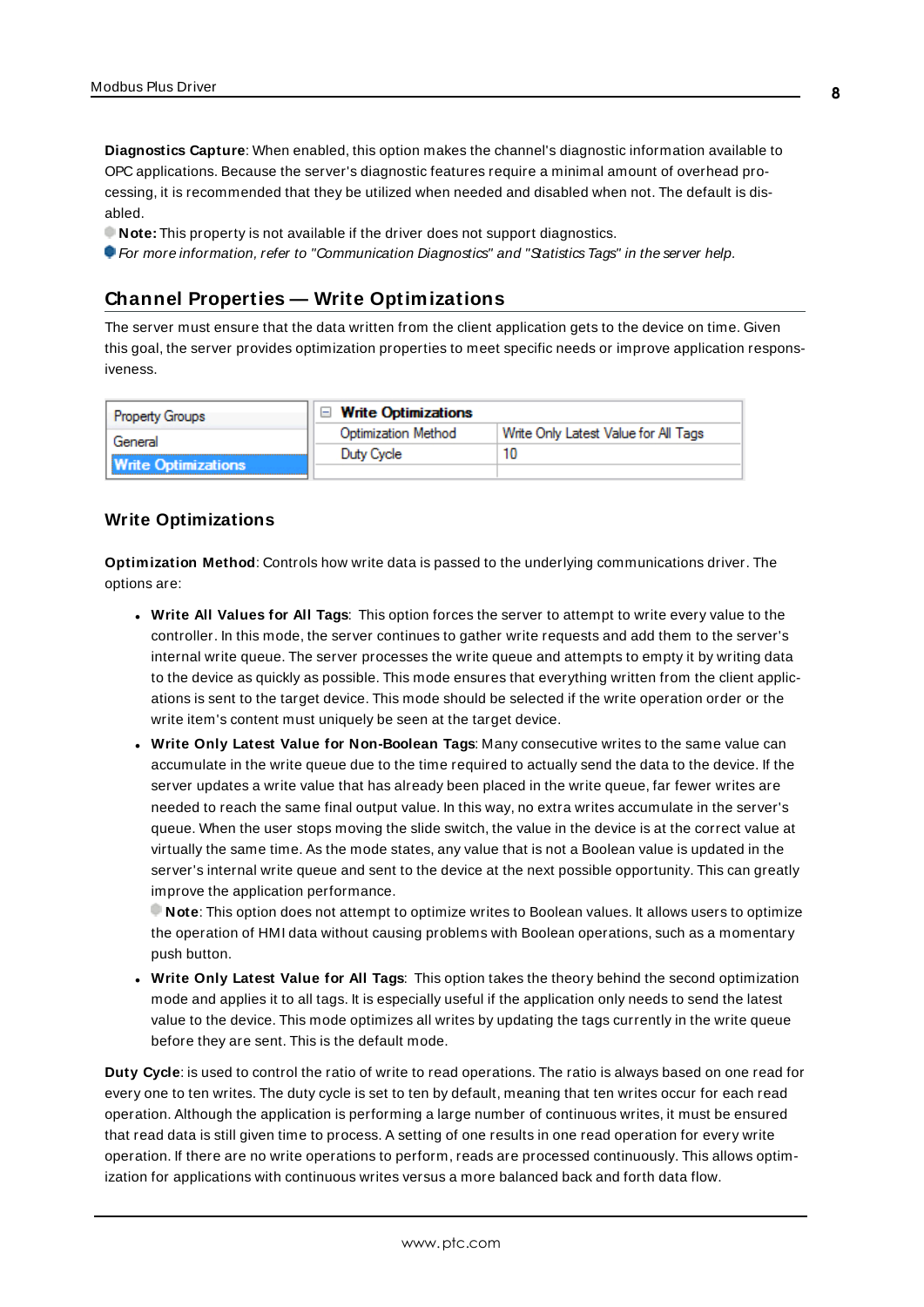**Note**: It is recommended that the application be characterized for compatibility with the write optimization enhancements before being used in a production environment.

# <span id="page-8-0"></span>**Channel Properties — Advanced**

This group is used to specify advanced channel properties. Not all drivers support all properties; so the Advanced group does not appear for those devices.

| Property Groups                        | $\Box$ Non-Normalized Float Handling        |                   |
|----------------------------------------|---------------------------------------------|-------------------|
| General                                | <b>Floating-Point Values</b>                | Replace with Zero |
| <b>Write Optimizations</b><br>Advanced | <b>Inter-Device Delay</b><br>$\overline{ }$ |                   |
|                                        | Inter-Device Delay (ms)                     |                   |
|                                        |                                             |                   |

**Non-Normalized Float Handling**: A non-normalized value is defined as Infinity, Not-a-Number (NaN), or as a Denormalized Number. The default is Replace with Zero. Drivers that have native float handling may default to Unmodified. Non-normalized float handling allows users to specify how a driver handles non-normalized IEEE-754 floating point data. Descriptions of the options are as follows:

- <sup>l</sup> **Replace with Zero**: This option allows a driver to replace non-normalized IEEE-754 floating point values with zero before being transferred to clients.
- <sup>l</sup> **Unmodified**: This option allows a driver to transfer IEEE-754 denormalized, normalized, non-number, and infinity values to clients without any conversion or changes.

**Note:** This property is not available if the driver does not support floating-point values or if it only supports the option that is displayed. According to the channel's float normalization setting, only real-time driver tags (such as values and arrays) are subject to float normalization. For example, EFM data is not affected by this setting.

For more information on the floating-point values, refer to "How To ... Work with Non-Normalized Floating-Point Values" in the server help.

**Inter-Device Delay**: Specify the amount of time the communications channel waits to send new requests to the next device after data is received from the current device on the same channel. Zero (0) disables the delay.

<span id="page-8-1"></span>**Note:** This property is not available for all drivers, models, and dependent settings.

# **Channel Properties — Adapter**

| <b>Property Groups</b><br>Advanced | Adapter<br>$\mathord{\vdash}$ |           |  |
|------------------------------------|-------------------------------|-----------|--|
|                                    | Adapter Number                | Adapter 0 |  |
| <b>Adapter</b>                     |                               |           |  |

<span id="page-8-2"></span>**Adapter Number**: Specify the number of the adapter to be used by the Modbus Plus card. Valid adapter numbers are 0 to 3. For card-specific information, refer to **[Setup](#page-5-0)**.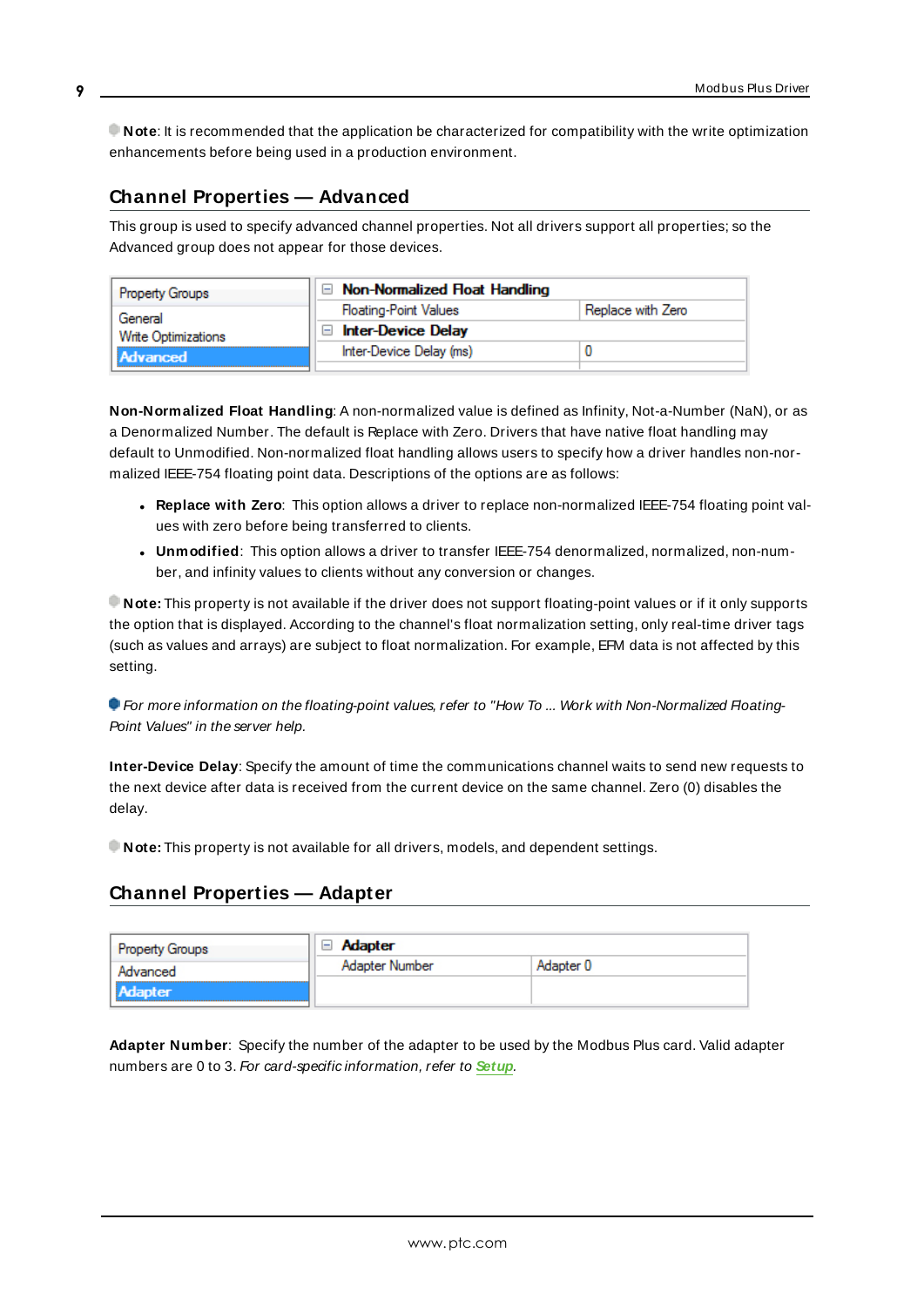# <span id="page-9-0"></span>**Device Properties — General**

| <b>Property Groups</b>                                                                                             | <b>Identification</b><br>$\equiv$ |              |
|--------------------------------------------------------------------------------------------------------------------|-----------------------------------|--------------|
| General                                                                                                            | Name                              | Modbus Plus  |
| Scan Mode                                                                                                          | Description                       |              |
| Timing                                                                                                             | Channel Assignment                | Modbus Plus  |
| Auto-Demotion<br><b>Tag Generation</b><br><b>Block Sizes</b><br>Variable Import Settings<br>Settings<br>Redundancy | Driver                            | Modbus Plus  |
|                                                                                                                    | Model                             | Modbus       |
|                                                                                                                    | ID                                | DM.1.0.0.0.0 |
|                                                                                                                    | <b>Operating Mode</b><br>$=$      |              |
|                                                                                                                    | Data Collection                   | Enable       |
|                                                                                                                    | Simulated                         | No           |
|                                                                                                                    |                                   |              |

### <span id="page-9-7"></span>**Identification**

<span id="page-9-3"></span>**Name**: User-defined identity of this device.

<span id="page-9-1"></span>**Description**: User-defined information about this device.

<span id="page-9-4"></span>**Channel Assignment**: User-defined name of the channel to which this device currently belongs.

<span id="page-9-6"></span>**Driver**: Selected protocol driver for this device.

<span id="page-9-5"></span>**Model**: The specific version of the device.

**ID**: Specify the path to a node on the network. The device ID specifies the path to a node on the network. It consists of five consecutive routing bytes in addition to a mode designator. For more information, refer to **[Device](#page-10-0) ID**.

#### <span id="page-9-2"></span>**Operating Mode**

**Data Collection**: This property controls the device's active state. Although device communications are enabled by default, this property can be used to disable a physical device. Communications are not attempted when a device is disabled. From a client standpoint, the data is marked as invalid and write operations are not accepted. This property can be changed at any time through this property or the device System Tags in server help.

<span id="page-9-8"></span>**Simulated**: This option places the device into Simulation Mode. In this mode, the driver does not attempt to communicate with the physical device, but the server continues to return valid OPC data. Simulated stops physical communications with the device, but allows OPC data to be returned to the OPC client as valid data. While in Simulation Mode, the server treats all device data as reflective: whatever is written to the simulated device is read back and each OPC item is treated individually. The item's memory map is based on the group Update Rate. The data is not saved if the server removes the item (such as when the server is reinitialized). The default is No.

#### **Notes:**

1. This System tag **(\_Simulated)** is read only and cannot be written to for runtime protection. The System tag allows this property to be monitored from the client.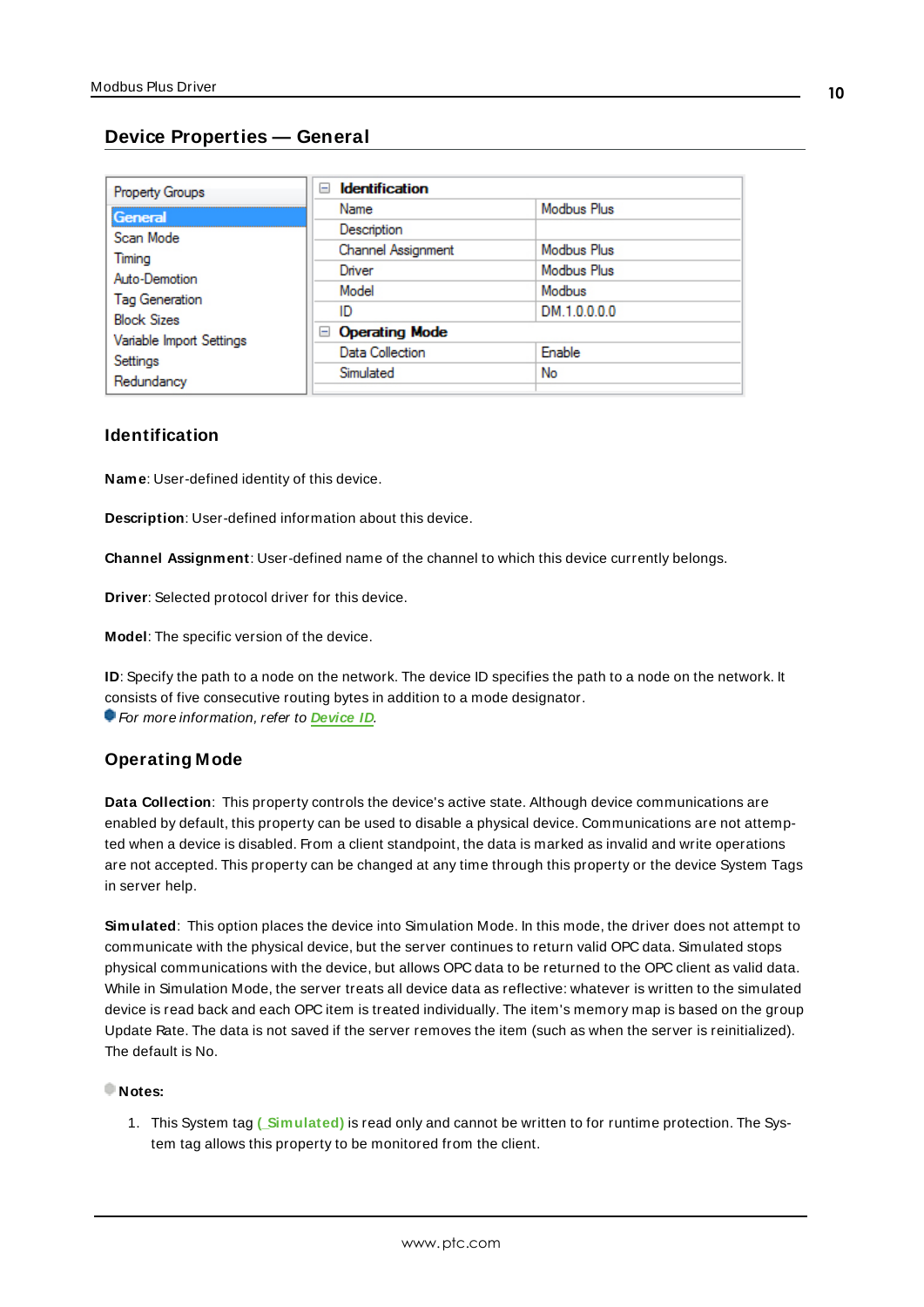2. In Simulation mode, the item's memory map is based on client update rate(s) (Group Update Rate for OPC clients or Scan Rate for native and DDEinterfaces). This means that two clients that reference the same item with different update rates return different data.

Simulation Mode is for test and simulation purposes only. It should never be used in a production environment.

# <span id="page-10-1"></span><span id="page-10-0"></span>**Device ID**

The device ID specifies the path to a node on the network. It consists of a mode designator and five consecutive routing bytes. The mode may be Data Client (DM), Data Server (DS), or Mailbox. For this driver, the terms Modbus server and unsolicited are used interchangeably.

# <span id="page-10-2"></span>**Solicited Mode (Data Client)**

Data client paths start with the prefix DM or Sand are used to communicate with another node on the network. The host system acts as the Modbus client in conversations of this type. A DM path can identify a PLC or any other devices that can respond to Modbus Read and Write commands, including another host running the Modbus Plus Driver. The format of a DM path is *DM.r1.r2.r3.r4.r5* or Sr1.r2.r3.r4.r5.

## <span id="page-10-4"></span>**Unsolicited Mode (Data Server)**

A single data server path can be configured per SA85 card and has the format DS1.0.0.0.0. By defining a server path, users enable the host running the Modbus Plus Driver to simulate a device on the network capable of responding to Read/Write requests from other devices. Other devices can communicate with this simulated device by opening a Data Client path to it.

The simulated device uses Modbus byte ordering: first word is low word of DWord for 32-bit and 64-bit values and first DWord is low DWord for 64-bit values for data encoding. Therefore, the Data Encoding options for the unsolicited device must be set to the following:

- Modbus Byte Order
- First Word Low
- First DWord Low
- **For more information, refer to [Settings](#page-20-0).**

Addresses 1 to 65536 are implemented for output coils, input coils, internal registers and holding registers. The driver responds to any valid request to read or write these values from external devices (Function Codes [decimal] 01, 02, 03, 04, 05, 06, 15, 16). These locations can also be accessed locally by the host PC as tags assigned to the Modbus server device. Write Only access is not allowed for an unsolicited device.

<span id="page-10-3"></span>When a Modbus server path is enabled, the Modbus Plus Driver enables eight Modbus server paths on each SA85 card. This allows the remote PLCs and other Modbus Plus devices to access the Modbus server memory of this driver using any of the eight Modbus server paths. The memory accessed is the same in all cases. In terms of an MSTRinstruction, users can specify a path of 1 through 8 when defining what path to connect with on the SA85 card serviced by this driver. This can be useful if the application has a large number of remote devices sending data to the PC. If this is the case, users can utilize the eight Modbus server paths to distribute the load from remote nodes. Each Modbus server path in this driver has its own thread of execution to ensure the highest level of performance.

If no Modbus server device is defined in the project, the driver ignores any unsolicited read or write requests it receives.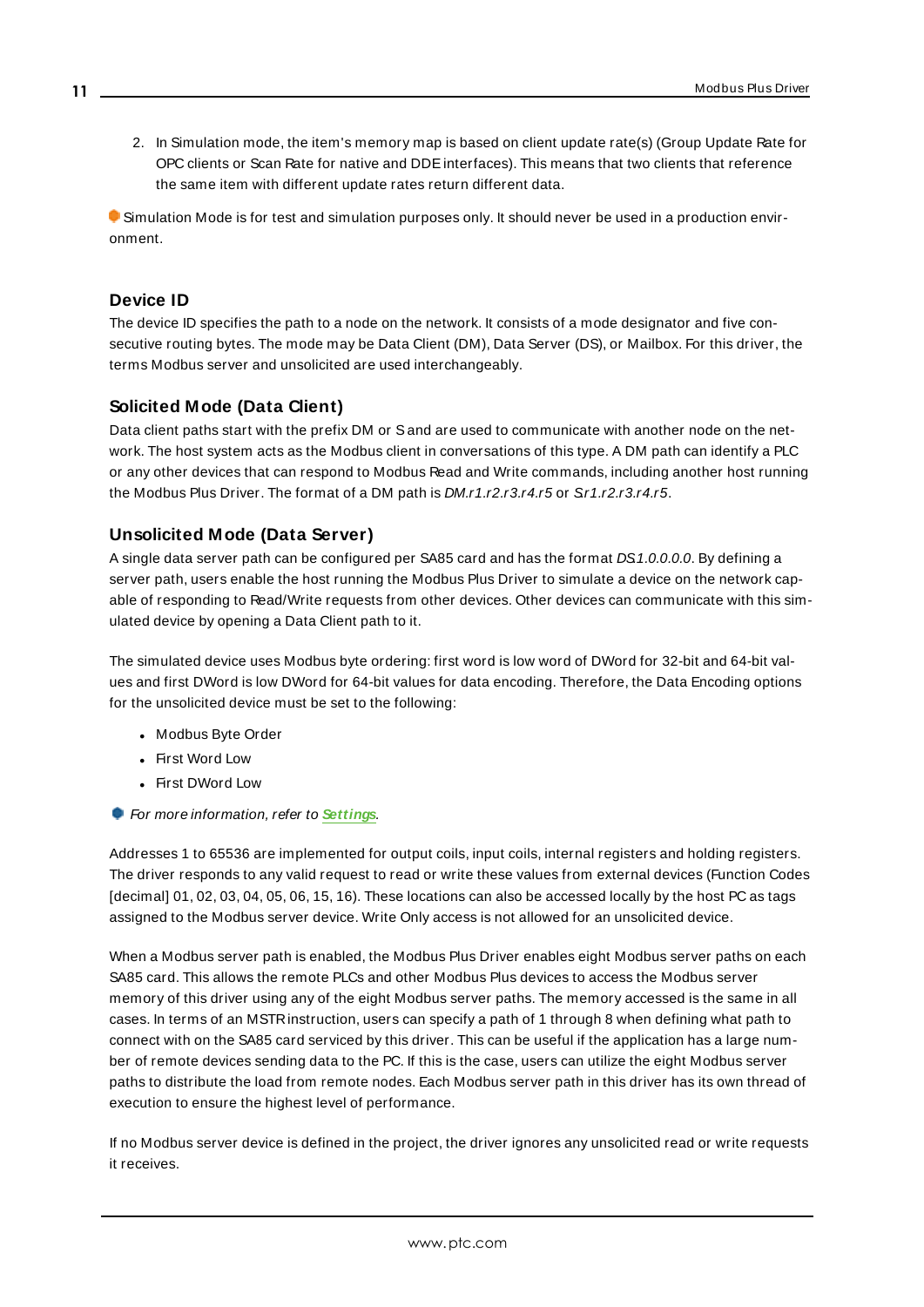<span id="page-11-2"></span><span id="page-11-1"></span><span id="page-11-0"></span>**Note:** Unsolicited mode is not supported with Hilscher CIF cards.

#### **Mailbox Mode**

A Mailbox path starts with the prefix U and provides a path to a physical device. A storage area is provided for this physical device in the Modbus server device defined in the project. Although the physical device sends unsolicited writes to this storage area, they can also be accessed locally by the host PC as tags assigned to the Modbus server device. The format of a mailbox path is U.r1.r2.r3.r4.r5.

The driver always opens a Modbus server path when receiving unsolicited mailbox data. The path the driver opens is DS1.0.0.0.0. Devices on the same Modbus Plus network communicate with the driver by opening the Data Client path DM.<local node> .1.0.0.0, where the local node is the address set on the SA85 card of the Host Computer. For a description of the path devices on a bridged network use, refer to **[Example](#page-13-0) 3**.

Devices use the Modbus Plus MSTRinstruction to provide data to the driver. For the driver to be able to associate the data with a particular device, the device ID path must be embedded in the first five registers of the received data. If the first five registers of data do not match the device ID path of the device in the project, the received data is discarded. Only the Write command is supported for the MSTRinstruction.

#### **Notes:**

- 1. Mailbox Mode is not supported with Hilscher CIF cards.
- 2. The device ID path is embedded in the path from the host PC to the device, not the device path to the host PC.
- 3. A TIO Module device does not support a Modbus server network address.
- 4. The device ID should not be changed while OPC clients are connected. If it is, the change does not take effect until all OPC clients are disconnected and then reconnected.

#### **Example 1 - Solicited Mode**

A single network consists of four nodes, such that nodes 1 and 4 are host PCs running software that uses the Modbus Plus Driver. Nodes 2 and 3 are PLCs. The following table displays the addressing for the network as from each node.

| From   | To Node 1    | To Node 2    | To Node 3    | To Node 4    |
|--------|--------------|--------------|--------------|--------------|
| Node 1 |              | DM.2.0.0.0.0 | DM.3.0.0.0.0 | DM.4.1.0.0.0 |
| Node 2 | DM.1.1.0.0.0 |              | DM.3.0.0.0.0 | DM.4.1.0.0.0 |
| Node 3 | DM.1.1.0.0.0 | DM.2.0.0.0.0 |              | DM.4.1.0.0.0 |
| Node 4 | DM.1.1.0.0.0 | DM.2.0.0.0.0 | DM.3.0.0.0.0 |              |

**Note:** To access the simulated device on a host PC, the last non-zero number in the path is always one. This indicates the Modbus server path used by the driver.

#### <span id="page-11-3"></span>**Example 2 - Mailbox Mode Single Network**

Transferring registers 40020 to 40029 from the device to locations 40001 to 40010 of the host PC. The location of the control block can be different. The host PC address is 7.0.0.0.0. The device address is 3.0.0.0.0.

#### **MSTR Instruction**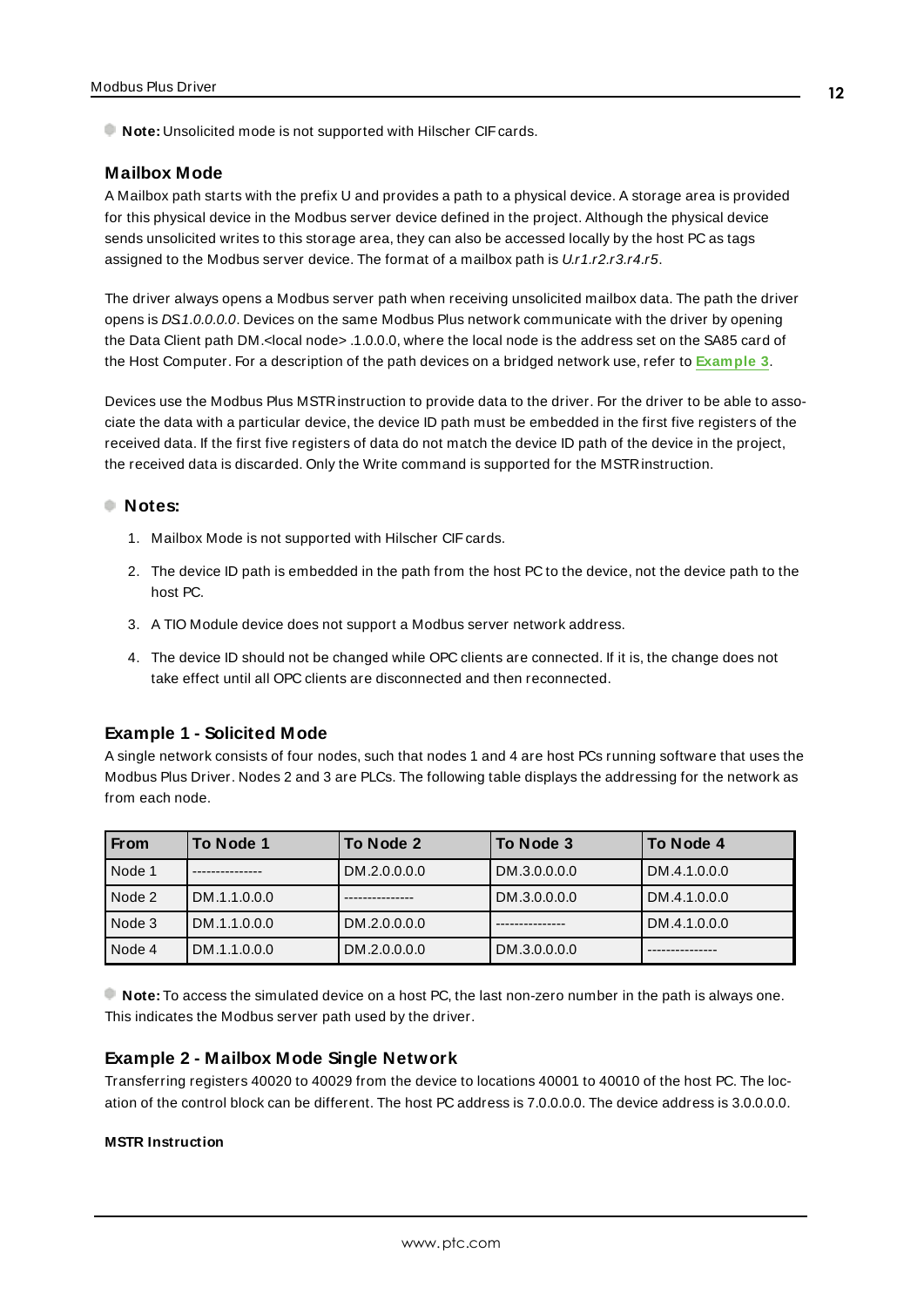| Control block | 40001 |                                |
|---------------|-------|--------------------------------|
| Data area     | 40015 | Start five registers early     |
| Length        | 15    | Five more than the actual data |

#### **Control Block**

| <b>Register</b> | <b>Contents</b> | <b>Description</b>                                |
|-----------------|-----------------|---------------------------------------------------|
| 40001           |                 | Write operation                                   |
| 40002           | 0               | Holds error code                                  |
| 40003           | 15              | Number of registers to transfer                   |
| 40004           |                 | Starting location in the host PC (Register 40001) |
| 40005           |                 | Path to host PC                                   |
| 40006           |                 | Path to host PC                                   |
| 40007           | 0               | Path to host PC                                   |
| 40008           | 0               | Path to host PC                                   |
| 40009           | 0               | Path to host PC                                   |

#### **Data Area**

| <b>Register</b> | <b>Contents</b> | <b>Description</b>                              |
|-----------------|-----------------|-------------------------------------------------|
| 40015           | 3               | Path back to device from host PC, the device ID |
| 40016           | O               | Path back to device from host PC                |
| 40017           | 0               | Path back to device from host PC                |
| 40018           | 0               | Path back to device from host PC                |
| 40019           | 0               | Path back to device from host PC                |
| 40020           |                 | Actual data start                               |
| 40029           |                 | Actual data end                                 |

Upon receiving an unsolicited message, the driver does the following:

- 1. If the message is understood, the driver sends an acknowledgment to the sending device. If messages are received for functions other than **Preset Multiple Registers**, code 0x10, the driver returns a Function Not Implemented response. Preset Multiple Registers is the function code used by devices on the receiving end of an MSTRinstruction. The driver returns an exception response if the message is not understood or incomplete.
- 2. The driver attempts to match the first five registers of data received to the device ID path of a device in the project. If none is found, the data is discarded. If the data is less than six registers, it is discarded immediately.
- 3. The driver copies n 5 registers of data starting at the sixth register of the received data to the image map maintained internally for the device (starting at the location indicated in the message). The driver may need to allocate storage for the image map if this is the first data received for these locations.
- 4. The data is made available to the driver's clients. The data in this example would be referenced as tags with addresses 40001 to 40009 of the device with device ID U.3.0.0.0.0. The client would refer to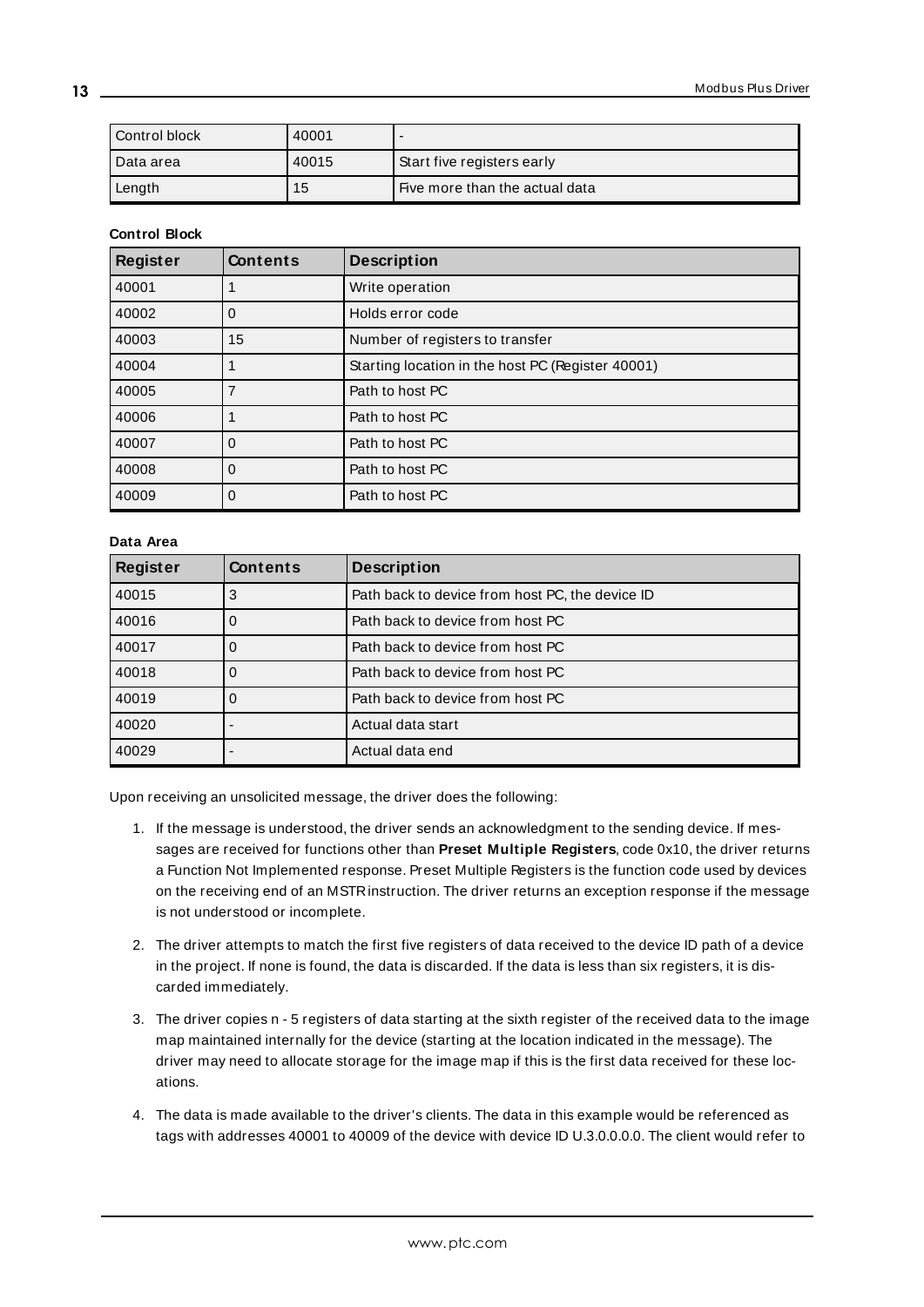<span id="page-13-0"></span>the device using a logical name assigned when the device was created in the project. The data could also be referenced as an array, such as 40001[10] or 40001[2][5].

<span id="page-13-1"></span>



The host PC's address from the PLC's perspective is 4.2.9.7.1. The PLC's address from the host PC's perspective is 15.23.10.18.0. This is the device ID path. If the same registers were transferred from the PLC to the same locations in the host PC, the control block and data area would be used in the MSTRinstruction according to the tables below. The message would be processed the same.

<span id="page-13-3"></span>**Note:** When using this driver, the host PC can be three networks apart from a device at the most.

| <b>MSTR Instruction</b> |  |  |
|-------------------------|--|--|
|-------------------------|--|--|

| Control block | 40001 |                                 |
|---------------|-------|---------------------------------|
| I Data area   | 40015 | Start five registers early.     |
| Length        | 15    | Five more than the actual data. |

#### <span id="page-13-2"></span>**Control Block**

| Register | <b>Contents</b> | <b>Description</b>                                |
|----------|-----------------|---------------------------------------------------|
| 40001    |                 | Write operation                                   |
| 40002    | O               | Holds error code                                  |
| 40003    | 15              | Number of registers to transfer                   |
| 40004    |                 | Starting location in the host PC (Register 40001) |
| 40005    | 4               | Path to host PC                                   |
| 40006    | 2               | Path to host PC                                   |
| 40007    | 9               | Path to host PC                                   |
| 40008    |                 | Path to host PC                                   |
| 40009    |                 | Path to host PC                                   |

#### **Data Area**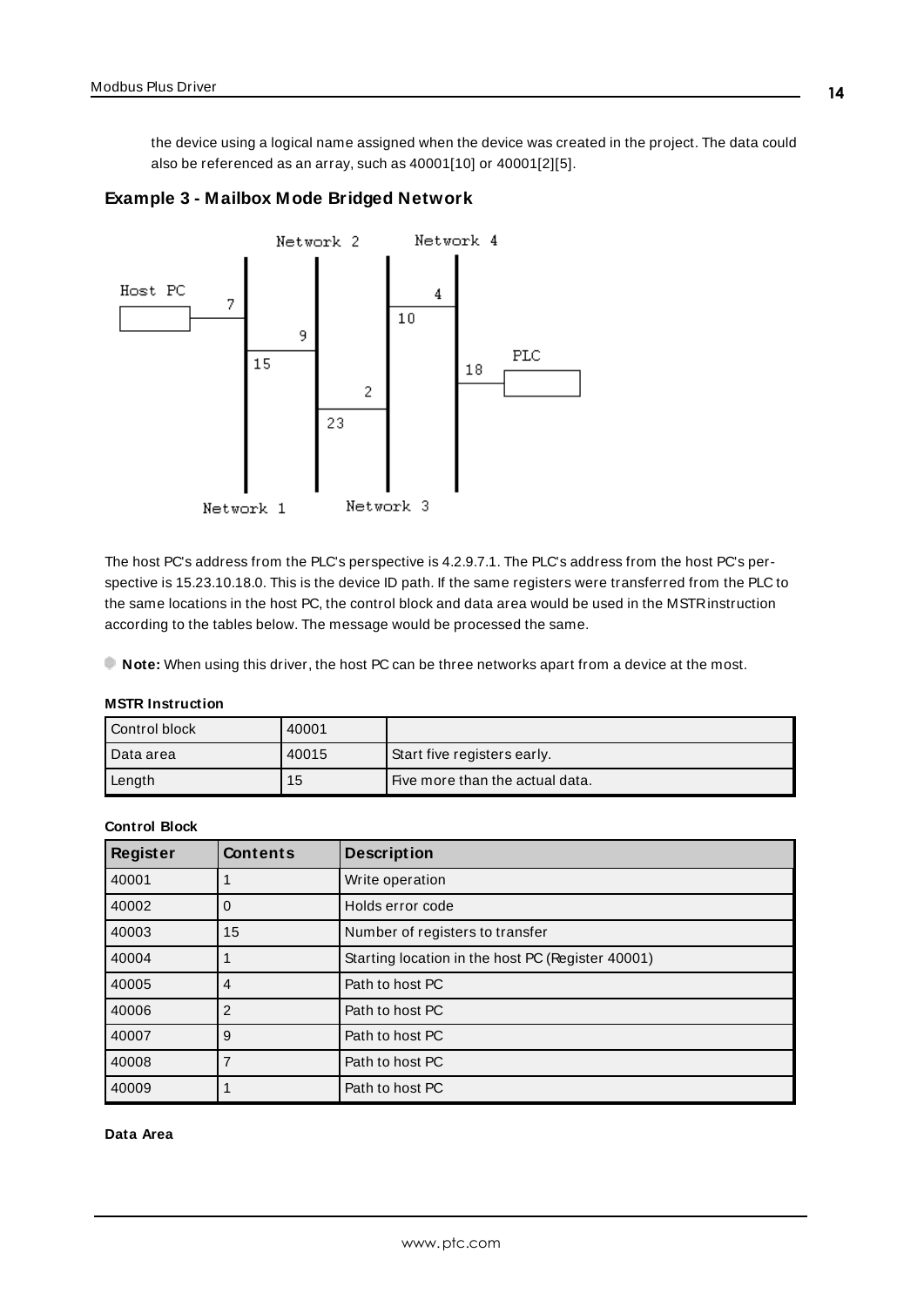| <b>Register</b> | <b>Contents</b> | <b>Description</b>                              |
|-----------------|-----------------|-------------------------------------------------|
| 40015           | 15              | Path back to device from host PC, the device ID |
| 40016           | 23              | Path back to device from host PC                |
| 40017           | 10              | Path back to device from host PC                |
| 40018           | 18              | Path back to device from host PC                |
| 40019           | 0               | Path back to device from host PC                |
| 40020           |                 | Actual data start                               |
| 40029           |                 | Actual data end                                 |

# <span id="page-14-0"></span>**Device Properties — Scan Mode**

The Scan Mode specifies the subscribed-client requested scan rate for tags that require device communications. Synchronous and asynchronous device reads and writes are processed as soon as possible; unaffected by the Scan Mode properties.

| <b>Property Groups</b> | Scan Mode                  |                                       |  |
|------------------------|----------------------------|---------------------------------------|--|
| General                | Scan Mode                  | Respect Client-Specified Scan Rate  - |  |
| Scan Mode              | Initial Updates from Cache | Disable                               |  |
|                        |                            |                                       |  |

<span id="page-14-5"></span>**Scan Mode**: Specify how tags in the device are scanned for updates sent to subscribing clients. Descriptions of the options are:

- <sup>l</sup> **Respect Client-Specified Scan Rate**: This mode uses the scan rate requested by the client.
- <sup>l</sup> **Request Data No Faster than Scan Rate**: This mode specifies the value set as the maximum scan rate. The valid range is 10 to 99999990 milliseconds. The default is 1000 milliseconds. **Note**: When the server has an active client and items for the device and the scan rate value is increased, the changes take effect immediately. When the scan rate value is decreased, the changes do not take effect until all client applications have been disconnected.
- <sup>l</sup> **Request All Data at Scan Rate**: This mode forces tags to be scanned at the specified rate for subscribed clients. The valid range is 10 to 99999990 milliseconds. The default is 1000 milliseconds.
- <span id="page-14-2"></span><sup>l</sup> **Do Not Scan, Demand Poll Only**: This mode does not periodically poll tags that belong to the device nor perform a read to get an item's initial value once it becomes active. It is the OPC client's responsibility to poll for updates, either by writing to the \_DemandPoll tag or by issuing explicit device reads for individual items. For more information, refer to "Device Demand Poll" in server help.
- <span id="page-14-4"></span><sup>l</sup> **Respect Tag-Specified Scan Rate**: This mode forces static tags to be scanned at the rate specified in their static configuration tag properties. Dynamic tags are scanned at the client-specified scan rate.

<span id="page-14-3"></span>**Initial Updates from Cache**: When enabled, this option allows the server to provide the first updates for newly activated tag references from stored (cached) data. Cache updates can only be provided when the new item reference shares the same address, scan rate, data type, client access, and scaling properties. A device read is used for the initial update for the first client reference only. The default is disabled; any time a client activates a tag reference the server attempts to read the initial value from the device.

# <span id="page-14-1"></span>**Device Properties — Timing**

The device Timing properties allow the driver's response to error conditions to be tailored to fit the application's needs. In many cases, the environment requires changes to these properties for optimum performance. Factors such as electrically generated noise, modem delays, and poor physical connections can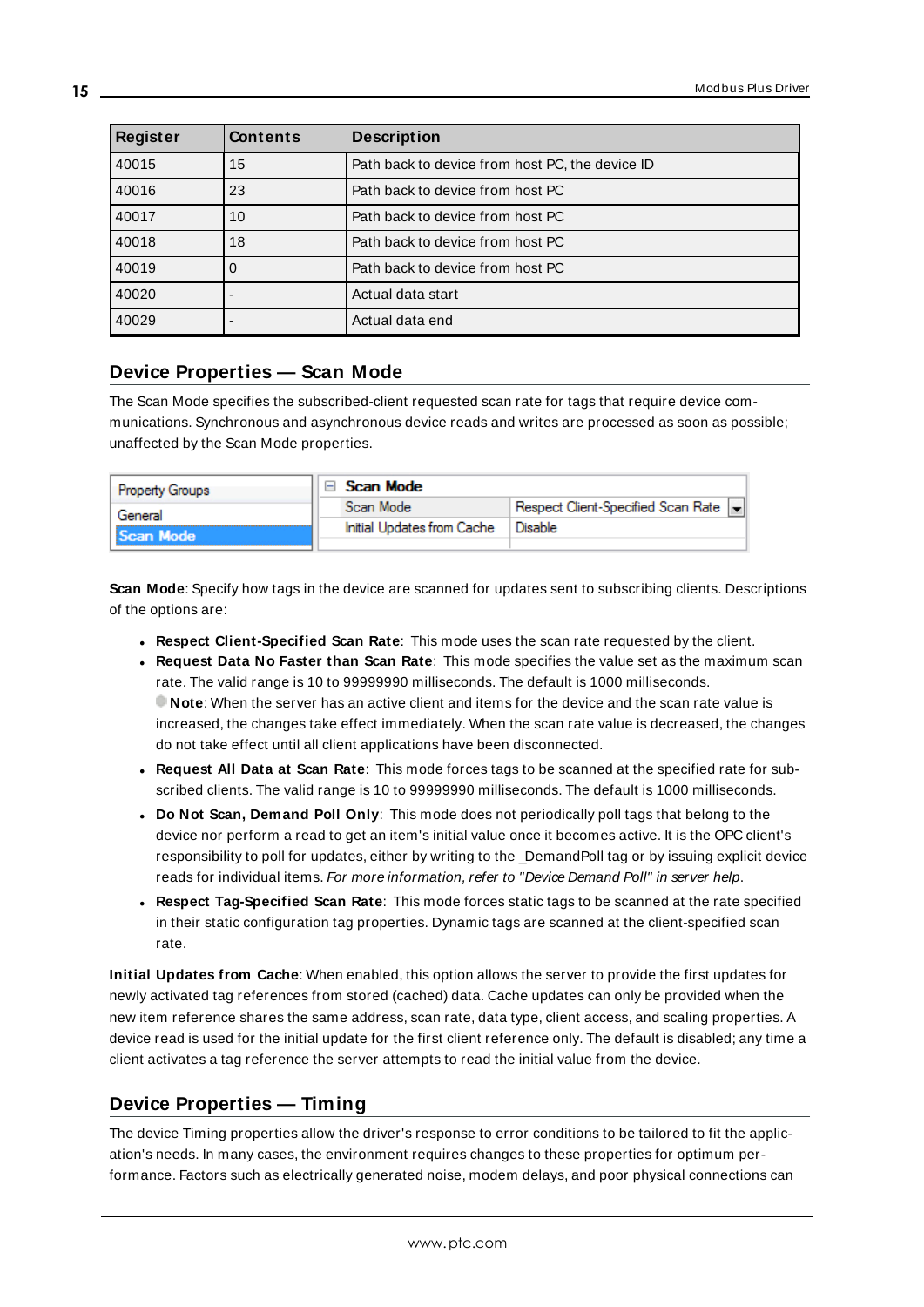<span id="page-15-2"></span>influence how many errors or timeouts a communications driver encounters. Timing properties are specific to each configured device.

| <b>Property Groups</b> | $\Box$ Communication Timeouts |      |
|------------------------|-------------------------------|------|
| General<br>Scan Mode   | Connect Timeout (s)           |      |
|                        | Request Timeout (ms)          | 1000 |
| <b>Timing</b>          | Attempts Before Timeout       |      |
| Redundancy             | Timing<br>-                   |      |
|                        | Inter-Request Delay (ms)      |      |

#### <span id="page-15-3"></span>**Communications Timeouts**

**Connect Timeout**: This property (which is used primarily by Ethernet based drivers) controls the amount of time required to establish a socket connection to a remote device. The device's connection time often takes longer than normal communications requests to that same device. The valid range is 1 to 30 seconds. The default is typically 3 seconds, but can vary depending on the driver's specific nature. If this setting is not supported by the driver, it is disabled.

**Note**: Due to the nature of UDPconnections, the connection timeout setting is not applicable when communicating via UDP.

<span id="page-15-5"></span>**Request Timeout**: Specify an interval used by all drivers to determine how long the driver waits for a response from the target device to complete. The valid range is 50 to 9,999,999 milliseconds (167.6667 minutes). The default is usually 1000 milliseconds, but can vary depending on the driver. The default timeout for most serial drivers is based on a baud rate of 9600 baud or better. When using a driver at lower baud rates, increase the timeout to compensate for the increased time required to acquire data.

<span id="page-15-1"></span>**Attempts Before Timeout**: Specify how many times the driver issues a communications request before considering the request to have failed and the device to be in error. The valid range is 1 to 10. The default is typically 3, but can vary depending on the driver's specific nature. The number of attempts configured for an application depends largely on the communications environment. This property applies to both connection attempts and request attempts.

#### <span id="page-15-4"></span>**Timing**

**Inter-Request Delay**: Specify how long the driver waits before sending the next request to the target device. It overrides the normal polling frequency of tags associated with the device, as well as one-time reads and writes. This delay can be useful when dealing with devices with slow turnaround times and in cases where network load is a concern. Configuring a delay for a device affects communications with all other devices on the channel. It is recommended that users separate any device that requires an interrequest delay to a separate channel if possible. Other communications properties (such as communication serialization) can extend this delay. The valid range is 0 to 300,000 milliseconds; however, some drivers may limit the maximum value due to a function of their particular design. The default is 0, which indicates no delay between requests with the target device.

<span id="page-15-0"></span>**Note**: Not all drivers support Inter-Request Delay. This setting does not appear if it is not available.

## **Device Properties — Auto-Demotion**

The Auto-Demotion properties can temporarily place a device off-scan in the event that a device is not responding. By placing a non-responsive device offline for a specific time period, the driver can continue to optimize its communications with other devices on the same channel. After the time period has been reached, the driver re-attempts to communicate with the non-responsive device. If the device is responsive, the device is placed on-scan; otherwise, it restarts its off-scan time period.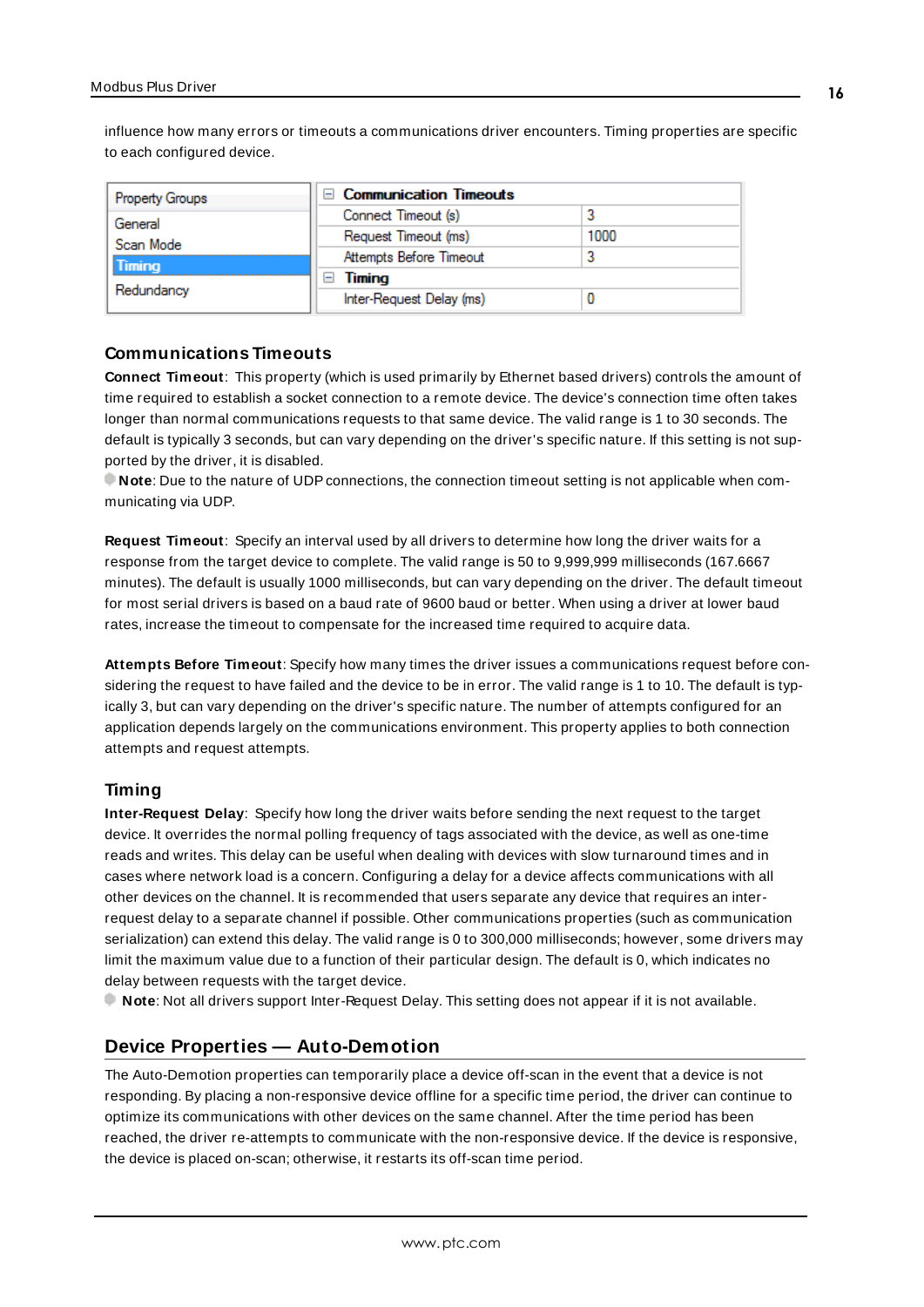| Property Groups      | <b>Auto-Demotion</b>                    |               |  |
|----------------------|-----------------------------------------|---------------|--|
| General              | Demote on Failure                       | <b>Enable</b> |  |
| Scan Mode            | Timeouts to Demote                      |               |  |
| Timina               | Demotion Period (ms)                    | 10000         |  |
| <b>Auto-Demotion</b> | Discard Requests when Demoted   Disable |               |  |
|                      |                                         |               |  |

<span id="page-16-1"></span>**Demote on Failure**: When enabled, the device is automatically taken off-scan until it is responding again. **Tip**: Determine when a device is off-scan by monitoring its demoted state using the \_AutoDemoted system tag.

<span id="page-16-4"></span>**Timeouts to Demote**: Specify how many successive cycles of request timeouts and retries occur before the device is placed off-scan. The valid range is 1 to 30 successive failures. The default is 3.

<span id="page-16-2"></span>**Demotion Period**: Indicate how long the device should be placed off-scan when the timeouts value is reached. During this period, no read requests are sent to the device and all data associated with the read requests are set to bad quality. When this period expires, the driver places the device on-scan and allows for another attempt at communications. The valid range is 100 to 3600000 milliseconds. The default is 10000 milliseconds.

<span id="page-16-3"></span>**Discard Requests when Demoted**: Select whether or not write requests should be attempted during the off-scan period. Disable to always send write requests regardless of the demotion period. Enable to discard writes; the server automatically fails any write request received from a client and does not post a message to the Event Log.

# <span id="page-16-0"></span>**Device Properties — Tag Generation**

The automatic tag database generation features make setting up an application a plug-and-play operation. Select communications drivers can be configured to automatically build a list of tags that correspond to device-specific data. These automatically generated tags (which depend on the nature of the supporting driver) can be browsed from the clients.

Not all devices and drivers support full automatic tag database generation and not all support the same data types. Consult the data types descriptions or the supported data type lists for each driver for specifics.

If the target device supports its own local tag database, the driver reads the device's tag information and uses the data to generate tags within the server. If the device does not natively support named tags, the driver creates a list of tags based on driver-specific information. An example of these two conditions is as follows:

- 1. If a data acquisition system supports its own local tag database, the communications driver uses the tag names found in the device to build the server's tags.
- 2. If an Ethernet I/O system supports detection of its own available I/O module types, the communications driver automatically generates tags in the server that are based on the types of I/O modules plugged into the Ethernet I/O rack.

**Note**: Automatic tag database generation's mode of operation is completely configurable. For more information, refer to the property descriptions below.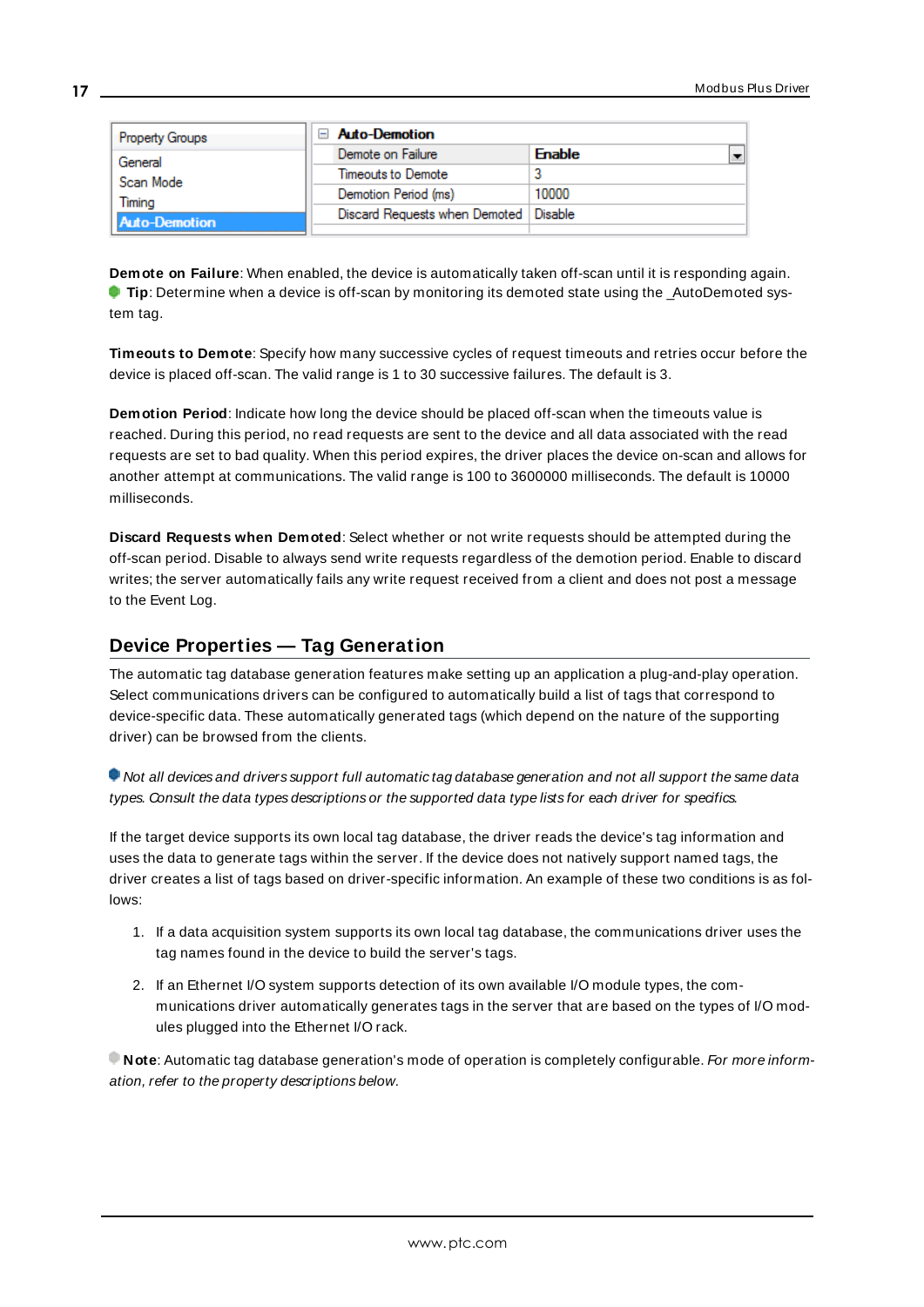| Property Groups                                 | <b>Tag Generation</b><br>$=$            |                            |
|-------------------------------------------------|-----------------------------------------|----------------------------|
| General<br>Scan Mode<br>Timina<br>Auto-Demotion | On Property Change                      | Yes                        |
|                                                 | On Device Startup                       | Do Not Generate on Startup |
|                                                 | On Duplicate Tag                        | Delete on Create           |
|                                                 | Parent Group                            |                            |
| <b>Tag Generation</b>                           | Allow Automatically Generated Subgroups | Enable                     |
| Redundancy                                      | Create                                  | Create tags                |
|                                                 |                                         |                            |

<span id="page-17-4"></span>**On Property Change**: If the device supports automatic tag generation when certain properties change, the **On Property Change** option is shown. It is set to **Yes** by default, but it can be set to **No** to control over when tag generation is performed. In this case, the **Create tags** action must be manually invoked to perform tag generation.

<span id="page-17-2"></span>**On Device Startup**: Specify when OPC tags are automatically generated. Descriptions of the options are as follows:

- <span id="page-17-1"></span><sup>l</sup> **Do Not Generate on Startup**: This option prevents the driver from adding any OPC tags to the tag space of the server. This is the default setting.
- <sup>l</sup> **Always Generate on Startup**: This option causes the driver to evaluate the device for tag information. It also adds tags to the tag space of the server every time the server is launched.
- <sup>l</sup> **Generate on First Startup**: This option causes the driver to evaluate the target device for tag information the first time the project is run. It also adds any OPC tags to the server tag space as needed.

**Note**: When the option to automatically generate OPC tags is selected, any tags that are added to the server's tag space must be saved with the project. Users can configure the project to automatically save from the **Tools** | **Options** menu.

<span id="page-17-3"></span>**On Duplicate Tag**: When automatic tag database generation is enabled, the server needs to know what to do with the tags that it may have previously added or with tags that have been added or modified after the communications driver since their original creation. This setting controls how the server handles OPC tags that were automatically generated and currently exist in the project. It also prevents automatically generated tags from accumulating in the server.

For example, if a user changes the I/O modules in the rack with the server configured to **Always Generate on Startup**, new tags would be added to the server every time the communications driver detected a new I/O module. If the old tags were not removed, many unused tags could accumulate in the server's tag space. The options are:

- <span id="page-17-0"></span>**.** Delete on Create: This option deletes any tags that were previously added to the tag space before any new tags are added. This is the default setting.
- <span id="page-17-5"></span><sup>l</sup> **Overwrite as Necessary**: This option instructs the server to only remove the tags that the communications driver is replacing with new tags. Any tags that are not being overwritten remain in the server's tag space.
- **Do** not Overwrite: This option prevents the server from removing any tags that were previously generated or already existed in the server. The communications driver can only add tags that are completely new.
- <sup>l</sup> **Do not Overwrite, Log Error**: This option has the same effect as the prior option, and also posts an error message to the server's Event Log when a tag overwrite would have occurred.

**Note:** Removing OPC tags affects tags that have been automatically generated by the communications driver as well as any tags that have been added using names that match generated tags.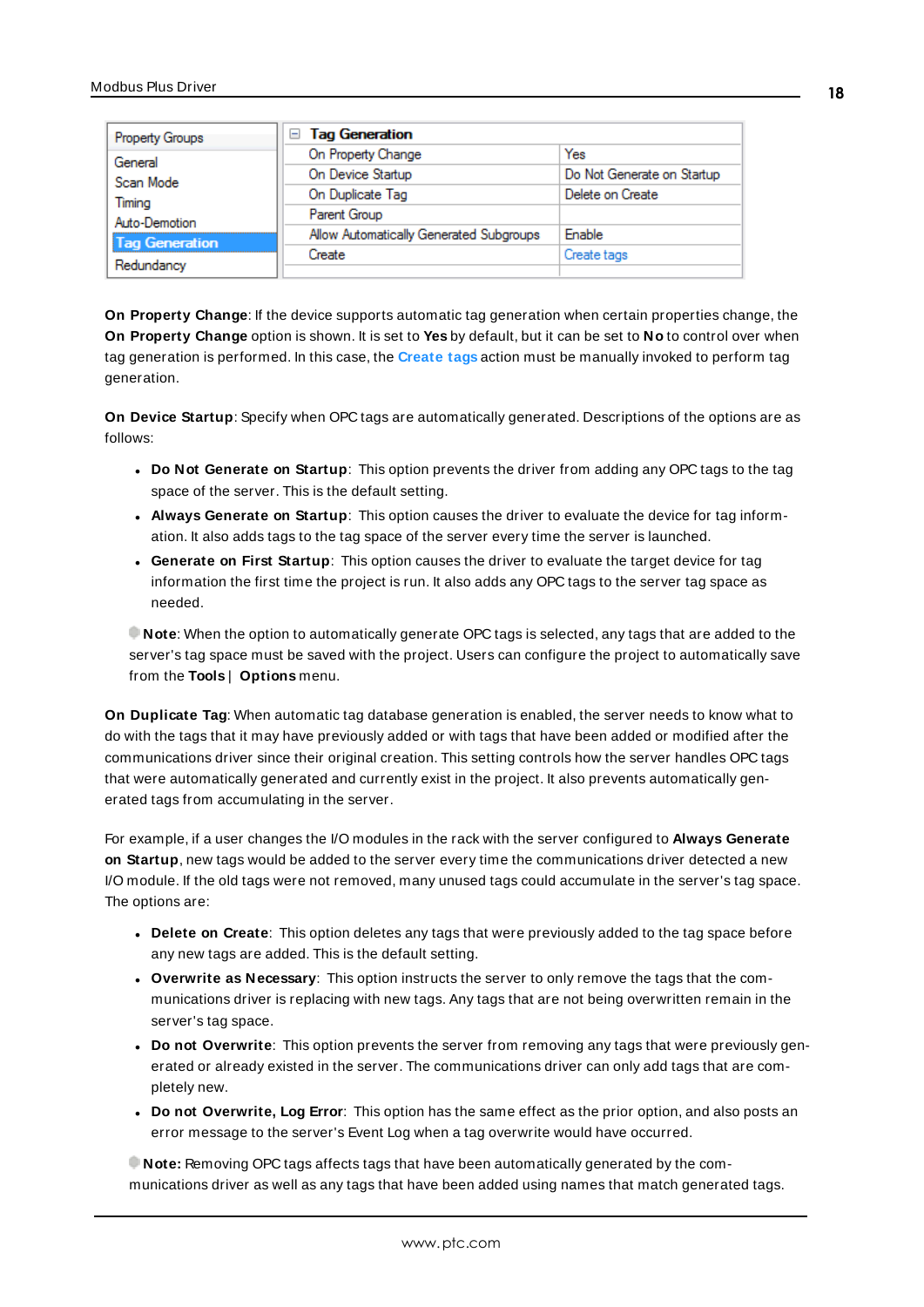Users should avoid adding tags to the server using names that may match tags that are automatically generated by the driver.

<span id="page-18-6"></span>**Parent Group**: This property keeps automatically generated tags from mixing with tags that have been entered manually by specifying a group to be used for automatically generated tags. The name of the group can be up to 256 characters. This parent group provides a root branch to which all automatically generated tags are added.

<span id="page-18-1"></span>**Allow Automatically Generated Subgroups**: This property controls whether the server automatically creates subgroups for the automatically generated tags. This is the default setting. If disabled, the server generates the device's tags in a flat list without any grouping. In the server project, the resulting tags are named with the address value. For example, the tag names are not retained during the generation process. **Note**: If, as the server is generating tags, a tag is assigned the same name as an existing tag, the system automatically increments to the next highest number so that the tag name is not duplicated. For example, if the generation process creates a tag named "AI22" that already exists, it creates the tag as "AI23" instead.

<span id="page-18-2"></span>**Create**: Initiates the creation of automatically generated OPC tags. If the device's configuration has been modified, **Create tags** forces the driver to reevaluate the device for possible tag changes. Its ability to be accessed from the System tags allows a client application to initiate tag database creation. **Note**: **Create tags** is disabled if the Configuration edits a project offline.

# <span id="page-18-0"></span>**Device Properties — Block Sizes**

| <b>Property Groups</b>   | $\Box$ Coils (multiples of 8) |                |
|--------------------------|-------------------------------|----------------|
| General                  | Output Coils                  | 512            |
| Scan Mode                | <b>Input Coils</b>            | 512            |
| Timina                   | Registers<br>ь                |                |
| Auto-Demotion            | <b>Internal Registers</b>     | 120            |
| <b>Tag Generation</b>    | <b>Holding Registers</b>      | 120            |
| <b>Block Sizes</b>       | <b>Block Sizes</b><br>н       |                |
|                          | <b>Block Read Strings</b>     | <b>Disable</b> |
| Variable Import Settings |                               |                |

## <span id="page-18-5"></span>**Coils**

<span id="page-18-3"></span>**Output Coils**: Specifies the output block size in bits. Coils can be read from 8 to 2000 points (bits) at a time.

**Input Coils**: Specifies the input block size in bits. Coils can be read from 8 to 2000 points (bits) at a time.

#### **Notes**:

- 1. Coil size must be a multiple of 8.
- 2. For MBX, NETLIB, or NONE; the default is 512 and the maximum is 2000.
- 3. For HILSCHER, the default is 248 and the maximum is 248.
- 4. This property is disabled when an OPC client is connected.

#### <span id="page-18-4"></span>**Registers**

**Internal Registers**: Specifies the internal register block size in bits. From 1 to 125 standard 16-bit Modbus registers can be read at a time.

**19**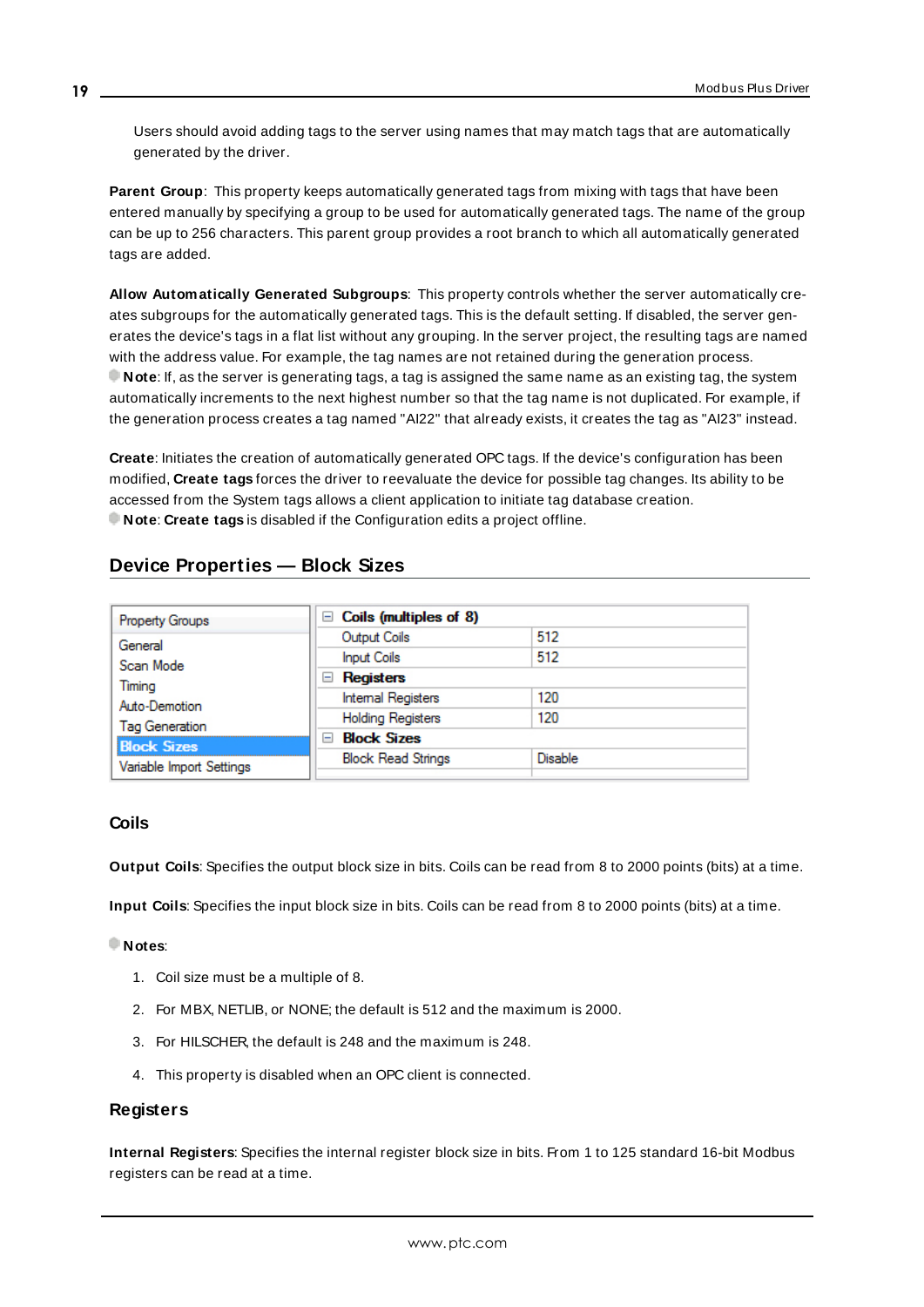<span id="page-19-2"></span>**Holding Registers**: Specifies the holding register block size in bits. From 1 to 125 standard 16-bit Modbus registers can be read at a time.

#### **Notes**:

- 1. For MBX, NETLIB, or NONE; the default is 120 and the maximum is 125.
- 2. For HILSCHER, the default is 95 and the maximum is 95.
- <span id="page-19-4"></span>3. This property is disabled when an OPC client is connected.
- 4. For a TIO Module, use this setting to inform the driver how many bytes are returned when reading data location 400001. For modules that return 2 bytes, set this to 1. For modules that return 3 bytes, set this to 2. The driver uses fixed block lengths (independent from this setting) for all other data locations.
- 5. The device may not support block read / write operations of the default size. Smaller Modicon PLCs and non-Modicon devices may not support the maximum data transfer lengths supported by the MBPlus network.
- 6. The device may contain non-contiguous addresses. If this is the case and the driver attempts to read a block of data that encompasses undefined memory, the device probably reject the request.

**Caution**: If the block sizes value is set above 120 and a 32 or 64-bit data type is used for any tag, a "Bad address in block" error can occur. Decrease block size value to 120 to prevent the error from occurring.

#### <span id="page-19-1"></span>**Block Sizes**

**Block Read Strings**: Enables group reads of string tags, which are normally read individually. String tags are grouped together depending on the block size. Block reads can only be performed for Modbus model string tags.

#### <span id="page-19-0"></span>**Device Properties — Variable Import Settings**

For more information on CSVfiles for Modbus Drivers, refer to **[Creating](https://www.kepware.com/en-us/support/resource-library/technical-notes/creating-csv-files-for-kepware-modbus-drivers/) CSV Files for Modbus Drivers**.

| <b>Property Groups</b>               | $\Box$ Variable Import Settings |                  |
|--------------------------------------|---------------------------------|------------------|
| Tag Generation<br><b>Block Sizes</b> | Variable Import File            | $^{\bullet}$ txt |
|                                      | Include Descriptions            | Enable           |
| Variable Import Settings             |                                 |                  |
| Settings                             |                                 |                  |

<span id="page-19-5"></span>**Variable Import File**: Specifies the exact location of the variable import file the driver should use when automatic tag database generation is enabled for this device.

<span id="page-19-3"></span>**Include Descriptions**: Enable to use imported tag descriptions (if present in file).

**• For more information on how to configure automatic tag database generation and how to create a variable** import file, refer to **Automatic Tag Database [Generation](#page-23-0)**.

**For specific information on creating the variable import file from Concept and ProWORX, consult Technical** Note "Creating CSV Files for Modbus Drivers."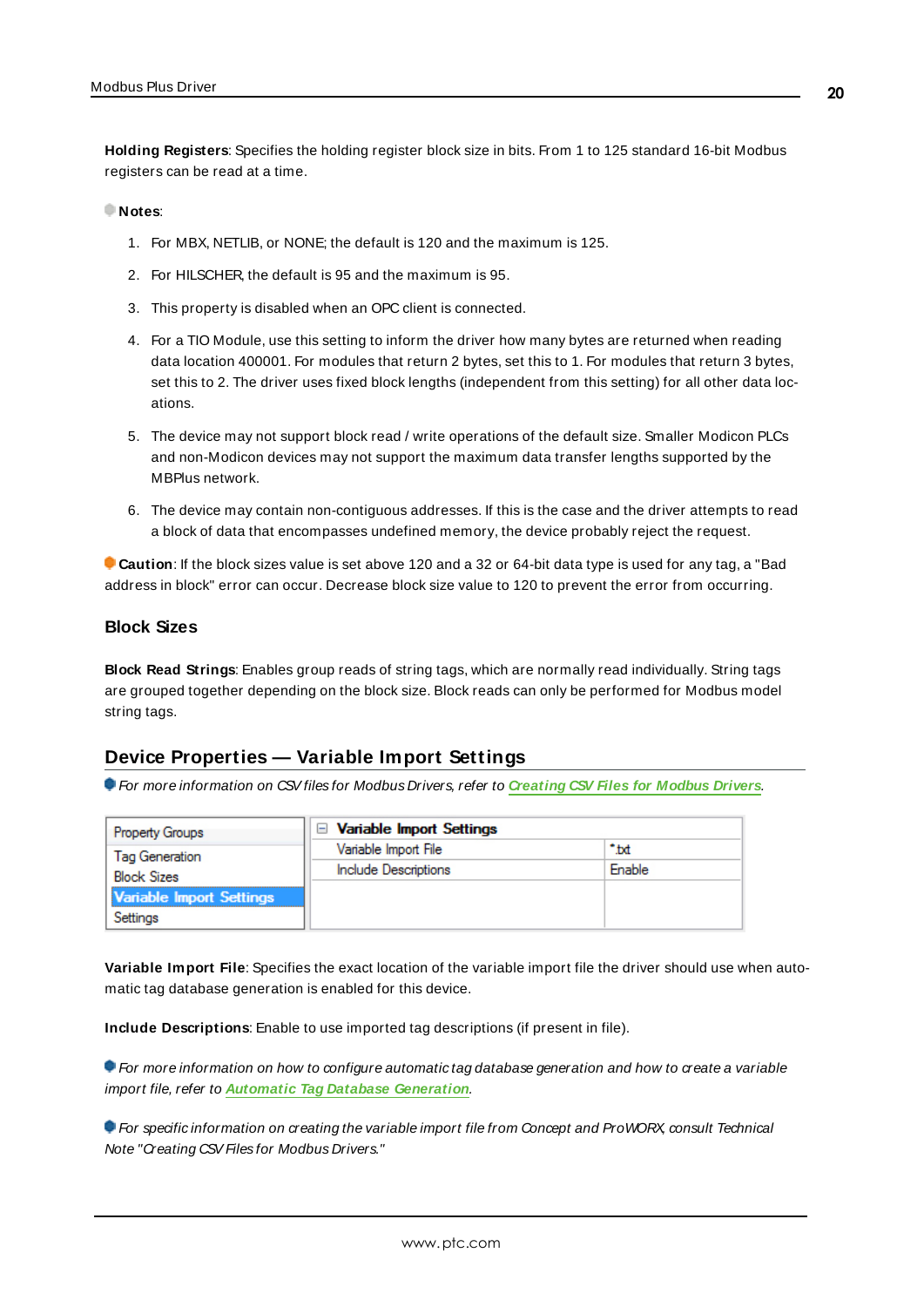| <b>Property Groups</b>                                    | Data Access<br>$\overline{ }$ |                |
|-----------------------------------------------------------|-------------------------------|----------------|
| General                                                   | Zero-Based Addressing         | Enable         |
| Scan Mode                                                 | Zero-Based Bit Addressing     | <b>Enable</b>  |
| Timina                                                    | Holding Register Bit Writes   | <b>Disable</b> |
| Auto-Demotion                                             | Modbus Function 06            | Enable         |
|                                                           | Modbus Function 05            | Enable         |
| Tag Generation<br><b>Block Sizes</b>                      | $\Box$ Data Encoding          |                |
|                                                           | Modbus Byte Order             | Enable         |
| Variable Import Settings<br><b>Settings</b><br>Redundancy | First Word Low                | Enable         |
|                                                           | First DWord Low               | Enable         |
|                                                           | Modicon Bit Order             | <b>Disable</b> |

## <span id="page-20-0"></span>**Device Properties — Settings**

## <span id="page-20-5"></span>**Data Access**

**Zero-Based Addressing**: If the address numbering convention for the device starts at one instead of zero, disable. By default, user-entered addresses have one subtracted when frames are constructed to communicate with a Modbus device. If the device doesn't follow this convention, disable **zero-based addressing**. The default behavior follows the convention of the Modicon PLCs.

<span id="page-20-6"></span><span id="page-20-2"></span>**Note:** Hilscher CIF cards support 1-based addressing only.

**Zero-Based Bit Addressing**: Memory types that allow bits within Words can be referenced as a Boolean. The addressing notation is: <address> .<br/>bit> where <bit>>bit> represents the bit number within the Word. Zero-Based Bit Addressing within registers provides two ways of addressing a bit within a given Word; zero based and one based. Zero-based bit addressing within registers means the first bit begins at 0. With one based, the first bit begins at 1.

<span id="page-20-3"></span>**Holding Register Bit Writes**: When writing to a bit location within a holding register, the driver should only modify the bit of interest. Some devices support a command to manipulate a single bit within a register (function code hex 0x16 or decimal 22). If the device does not support this feature, the driver must perform a Read / Modify / Write operation to ensure that only the single bit is changed. The default setting is disabled. Enable if the device supports holding register bit access and the driver uses function code 0x16, regardless of the setting for Modbus Function 06. If this setting is disabled, the driver uses either function code 0x06 or 0x10, depending on the Modbus Function 06 property for single register writes.

- <span id="page-20-4"></span>**Notes:**
	- 1. When Modbus Byte Order is disabled, the byte order of the masks sent in the command is Intel byte order.
	- 2. Hilscher CIF cards do not support Holding Register Bit Writes.

<span id="page-20-1"></span>**Modbus Function 06**: The Modbus Plus Driver has the option of using two Modbus protocol functions to write Holding register data to the target device. In most cases, the driver switches between these two functions based on the number of registers being written. When writing a single 16-bit register, the driver uses the Modbus function 06. When writing a 32-bit value into two registers, the driver uses Modbus function 16. For the standard Modicon PLC, the use of either of these functions is not a problem. There are, however, a large number of third party devices that have implemented the Modbus protocol. Many of these devices support only the use of Modbus function 16 to write to Holding registers regardless of the number of registers to be written.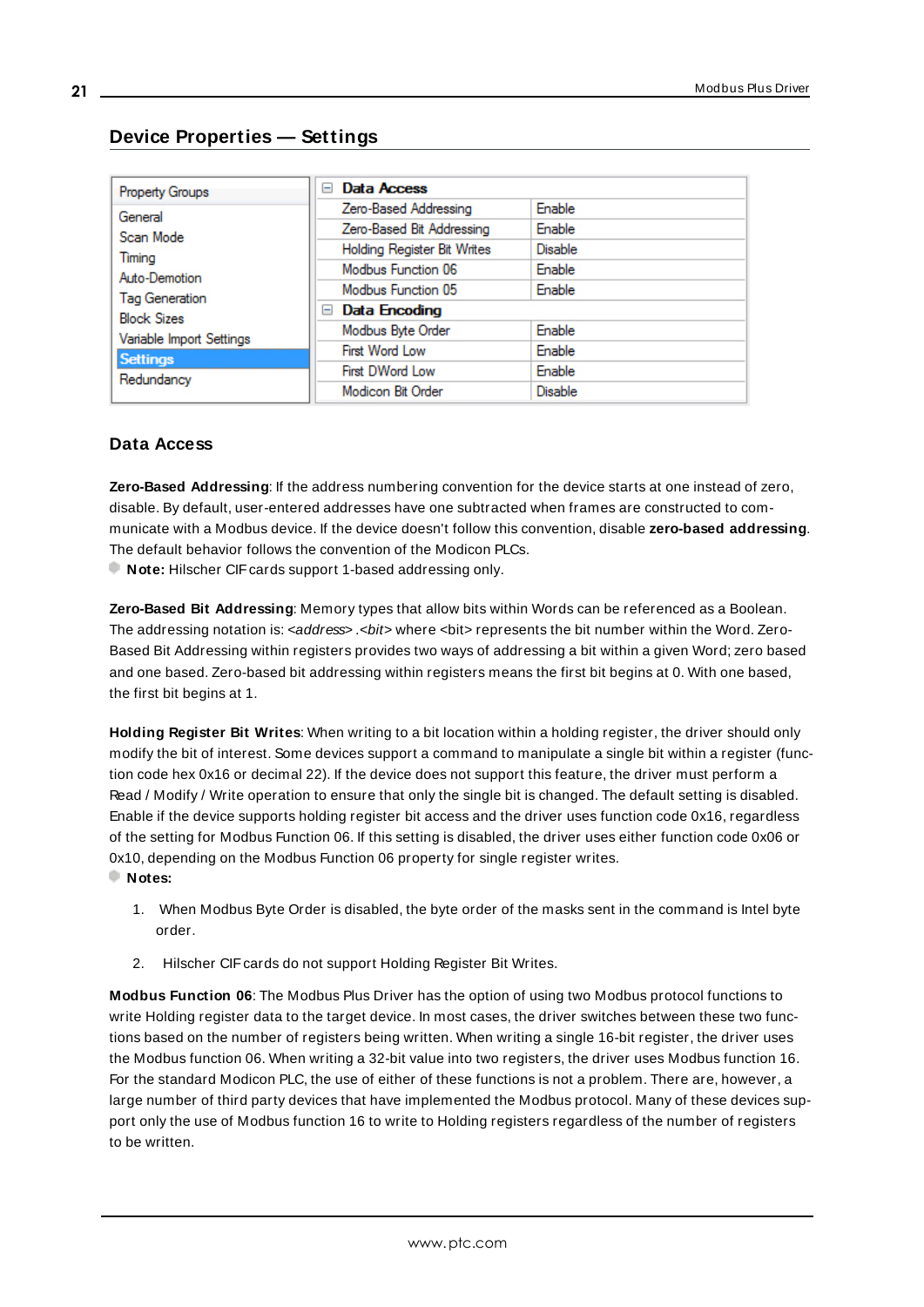Modbus Function 06 is used to force the driver to use only Modbus function 16 (if needed). This selection is enabled by default, allowing the driver to switch between 06 and 16 as needed. If a device requires all writes to be done using only Modbus function 16, disable this option.

**Note:** For bit within word writes, the **Holding Register Bit Writes** property takes precedence over **Modbus Function 06**. If Holding Register Bit Writes is enabled, then function code 0x16 is used no matter what the selection for this property. If it is disabled, this property determines whether function code 0x06 or 0x10 is used for bit within word writes.

<span id="page-21-3"></span>**Modbus Function 05**: The Modbus Plus Driver can use two Modbus protocol functions to write output coil data to the target device. In most cases, the driver switches between these two functions based on the number of coils being written. When writing a single coil, the driver uses the Modbus function 05. When writing an array of coils, the driver uses Modbus function 15. For the standard Modicon PLC, the use of either of these functions is not a problem. There are, however, a large number of third-party devices that have implemented the Modbus protocol. Many of these devices support only the use of Modbus function 15 to write to output coils regardless of the number of coils to be written.

The Modbus Function 05 selection is used to force the driver to use only Modbus function 15 if needed. This property is enabled by default, allowing the driver to switch between 05 and 15 as needed. If a device requires all writes to be done using only Modbus function 15, disable this selection.

#### <span id="page-21-0"></span>**Data Encoding**

**Modbus Byte Order**: The byte order used by the Modbus Plus Driver can be changed from the default Modbus byte ordering to Intel byte ordering by using this selection. This selection is enabled by default and is the normal setting for Modbus compatible devices. If the device uses Intel byte ordering, disabling this option allows the driver to properly read Intel formatted data.

<span id="page-21-2"></span>**First Word Low**: Two consecutive registers' addresses in a Modbus device are used for 32-bit data types. Users can specify whether the driver should assume the first word is the low or the high word of the 32-bit value. The default (First Word Low) follows the convention of the Modicon Modsoft programming software.

<span id="page-21-1"></span>**First DWord Low**: Four consecutive registers' addresses in a Modbus device are used for 64-bit data types. Users can specify whether the driver should assume the first DWord is the low or the high DWord of the 64 bit value. The default (First DWord Low) follows the default convention of 32-bit data types.

<span id="page-21-4"></span>**Modicon Bit Order**: When enabled, the driver reversed the bit order on reads and writes to registers to follow the convention of the Modicon Modsoft programming software. For example, a write to address 40001.0/1 affects bit 15/16 in the device when this option is enabled. This option is disabled by default.

**Note**: For the following example, the 1st through 16th bit signifies either 0-15 bits or 1-16 bits depending on if the driver is set at Zero-Based Bit Addressing within registers.

MSB = Most Significant Bit LSB = Least Significant Bit

#### **Modicon Bit Order Enabled**

| <b>MSB</b> |             |             |          |                 |   |               |              |        |    | $\sim$<br>►           |    |    |          |                                |                 |
|------------|-------------|-------------|----------|-----------------|---|---------------|--------------|--------|----|-----------------------|----|----|----------|--------------------------------|-----------------|
|            | $\sim$<br>- | $\sim$<br>ັ | $\Delta$ | $\sqrt{2}$<br>ັ | 6 | $\rightarrow$ | $\circ$<br>O | a<br>ັ | 10 | $\overline{A}$<br>. . | 12 | 13 | 14<br>דו | $\overline{ }$<br>$\mathsf{C}$ | $\sqrt{2}$<br>ັ |

#### **Modicon Bit Order Disabled**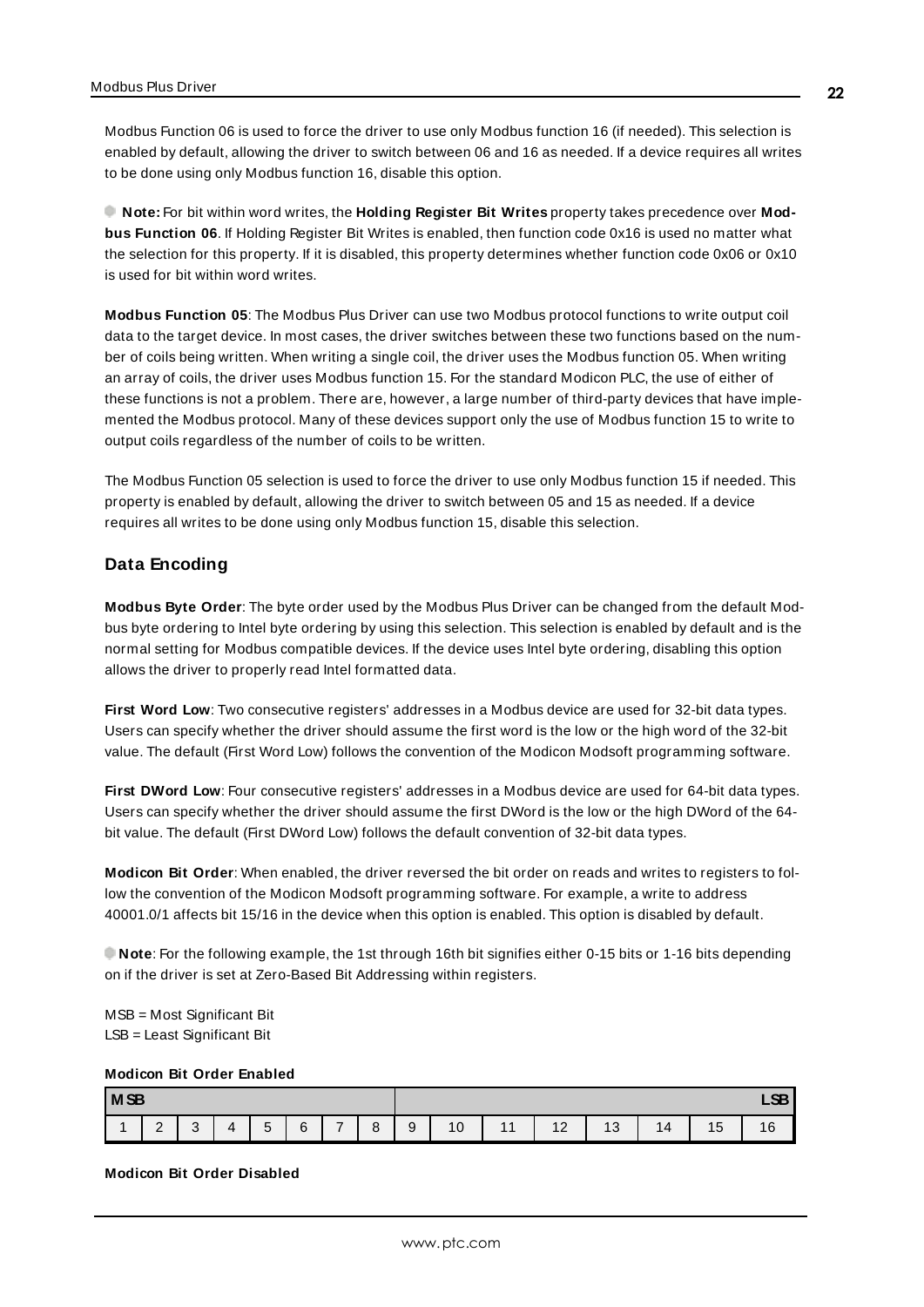| M <sub>SB</sub> |                      |    |           |    |    |    |   |   |                          |   |                                    | $\sim$<br>∼ |             |             |  |
|-----------------|----------------------|----|-----------|----|----|----|---|---|--------------------------|---|------------------------------------|-------------|-------------|-------------|--|
| 16<br>10        | $\overline{ }$<br>15 | 14 | 10<br>. ب | 12 | 11 | 10 | 9 | 8 | $\overline{\phantom{0}}$ | 6 | $\overline{\phantom{0}}$<br>∽<br>J | Δ           | $\sim$<br>ັ | $\sim$<br>- |  |

#### <span id="page-22-1"></span>**Data Encoding Options Details**

- Modbus Byte Order option sets the data encoding of each register / 16-bit value.
- First Word Low sets the data encoding of each 32-bit value and each double word of a 64-bit value.
- First DWord Low sets the data encoding of each 64-bit value.

| Data Types               | <b>Modbus Byte Order</b> | <b>First Word Low</b> | <b>First DWord Low</b> |
|--------------------------|--------------------------|-----------------------|------------------------|
| Word, Short, BCD         | Applicable               | N/A                   | N/A                    |
| Float, DWord, Long, LBCD | Applicable               | Applicable            | N/A                    |
| Double                   | Applicable               | Applicable            | Applicable             |

If needed, use the following information and the particular device's documentation to determine the correct settings of the Data Encoding options. The default settings are acceptable for most Modbus devices.

| Modbus Byte Order<br>Enabled  | High Byte (15.8)                                                           | Low Byte $(7.0)$                                                            |
|-------------------------------|----------------------------------------------------------------------------|-----------------------------------------------------------------------------|
| Modbus Byte Order<br>Disabled | Low Byte $(7.0)$                                                           | High Byte (15.8)                                                            |
| First Word Low Dis-<br>abled  | High Word (3116)<br>High Word(6348) of Double Word in<br>64-bit data types | Low Word (150)<br>Low Word (4732) of Double Word in 64-<br>bit data types   |
| First Word Low<br>Enabled     | Low Word (150)<br>Low Word (4732) of Double Word in<br>64-bit data types   | High Word (3116)<br>High Word (6348) of Double Word in<br>64-bit data types |
| First DWord Low Dis-<br>abled | High Double Word (6332)                                                    | Low Double Word (310)                                                       |

# <span id="page-22-0"></span>**Device Properties — Redundancy**

| <b>Property Groups</b>     | Redundancy<br>$=$      |                                  |
|----------------------------|------------------------|----------------------------------|
| General                    | Secondary Path         | <b>Channel Device1</b><br>$\sim$ |
| Scan Mode                  | Operating Mode         | Switch On Failure                |
| Timing                     | Monitor Item           |                                  |
| Auto-Demotion              | Monitor Interval (s)   | 300                              |
| Tag Generation             | Return to Primary ASAP | Yes                              |
|                            |                        |                                  |
| <b>Tag Import Settings</b> |                        |                                  |
| Redundancy                 |                        |                                  |

Redundancy is available with the Media-Level Redundancy Plug-In.

Consult the website, a sales representative, or the **user [manual](https://www.kepware.com/getattachment/35461efd-b53a-4219-a109-a89fad20b230/media-level-redundancy-manual.pdf)** for more information.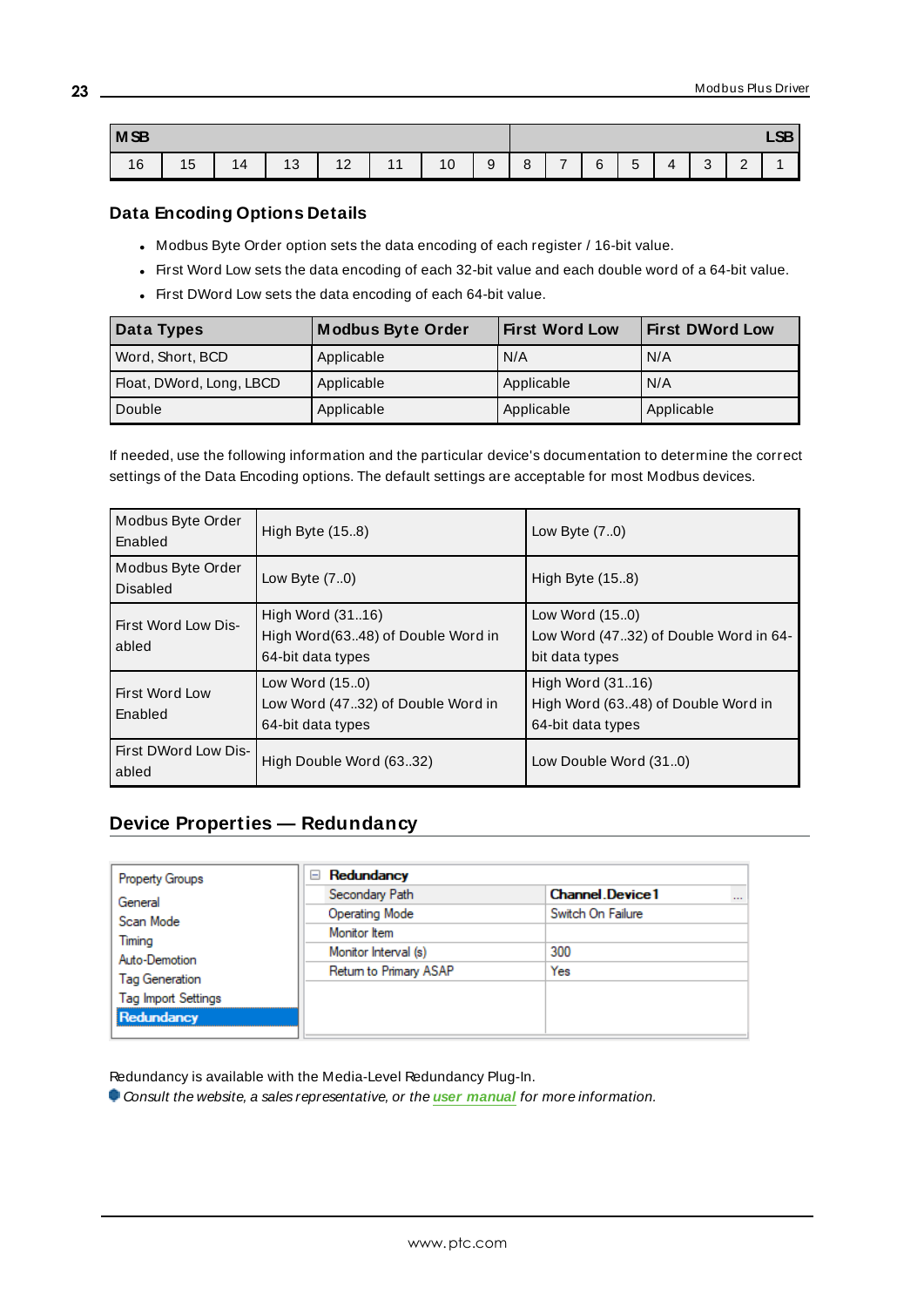# <span id="page-23-0"></span>**Automatic Tag Database Generation**

The Modbus Plus Driver utilizes the Automatic Tag Database Generation, which automatically creates tags that access data points used by the device's ladder program. Although it is sometimes possible to query a device for the information needed to build a tag database, this driver must use a Variable Import File instead. Variable import files can be generated using the Concept and ProWORX device programming applications.

## <span id="page-23-3"></span><span id="page-23-1"></span>**Creating the Variable Import File**

The import file must be in semicolon-delimited .TXT format, which is the default export file format of the Concept device programming application. The ProWORX programming application can export variable data in this format.

**For specific information on creating the variable import file from Concept and ProWORX, consult Technical** Note "Creating CSV Files for Modbus Drivers."

## <span id="page-23-2"></span>**Server Configuration**

Automatic Tag Database Generation can be customized to fit the application's needs. The primary control options can be set either during the database creation through the wizard or the device properties. For more information, refer to the server help documentation.

Modbus Plus Driver requires other settings in addition to the basic settings common to all drivers that support automatic tag database generation. Such specialized settings include the requiring the name and location of the variable import file. This information can be specified either under Variable Import Settings in device properties.

For more information, refer to **[Variable](#page-19-0) Import Settings**.

## **Operation**

Depending on the specific configuration, tag generation may start automatically when the server project opens or be initiated manually at some other time. The Event Log shows when the tag generation process started, any errors that occurred while processing the variable import file, and when the process completed.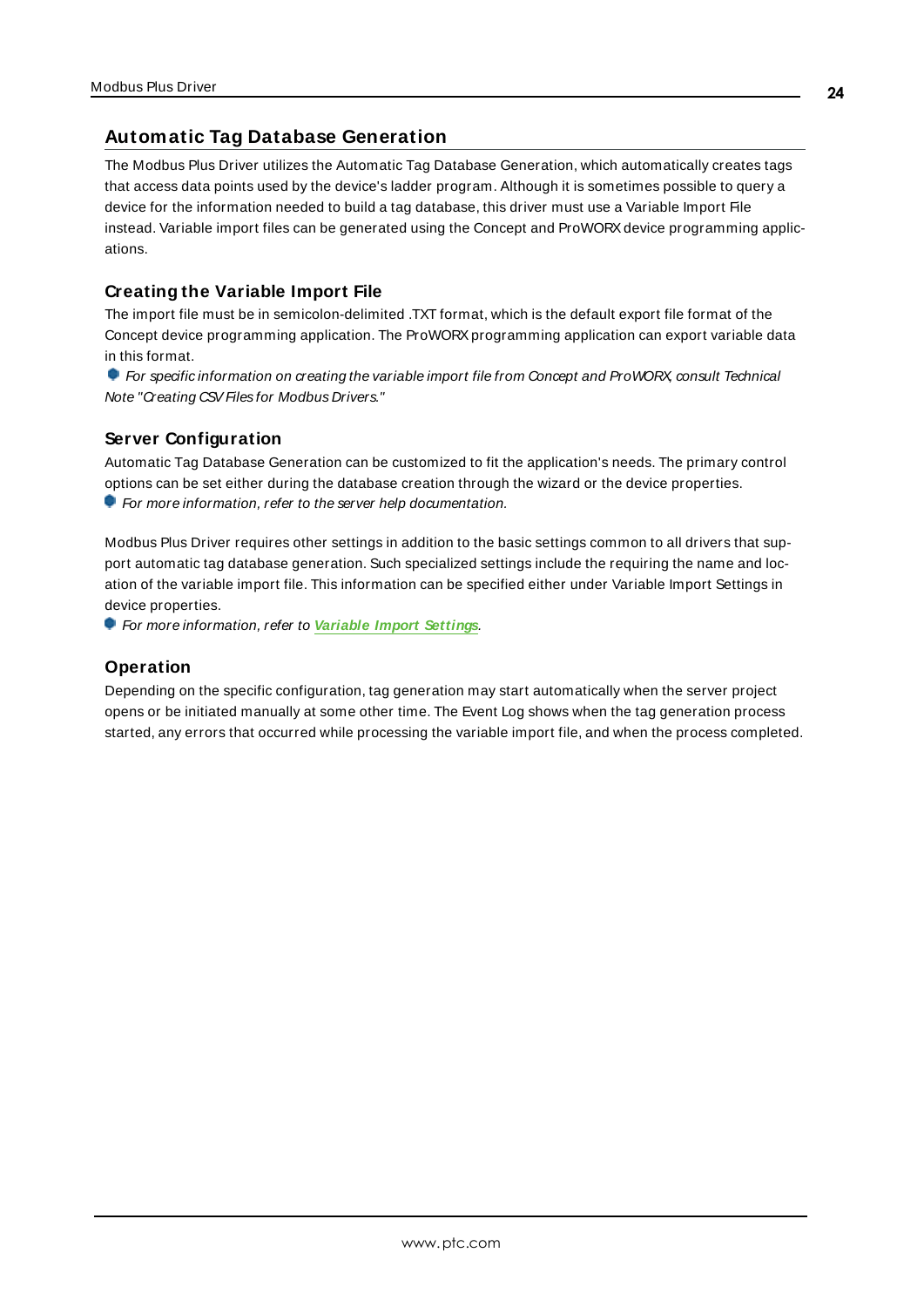# <span id="page-24-3"></span><span id="page-24-0"></span>**Optimizing Communications**

**Note:** The following optimizations apply to the SA85 card only. Hilscher CIF card configurations only support 1 channel per adapter.

The Modbus Plus Driver has been designed to provide better throughput and take full advantage of the SA85 card. Previously, the Modbus Plus Driver restricted users to configuring a single channel in the server project and required that all Modbus Plus devices that would be accessed be defined under this channel. This meant that the driver had to move between devices one at a time to make requests. Since the OPC Server was already designed to be efficient, the single channel scheme provided enough performance for most application. With the advent of OPC as an enabling technology, however, the size of projects has increased dramatically. To maintain a high level of performance, the Modbus Plus Driver is designed to operate at a high level of efficiency and performance.

**Note:** Before beginning these changes, back up the server project directory to return to previous settings if needed.



In this project, there is only one channel defined. All devices that need to be accessed are defined under that one channel. The Modbus Plus Driver must move Figure 1 accessed and defined and the control of the possible to gather information at an  $\parallel$   $\parallel$  Device2  $\,$  effective rate. As more devices are added or more information is requested from a Device3 single device, the update rate begins to suffer.

<span id="page-24-1"></span>The latest version of the Modbus Plus Driver uses multiple channel definitions to boost the application's performance. In this configuration, each channel in the server represents a separate path of execution. By adding additional channels, the application's work load is spread across the new channels. This creates multiple paths of execution that run independently, and results in a significant increase in performance. The image below shows the same application reconfigured to use multiple channels.



Each device can be defined under its own channel. In this configuration, the server can dedicate a single path of execution to the task of gathering data from a single device because each has its own dedicated channel. If the application has fewer devices it can be optimized as displayed.

Even if the application has more devices, there is a gain. While fewer devices may be ideal, the application still benefits from additional channels. Although this **EMPHINE DEVICE1** means that within a given channel the server must move from device to device, it can now do so with less devices to process on a single path.

**Note:** The channel limits match the multi-path limitations of the SA85 and Hilscher card as set by the manufacturer.

The application can be redesigned to support multiple channels even if there are a large number of tags defined under each device. For more information, follow the instructions below.

- <span id="page-24-2"></span>1. In the existing project that is single channel-based, click **Connectivity**| **New Channel** and then name it as desired.
- 2. Cut **PLC2** from the **ModbusPlus** channel.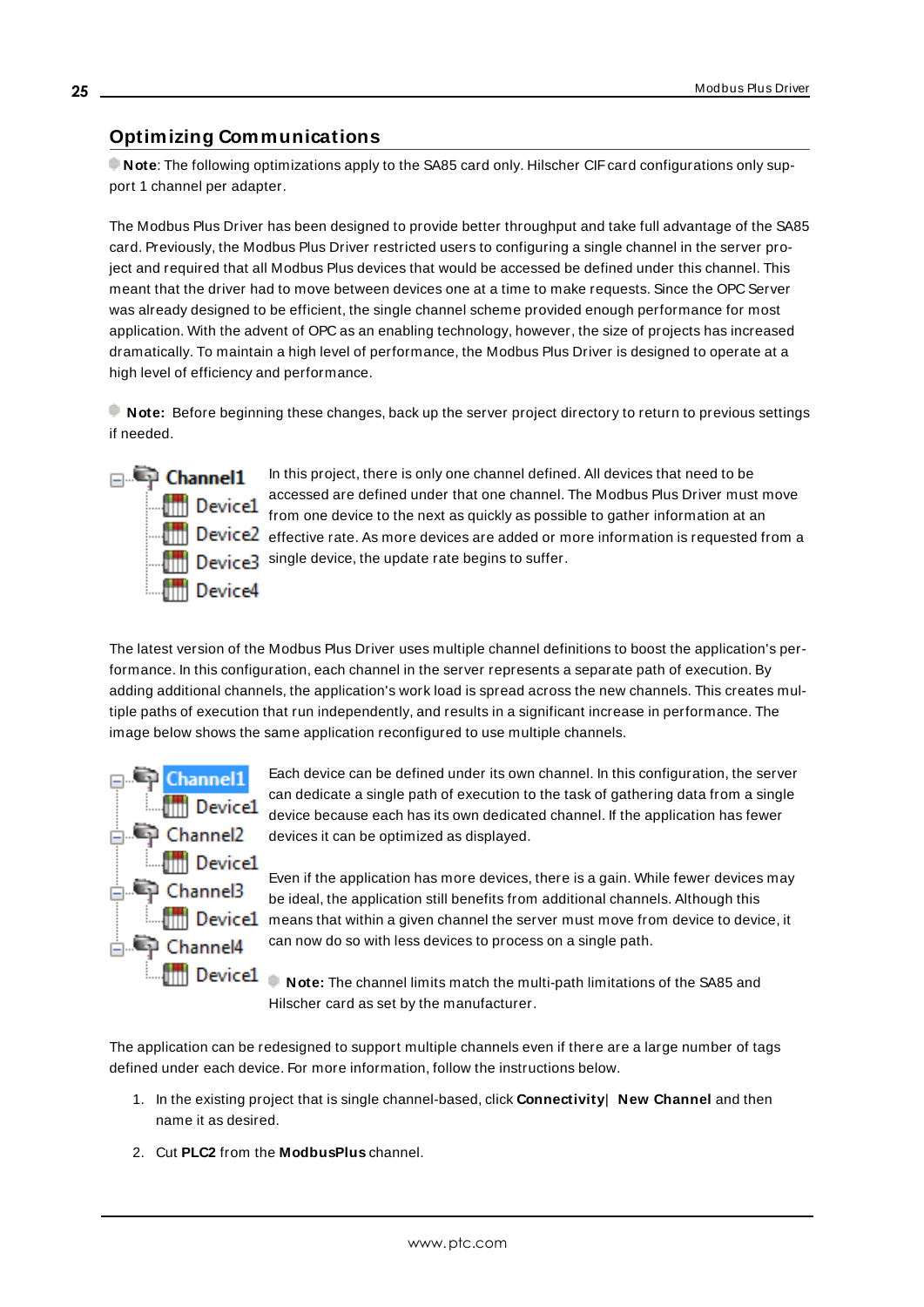3. Paste it under the new channel. The cut and paste functions quickly modify the application to take advantage of the new Modbus Plus Driver.

<span id="page-25-0"></span>These examples highlight the most obvious optimizations that are possible with the Modbus Plus Driver. Other possible optimizations include dedicating a single channel to just Global data. To do so, define a new set of device names for each device with global data to be accessed under that new channel. Remember to only access Global data from these newly defined device names.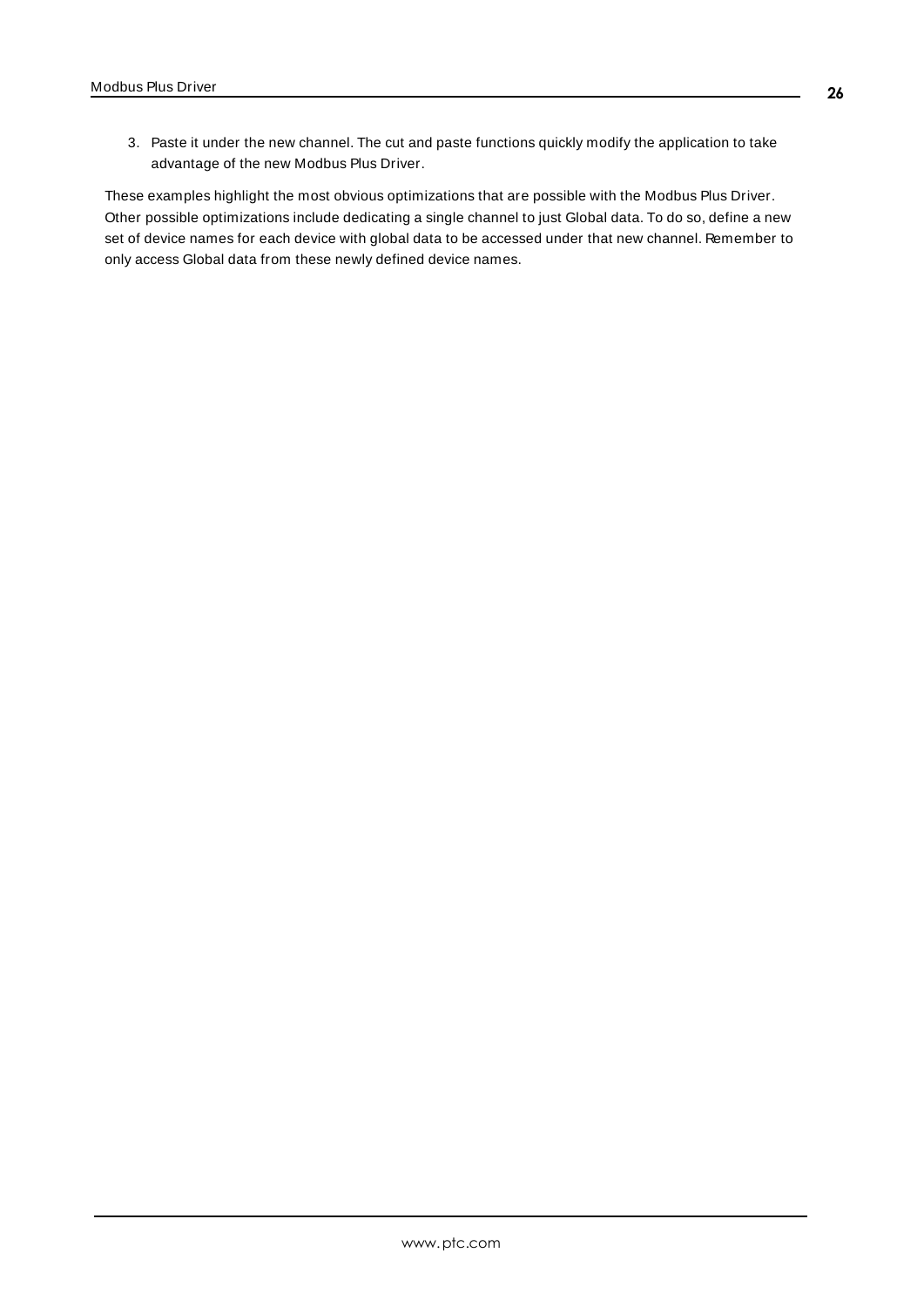# <span id="page-26-0"></span>**Data Types Description**

<span id="page-26-12"></span><span id="page-26-11"></span><span id="page-26-9"></span><span id="page-26-8"></span><span id="page-26-7"></span><span id="page-26-4"></span><span id="page-26-2"></span><span id="page-26-1"></span>

| Data Type         | <b>Description</b>                                                                                                                                                                                        |
|-------------------|-----------------------------------------------------------------------------------------------------------------------------------------------------------------------------------------------------------|
| <b>Boolean</b>    | Single bit                                                                                                                                                                                                |
| Word              | Unsigned 16-bit value<br>bit 0 is the low bit<br>bit 15 is the high bit                                                                                                                                   |
| Short             | Signed 16-bit value<br>bit 0 is the low bit<br>bit 14 is the high bit<br>bit 15 is the sign bit                                                                                                           |
| <b>DWord</b>      | Unsigned 32-bit value<br>bit 0 is the low bit<br>bit 31 is the high bit                                                                                                                                   |
| Long              | Signed 32-bit value<br>bit 0 is the low bit<br>bit 30 is the high bit<br>bit 31 is the sign bit                                                                                                           |
| <b>BCD</b>        | Two byte packed BCD<br>Value range is 0-9999. Behavior is undefined for values beyond this range.                                                                                                         |
| <b>LBCD</b>       | Four byte packed BCD<br>Value range is 0-99999999. Behavior is undefined for values beyond this range.                                                                                                    |
| String            | Null terminated ASCII string<br>Supported on Modbus Model, includes Hi-Lo Lo-Hi byte order selection.                                                                                                     |
| Double*           | 64-bit floating point value<br>The driver interprets four consecutive registers as a double precision value by making<br>the last two registers the high DWord and the first two registers the low DWord. |
| Double<br>example | If register 40001 is specified as a double, bit 0 of register 40001 would be bit 0 of the 64-<br>bit data type and bit 15 of register 40004 would be bit 63 of the 64-bit data type.                      |
| Float*            | 32-bit floating point value<br>The driver interprets two consecutive registers as a single precision value by making the<br>last register the high word and the first register the low word.              |
| Float example     | If register 40001 is specified as a float, bit 0 of register 40001 would be bit 0 of the 32-bit<br>data type and bit 15 of register 40002 would be bit 31 of the 32-bit data type.                        |

<span id="page-26-10"></span><span id="page-26-6"></span><span id="page-26-5"></span><span id="page-26-3"></span>\* The descriptions assume the default first DWord low data handling of 64-bit data types, and first word low data handling of 32-bit data types.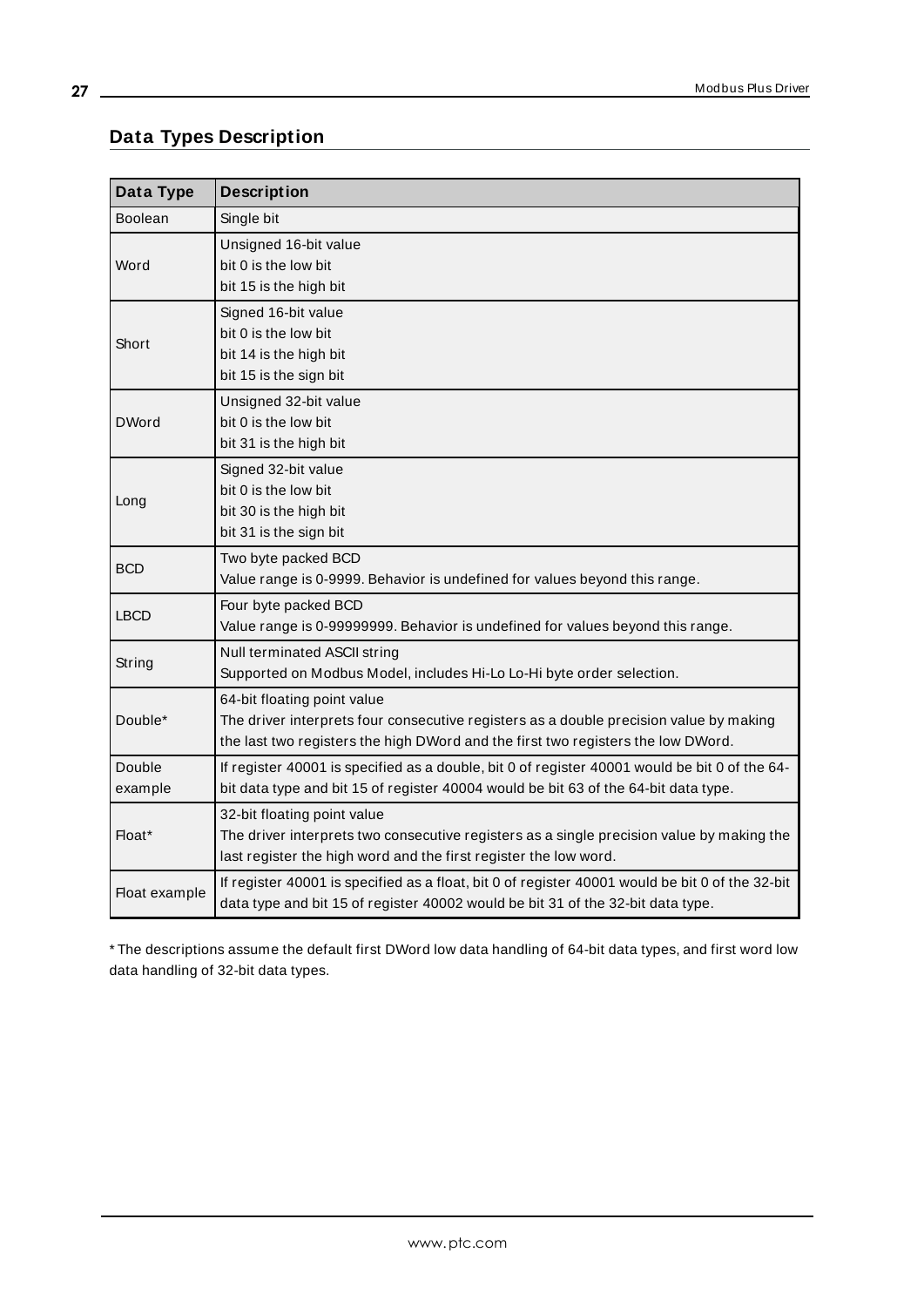#### <span id="page-27-0"></span>**Address Descriptions**

Address specifications vary depending on the model in use. Select a link from the following list to obtain specific address information for the model of interest.

#### **M odbus [Addressing](#page-27-1)**

<span id="page-27-1"></span>**TIO M odule [Addressing](#page-32-0)**

### **Modbus Addressing**

<span id="page-27-2"></span>For this driver, the terms server and unsolicited are used interchangeably.

#### **5-Digit Addressing vs. 6-Digit Addressing**

In Modbus addressing, the first digit of the address specifies the primary table. The remaining digits represent the device's data item. The maximum value is a two-byte unsigned integer (65,535). Six digits are required to represent the entire address table and item. As such, addresses that are specified in the device's manual as 0xxxx, 1xxxx, 3xxxx, or 4xxxx are padded with an extra zero once applied to the Address field of a Modbus tag.

<span id="page-27-8"></span><span id="page-27-7"></span><span id="page-27-6"></span>

| <b>Primary Table</b> | <b>Description</b>       |
|----------------------|--------------------------|
| 0                    | Output Coils             |
|                      | Input Coils              |
| 3                    | Internal Registers       |
| $\overline{4}$       | <b>Holding Registers</b> |

#### <span id="page-27-5"></span><span id="page-27-4"></span><span id="page-27-3"></span>**Modbus Addressing in Decimal Format**

The Function Codes are displayed in decimal. For more information, refer to **Function Codes [Description](#page-30-0)**.

| <b>Address Type</b>   | Range                                                                                                                                        | Data Type                                                                                              | <b>Access</b>                                                                  | <b>Function Codes</b>                                    |
|-----------------------|----------------------------------------------------------------------------------------------------------------------------------------------|--------------------------------------------------------------------------------------------------------|--------------------------------------------------------------------------------|----------------------------------------------------------|
| <b>Output Coils</b>   | 000001-065536                                                                                                                                | <b>Boolean</b>                                                                                         | Read/Write                                                                     | 01, 05, 15                                               |
| Input Coils           | 100001-165536                                                                                                                                | <b>Boolean</b>                                                                                         | Read Only                                                                      | 02                                                       |
| Internal<br>Registers | 300001-365536<br>300001-365535<br>300001-365533<br>3xxxxx.0/1-3xxxxx.15/16**<br>300001.2H-<br>365536.240H***<br>300001.2L-<br>365536.240L*** | Word, Short, BCD<br>Float, DWord, Long,<br><b>LBCD</b><br>Double<br><b>Boolean</b><br>String<br>String | Read Only*<br>Read Only*<br>Read Only*<br>Read Only*<br>Read Only<br>Read Only | 04<br>04<br>04<br>04<br>04<br>04                         |
| Holding<br>Registers  | 400001-465536<br>400001-465535<br>400001-465533<br>4xxxxx.0/1-4xxxxx.15/16**                                                                 | Word, Short, BCD<br>Float, DWord, Long,<br><b>LBCD</b><br>Double<br><b>Boolean</b>                     | Read/Write<br>Read/Write<br>Read/Write<br>Read/Write                           | 03, 06, 16<br>03, 06, 16<br>03, 06, 16<br>03, 06, 16, 22 |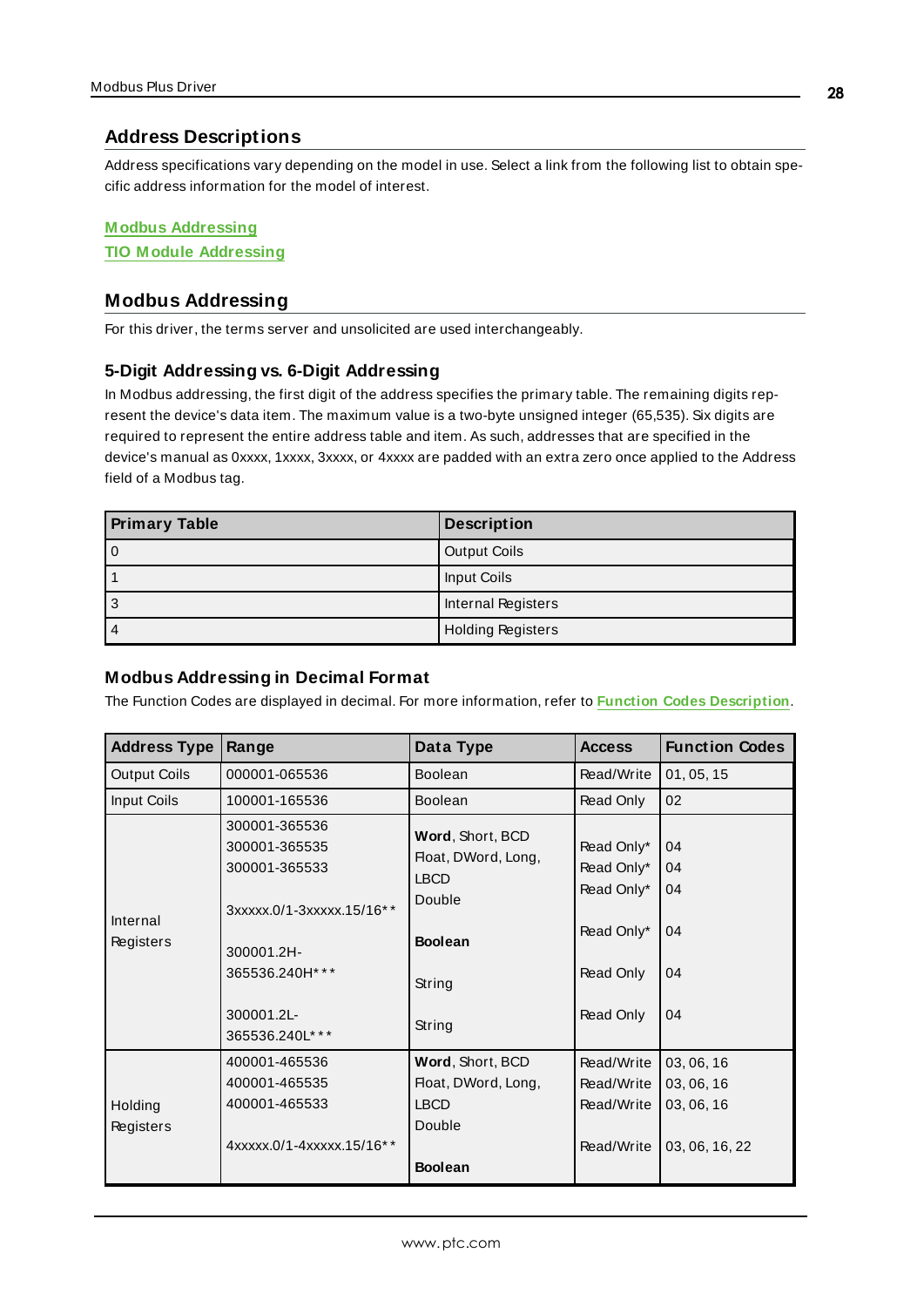| <b>Address Type</b> | Range                                                        | Data Type                                                                          | <b>Access</b>                                       | <b>Function Codes</b>     |
|---------------------|--------------------------------------------------------------|------------------------------------------------------------------------------------|-----------------------------------------------------|---------------------------|
|                     | 400001.2H-<br>465536.240H***<br>400001.2L-<br>465536.240L*** | String<br>String                                                                   | Read/Write<br>Read/Write                            | 03, 16<br>03.16           |
| Global Data         | G01-G32<br>G01-G31<br>G01-G29<br>Gxx.0/1-Gxx.15/16**         | Word, Short, BCD<br>Float, DWord, Long,<br><b>LBCD</b><br>Double<br><b>Boolean</b> | Read/Write<br>Read/Write<br>Read/Write<br>Read Only | N/A<br>N/A<br>IN/A<br>N/A |

\* For Modbus server devices, these locations are Read/Write.

\* \* For more information, refer to "Zero vs. One Based Addressing" in **[Settings](#page-20-0)**.

<span id="page-28-0"></span>\*\*\*. Bit is string length, range 2 to 240 bytes.

# **Modbus Addressing in Hexadecimal Format**

| <b>Address Type</b>      | <b>Decimal Range</b>      | Data Type                | <b>Access</b> |
|--------------------------|---------------------------|--------------------------|---------------|
| <b>Output Coils</b>      | H000001-H010000           | <b>Boolean</b>           | Read/Write    |
| <b>Input Coils</b>       | H100001-H110000           | Boolean                  | Read Only     |
|                          | H300001-H310000           | Word, Short, BCD         | Read Only*    |
|                          | H300001-H30FFFF           | Float, DWord, Long, LBCD | Read Only*    |
|                          | H300001-H30FFFD           | Double                   | Read Only*    |
| Internal Registers       | НЗууууу.0/1-НЗууууу. Г/10 | <b>Boolean</b>           | Read Only*    |
|                          | H300001.2H-H3FFFF.240H    | String                   | Read Only     |
|                          |                           |                          |               |
|                          | H300001.2L-H3FFFF.240L    | String                   | Read Only     |
|                          | H400001-H410000           | Word, Short, BCD         | Read/Write    |
|                          | H400001-H40FFFF           | Float, DWord, Long, LBCD | Read/Write    |
|                          | H400001-H40FFFD           | Double                   | Read/Write    |
| <b>Holding Registers</b> | H4yyyyy.0/1-H4yyyyy.F/10  | <b>Boolean</b>           | Read/Write    |
|                          | H400001.2H-H4FFFF.240H    | String                   | Read/Write    |
|                          | H400001.2L-H4FFFF.240L    | String                   | Read/Write    |
|                          | <b>HG01-HG20</b>          | Word, Short, BCD         | Read/Write    |
|                          | HG01-HG1F                 | Float, DWord, Long, LBCD | Read/Write    |
| Global Data              | HG01-HG1D                 | Double                   | Read/Write    |
|                          | HGyy.0/1-HGyy.F/10        | <b>Boolean</b>           | Read Only     |

\* For Modbus server devices, these locations are Read/Write.

\* \* .Bit is string length, range 2 to 240 bytes.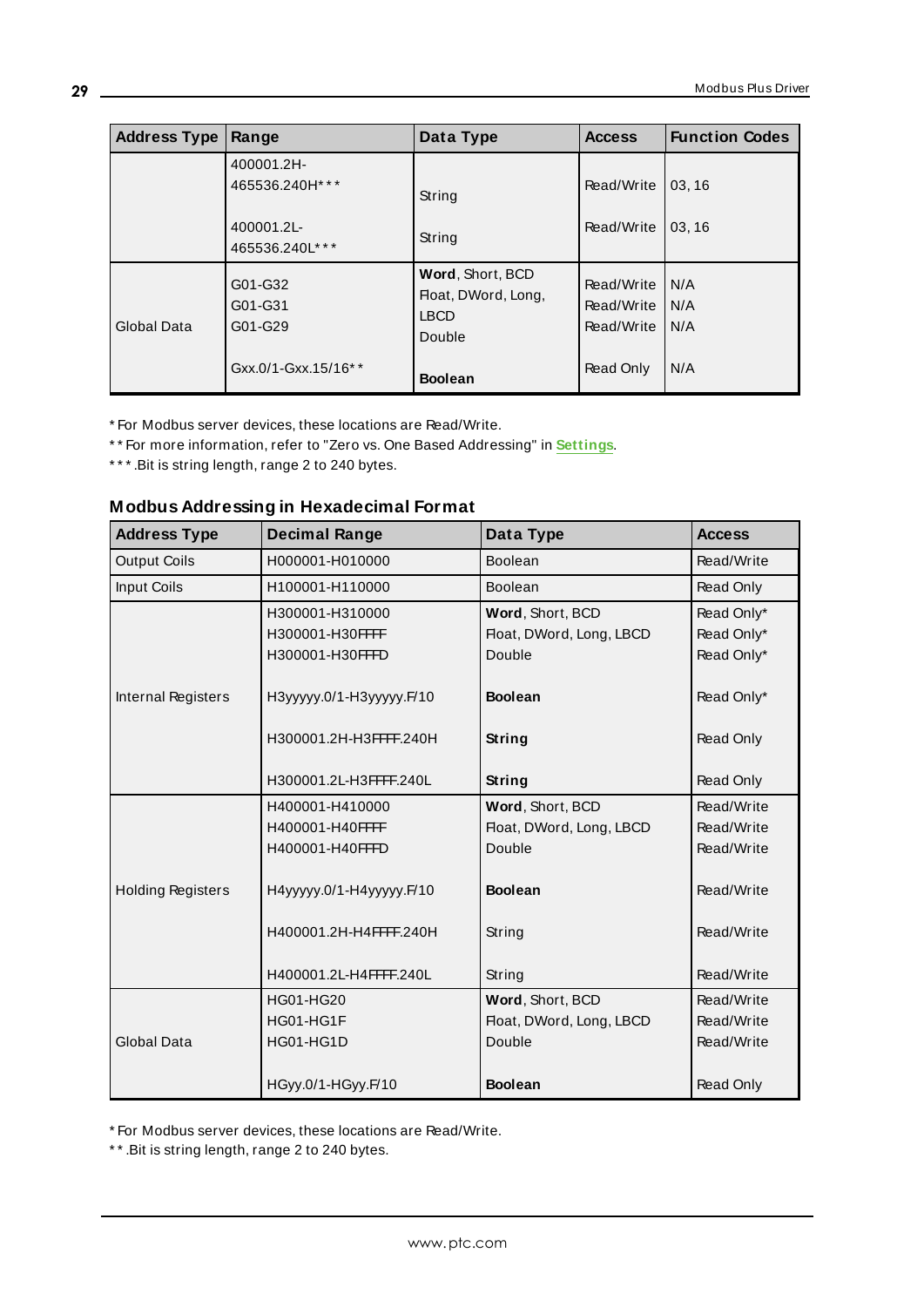#### <span id="page-29-1"></span>**Packed Coils**

The Packed Coil address type allows access to multiple consecutive coils as an analog value. This feature is only available when the Modbus model is in Modbus Client Mode. The syntax is as follows:

**Output Coils:** 0xxxxx#nn **Input Coils:** 1xxxxx#nn

where

- xxxxx is the address of the first coil. Both decimal and hexadecimal values are allowed.
- $\cdot$  nn is the number of coils packed into an analog value. The valid range is 1-16, and only decimal values are allowed.

**Note:** The only valid data type is Word. Output Coils have Read/Write access, whereas Input Coils have Read Only access. The bit order is such that the start address is the Least Significant Bit (LSB) of analog value.

#### <span id="page-29-3"></span>**Write Only Access**

All Read/Write addresses may be set as Write Only by prefixing a "W" to the address (such as "W40001"), which prevents the driver from reading the register at the specified address. Any attempts by the client to read a Write Only tag will result in obtaining the last successful write value to the specified address. If no successful writes have occurred, then the client will receive 0/NULL for numeric/string values for an initial value.

**Caution**: Setting the client access privileges of Write Only tags to Read Only will cause writes to these tags to fail and the client to always receive 0/NULL for numeric / string values.

#### <span id="page-29-0"></span>**Mailbox Mode**

Only Holding Registers are supported in Mailbox Mode. When read from a client, the data is read locally from a cache, not from a physical device. When written to from a client, the data is written to both the local cache and also the physical device as determined by the device ID routing path. For more information, refer to **[Mailbox](#page-11-0) Mode**.

<span id="page-29-2"></span>**Note:** The Double data type is not supported.

#### **String Support**

The Modbus model supports reading and writing holding register memory as an ASCII string. When using holding registers for string data, each register contains two bytes of ASCII data. The order of the ASCII data within a given register can be selected when the string is defined. The length of the string can be from 2 to 240 bytes and is entered in place of a bit number. The length must be entered as an even number. Appending either an "H" or "L" to the address specifies the byte order.

#### **Examples**

- To address a string starting at 40200 with a length of 100 bytes and HiLo byte order, enter "40200.100H".
- To address a string starting at 40500 with a length of 78 bytes and LoHi byte order, enter "40500.78L".

**Note:** The string length may be limited by the maximum size of the write request that the device will allow. If the error message "Unable to write to address <address> on device<device>: Device responded with exception code 3" is received in the server's event window while utilizing a string tag, the device did not like the string's length. Users should shorten the string if possible.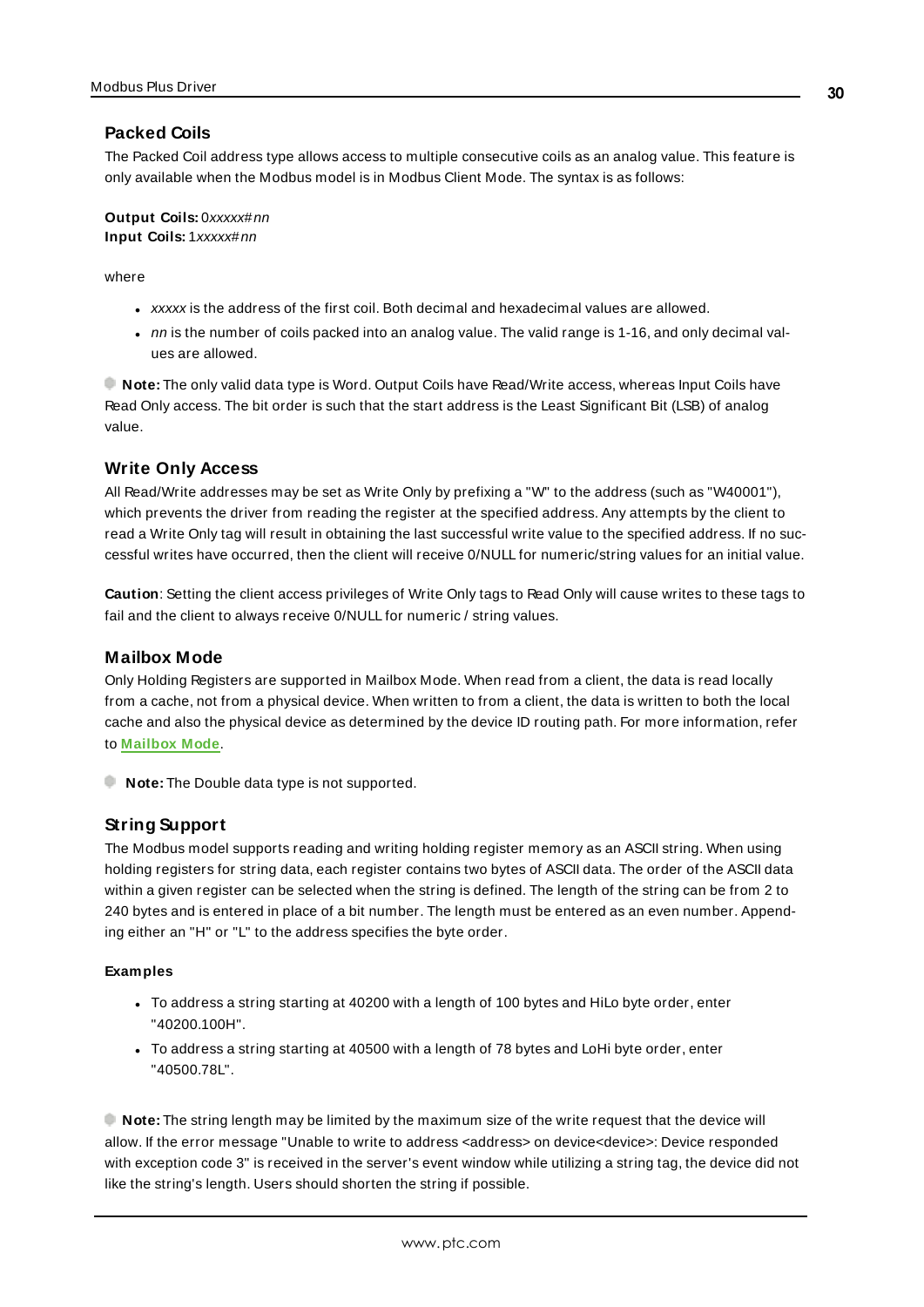# <span id="page-30-2"></span>**Array Support**

Arrays are supported both for internal and holding register locations (including all data types except Boolean and strings) and for input and output coils (Boolean data types). There are two ways to address an array. The following examples apply to holding registers:

4xxxx [rows] [cols]

4xxxx [cols] with assumed row count equal to one.

For Word, Short and BCD arrays, the base address + (rows \* cols) cannot exceed 65536. For Float, DWord, Long and Long BCD arrays, the base address + (rows  $*$  cols  $*$  2) cannot exceed 65535. For all arrays, the total number of registers being requested cannot exceed the holding register block size that was specified for this device.

<span id="page-30-0"></span>**Note:** The base address for Global Data cannot exceed 32.

# **Function Codes Description**

<span id="page-30-14"></span><span id="page-30-13"></span><span id="page-30-12"></span><span id="page-30-11"></span><span id="page-30-10"></span><span id="page-30-7"></span><span id="page-30-5"></span><span id="page-30-3"></span>

| <b>Decimal</b>  | Hexadecimal | <b>Description</b>               |
|-----------------|-------------|----------------------------------|
| 01              | 0x01        | <b>Read Coil Status</b>          |
| $\overline{02}$ | 0x02        | Read Input Status                |
| $\overline{03}$ | 0x03        | Read Holding Registers           |
| 04              | 0x04        | Read Internal Registers          |
| 05              | 0x05        | Force Single Coil                |
| 06              | 0x06        | Preset Single Register           |
| 15              | 0x0F        | Force Multiple Coils             |
| 16              | 0x10        | <b>Preset Multiple Registers</b> |
| $\overline{22}$ | 0x16        | Masked Write Register            |

# <span id="page-30-9"></span><span id="page-30-8"></span><span id="page-30-4"></span><span id="page-30-1"></span>**Configuring the Device for Global Data Communications**

Global Data is supported by both the SA85 and Hilscher CIFinterface cards. It is only accessible from a single network. For example, "7.0.0.0.0" can access global data, but "7.1.0.0.0" cannot.

<span id="page-30-6"></span>**Note:** Unsolicited mode does not support Global Data.

## **Writing Global Data to a Device**

The host PC's address from the PLC's perspective is 2.0.0.0.0. The PLC's address from the host PC's perspective is 9.0.0.0.0. This is the device ID path. Users must configure the addresses that the device can read to and write from in the programming software.

| Register       |               | <b>Contents Description</b>             |
|----------------|---------------|-----------------------------------------|
| Control        | 5             | Function Code for writing Global Data   |
| Control<br>[2] | -<br>$0 = No$ | The error code. This may not be changed |

#### **Control Block**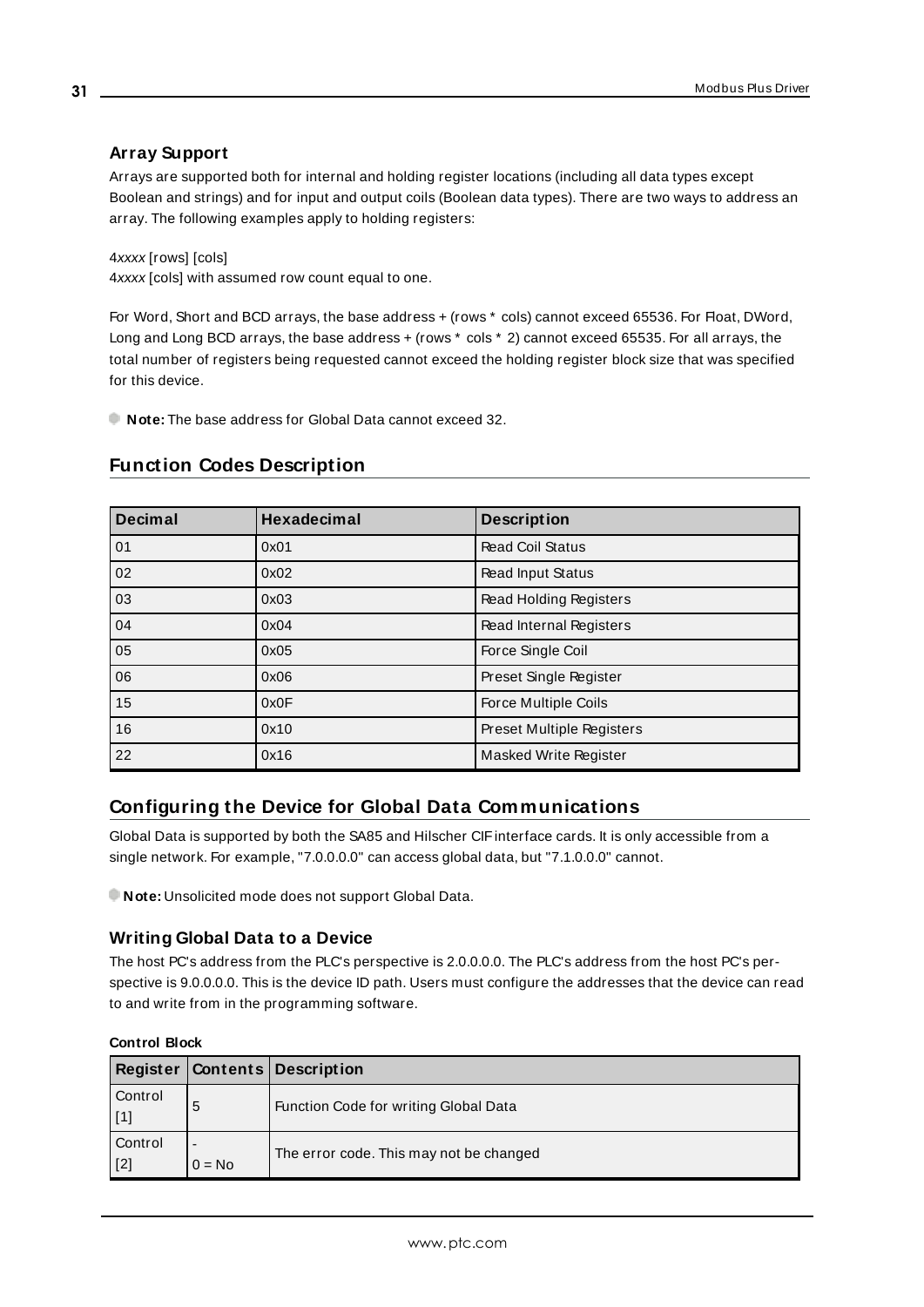| Register         |       | Contents   Description                                                                  |
|------------------|-------|-----------------------------------------------------------------------------------------|
|                  | Error |                                                                                         |
| Control<br>$[3]$ | 32    | The number of words to write from state RAM to global memory; the maximum<br>is 32 bits |
| Control<br>[4]   |       | Reserved*                                                                               |
| Control<br>[5]   | 2     | The Modbus Plus node address to which data is being sent                                |
| Control<br>[6]   | 0     | Path to host PC                                                                         |
| Control<br>$[7]$ | 0     | Path to host PC                                                                         |
| Control<br>[8]   | 0     | Path to host PC                                                                         |
| Control<br>[9]   | 0     | Path to host PC                                                                         |

\* This register is application-specific.

#### **Data Area**

| Register                     | Contents | Description |
|------------------------------|----------|-------------|
| DataField [1]-DataField [32] | Data     | N/A         |

# **Reading Global Data from the Device**

The host PC's address from the PLC's perspective is 2.0.0.0.0. The PLC's address from the host PC's perspective is 9.0.0.0.0. This is the device ID path.

#### **Control Block**

| Register         | Contents          | <b>Description</b>                                                                      |
|------------------|-------------------|-----------------------------------------------------------------------------------------|
| Control<br>  [1] | 6                 | Function Code for reading Global Data                                                   |
| Control<br>$[2]$ | $0 = No$<br>Error | The error code. This may not be changed                                                 |
| Control<br>$[3]$ | 32                | The number of words to write from state RAM to global memory; the maximum<br>is 32 bits |
| Control<br>[4]   |                   | Reserved*                                                                               |
| Control<br>$[5]$ | $\overline{2}$    | The Modbus Plus node address from which data is read                                    |
| Control<br>[6]   | $\mathbf 0$       | Path to host PC                                                                         |
| Control<br>  [7] | $\mathbf 0$       | Path to host PC                                                                         |
| Control          | $\Omega$          | Path to host PC                                                                         |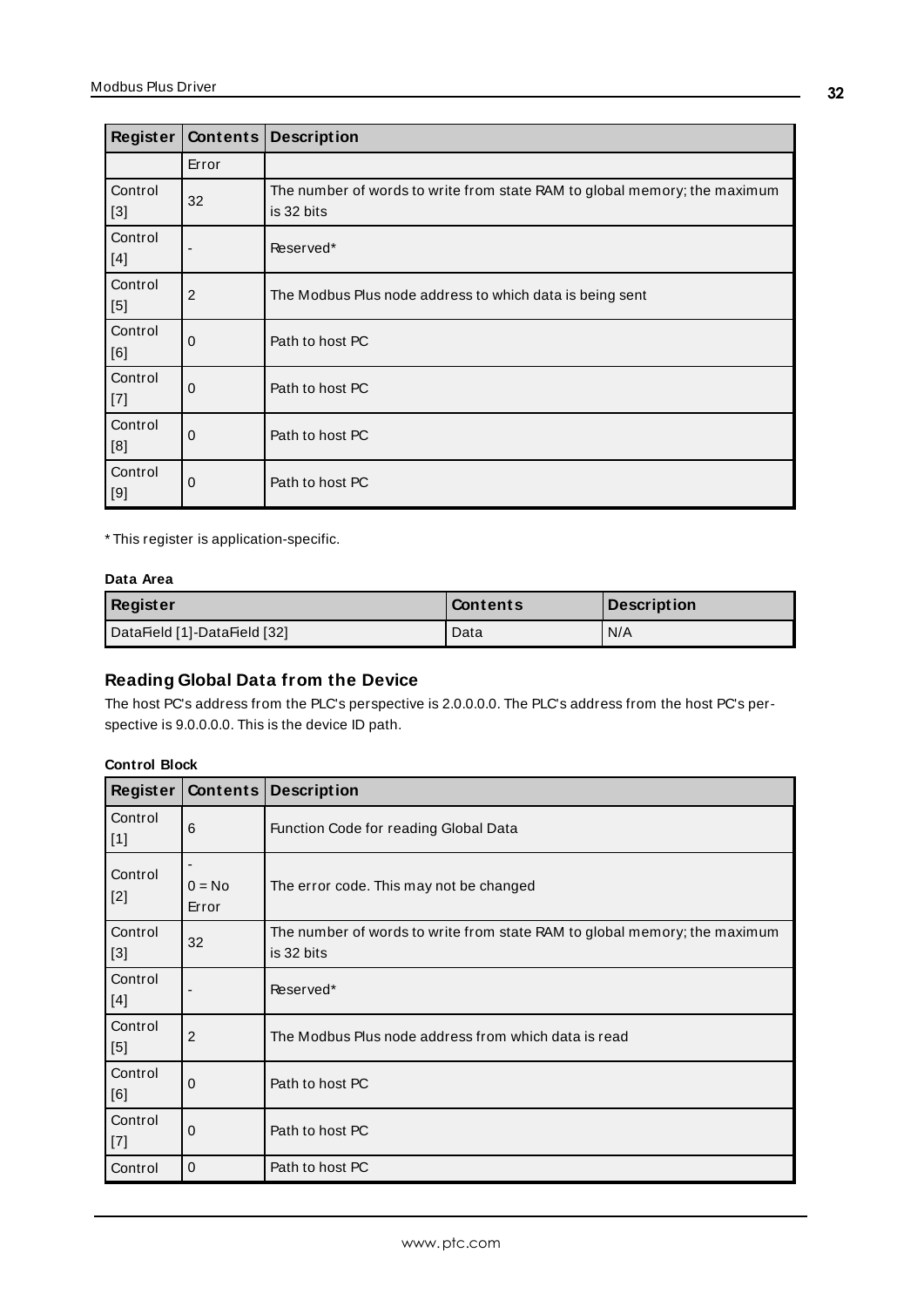|                | <b>Register   Contents   Description</b> |
|----------------|------------------------------------------|
| [8]            |                                          |
| Control<br>[9] | Path to host PC                          |

\* This register is application-specific.

#### **Data Area**

| Register                     | <b>Contents</b> | Description |
|------------------------------|-----------------|-------------|
| DataField [1]-DataField [32] | Data            | N/A         |

# <span id="page-32-0"></span>**TIO Module Addressing**

<span id="page-32-1"></span>Mailbox Mode is not supported for this model.

#### **TIO Module Addressing in Decimal**

<span id="page-32-3"></span>

| <b>Address Type</b>  | Range                     | Data Type      | <b>Access</b> |
|----------------------|---------------------------|----------------|---------------|
| Data $IVO*$          | 400001                    | Word, Short    | Read/Write    |
|                      | 400001.0/1-400001.15/16** | <b>Boolean</b> | Read/Write    |
| Data Input - Latched | 400257                    | Word, Short    | Read Only     |
|                      | 400257.0/1-400257.15/16** | <b>Boolean</b> | Read Only     |
| Module Timeout       | 461441                    | Word, Short    | Read/Write    |
|                      | 461441.0/1-461441.15/16** | <b>Boolean</b> | Read/Write    |
| <b>Module Status</b> | 463489-463497             | Word, Short    | Read Only     |
|                      | 4xxxxx.0/1-4xxxxx.15/16** | <b>Boolean</b> | Read Only     |
| Module ASCII Header  | 464513                    | String         | Read Only     |

\* The value read from a Data I/O location comes from the module's input register. When writing to this location, the value that is sent modifies the module's output register. Therefore, the value read at this location does not correspond to the value previously written to this location.

<span id="page-32-2"></span>\* \* For more information, refer to "Zero vs. One Based Addressing" in **[Settings](#page-20-0)**.

## **TIO Module Addressing in Hexadecimal**

| <b>Address Type</b>   | Range                           | Data Type          | <b>Access</b> |
|-----------------------|---------------------------------|--------------------|---------------|
| Data $I/O^*$          | H40001                          | Word, Short        | Read/Write    |
|                       | H40001.0/1-H40001.F/10          | <b>Boolean</b>     | Read/Write    |
| Data Input - Latched  | H40101                          | <b>Word, Short</b> | Read Only     |
|                       | H40101.0/1-40101.F/10           | <b>Boolean</b>     | Read Only     |
| <b>Module Timeout</b> | H4F001                          | <b>Word, Short</b> | Read/Write    |
|                       | H4F001.0/1-H4F001.F/10          | <b>Boolean</b>     | Read/Write    |
| Module Status         | H4F801-H4F809                   | Word, Short        | Read Only     |
|                       | H4yyyy.0/1-H4yyyy.F/10          | <b>Boolean</b>     | Read Only     |
| Module ASCII Header   | H <sub>4</sub> FC <sub>01</sub> | String             | Read Only     |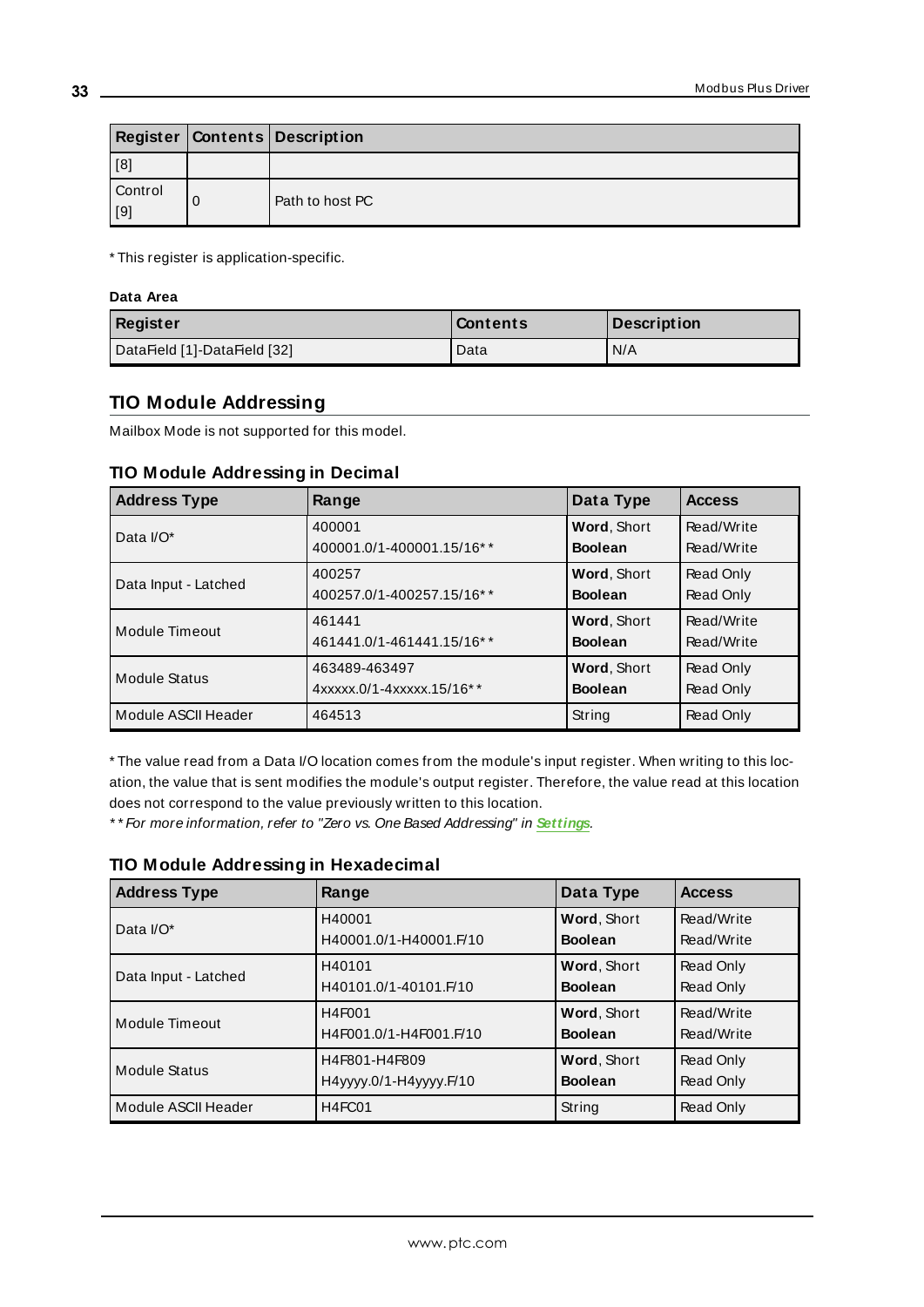\* The value read from a Data I/O location comes from the module's input register. When writing to this location, the value that is sent modifies the module's output register. Therefore, the value read at this location does not correspond to the value previously written to this location.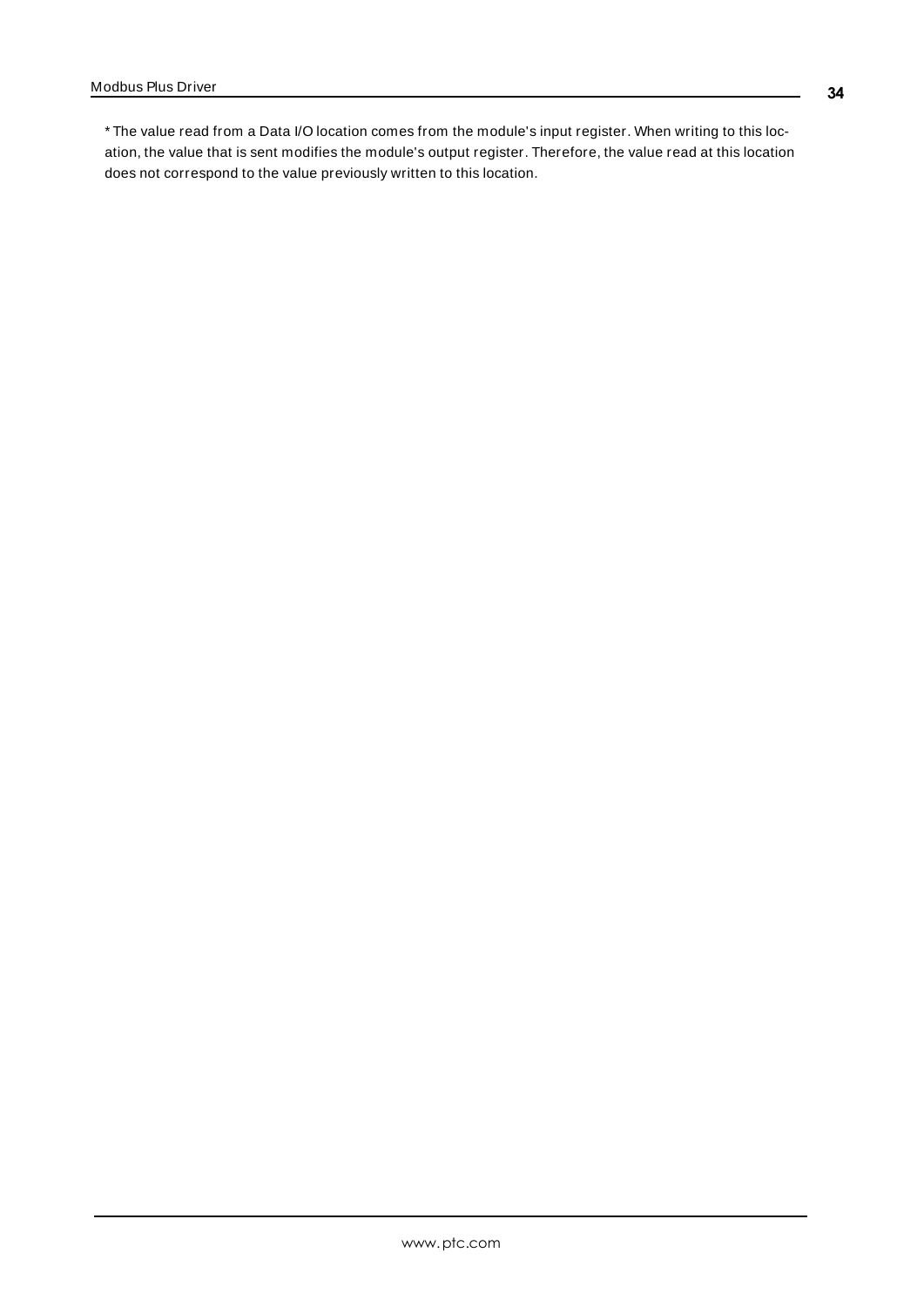# <span id="page-34-0"></span>Event Log Messages

The following information concerns messages posted to the Event Log pane in the main user interface. Consult the OPC server help on filtering and sorting the Event Log detail view. Server help contains many common messages, so should also be searched. Generally, the type of message (informational, warning) and troubleshooting information is provided whenever possible.

# <span id="page-34-1"></span>**Bad address in block. | Block range = <start> to <end>.**

#### **Error Type:**

Error

## **Possible Cause:**

An attempt has been made to reference a nonexistent location in the specified device.

#### **Possible Solution:**

<span id="page-34-2"></span>Verify the addresses of all tags assigned to the device and eliminate ones that reference invalid locations.

## **Bad address in block. | Block Range = H<start> to H<end>.**

# **Error Type:**

Error

#### **Possible Cause:**

An attempt has been made to reference a nonexistent location in the specified device.

#### **Possible Solution:**

<span id="page-34-3"></span>Verify the addresses of all tags assigned to the device and eliminate ones that reference invalid locations.

# **Unable to start MBPLUS.SYS device.**

#### **Error Type:** Error

#### **Possible Cause:**

The MBPLUS.SYS driver is not properly configured.

#### **Possible Solution:**

Verify that the MBPLUSdevice can be started and stopped manually using the Control Panel | Devices applet. When the MBPLUS.SYSdriver is started manually, the modbus\_unsolicited.dll driver can start the driver.

# <span id="page-34-4"></span>**Unable to detect card or start Modbus Plus Services. Verify the card and MBP \* .sys drivers are installed properly.**

# **Error Type:**

Error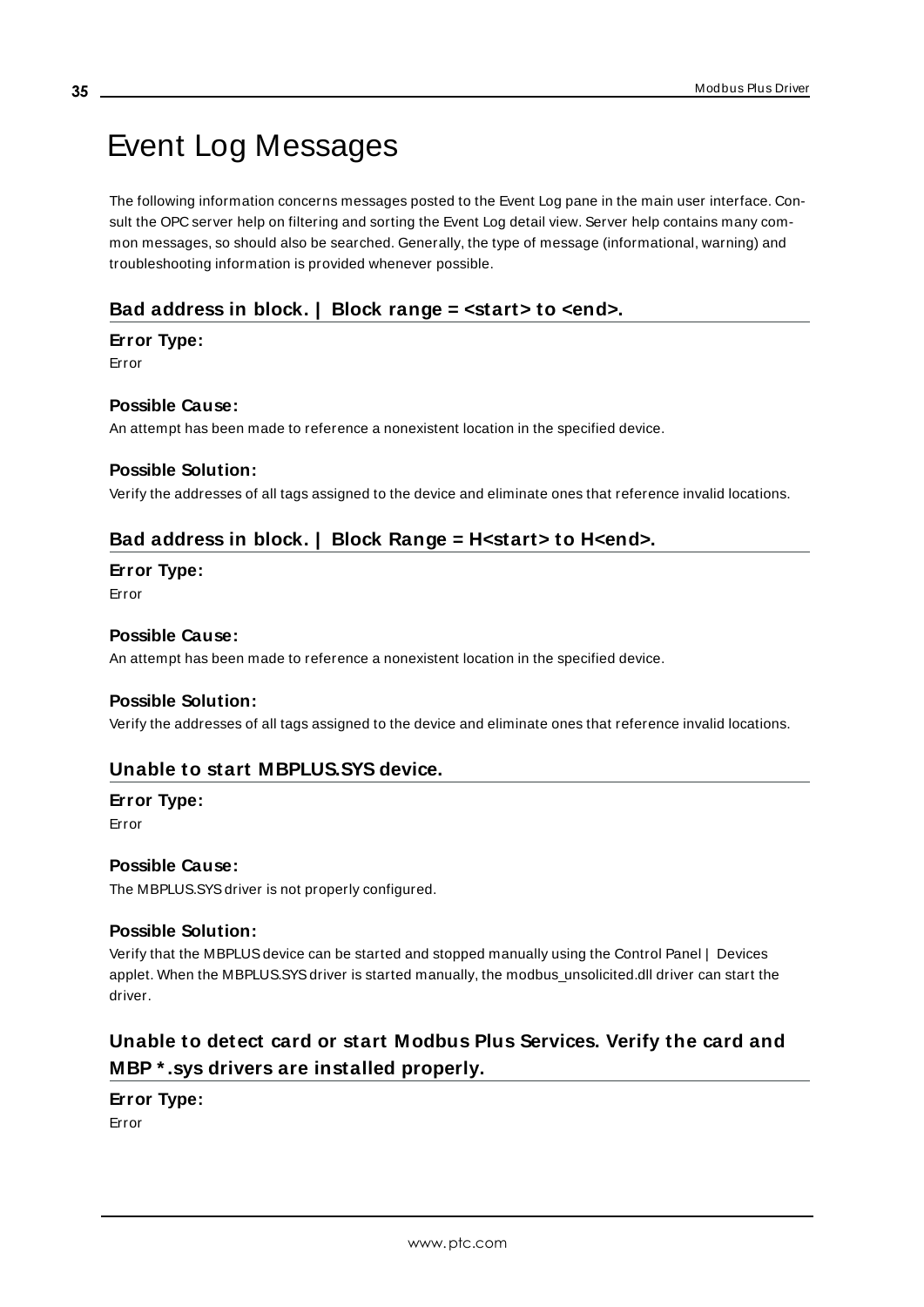# <span id="page-35-0"></span>**Unable to create system resources required to run this driver.**

#### **Error Type:**

<span id="page-35-1"></span>Error

# **Unable to initialize channel.**

#### **Error Type:**

<span id="page-35-2"></span>Error

# **Bad array. | Array Range = <start> to <end>.**

#### **Error Type:**

Error

## **Possible Cause:**

An array of addresses spans past the end of the address space.

#### **Possible Solution:**

<span id="page-35-3"></span>Verify the size of the device's memory space and redefine the array length accordingly.

# **Unable to load channel. Only one channel is allowed per Hilscher adapter. Modify the project so each channel has a unique adapter and reload.**

**Error Type:** Error

## <span id="page-35-4"></span>**Error opening file for tag database import. | OS error = '<error>'.**

#### **Error Type:**

<span id="page-35-5"></span>Error

# **Error opening MBPLUS path. | Path = '<path>'.**

#### **Error Type:**

Warning

#### **Possible Cause:**

- 1. The MBPLUS.SYSdriver is not properly configured.
- 2. The driver cannot open a path on the specified adapter.

#### **Possible Solution:**

- 1. Follow the instructions for installing and configuring the MBPLUS driver.
- 2. Verify that no more than eight channels are assigned the same adapter number.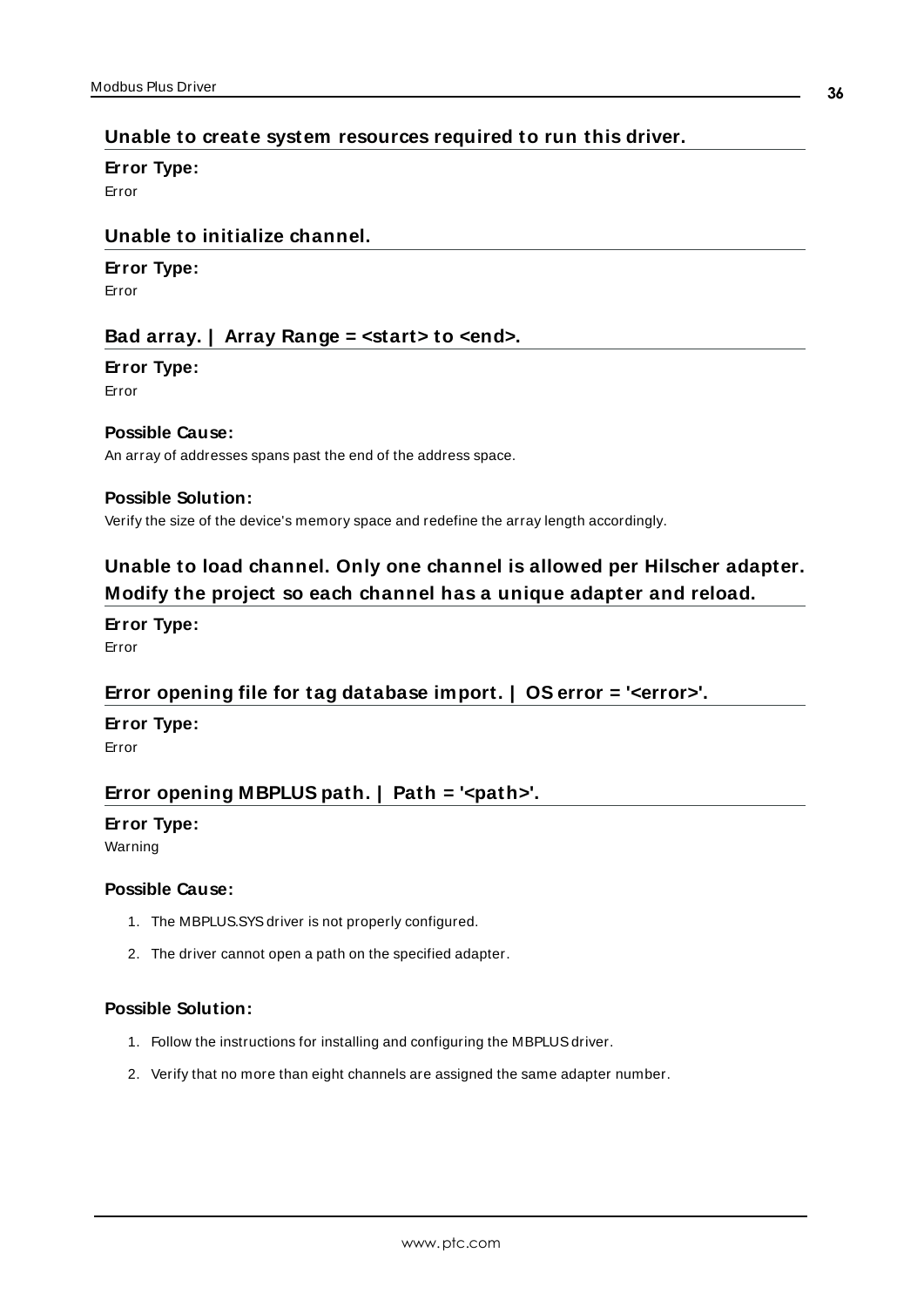# <span id="page-36-0"></span>**Received block length does not match expected length. | Received length = <number> (bytes), Expected length = <number> (bytes).**

# **Error Type:**

<span id="page-36-1"></span>Warning

# **Global data not available from device.**

# **Error Type:**

<span id="page-36-2"></span>Warning

# **Error reading global data from device.**

# **Error Type:**

<span id="page-36-3"></span>Warning

# **Block request on device responded with exception. | Block Range = <start> to <end>, Exception = <code>.**

**Error Type:** Warning

**Possible Cause:** The requested node did not respond.

## **Possible Solution:** Check the cabling, wiring, and pinning.

 **See Also:** Hilscher CIFException Codes

# <span id="page-36-4"></span>**Unable to write to address on device. Device responded with exception. | Address = '<address>', Exception = <code>.**

**Error Type:** Warning

# **Possible Cause:**

See Modbus Exception Codes for a description of the exception code.

# **Possible Solution:**

See Modbus Exception Codes.

## **See Also:** Modbus Exception Codes

# <span id="page-36-5"></span>**Unable to read from address on device. Device responded with exception. | Address = '<address>', Exception = <code>.**

**Error Type:**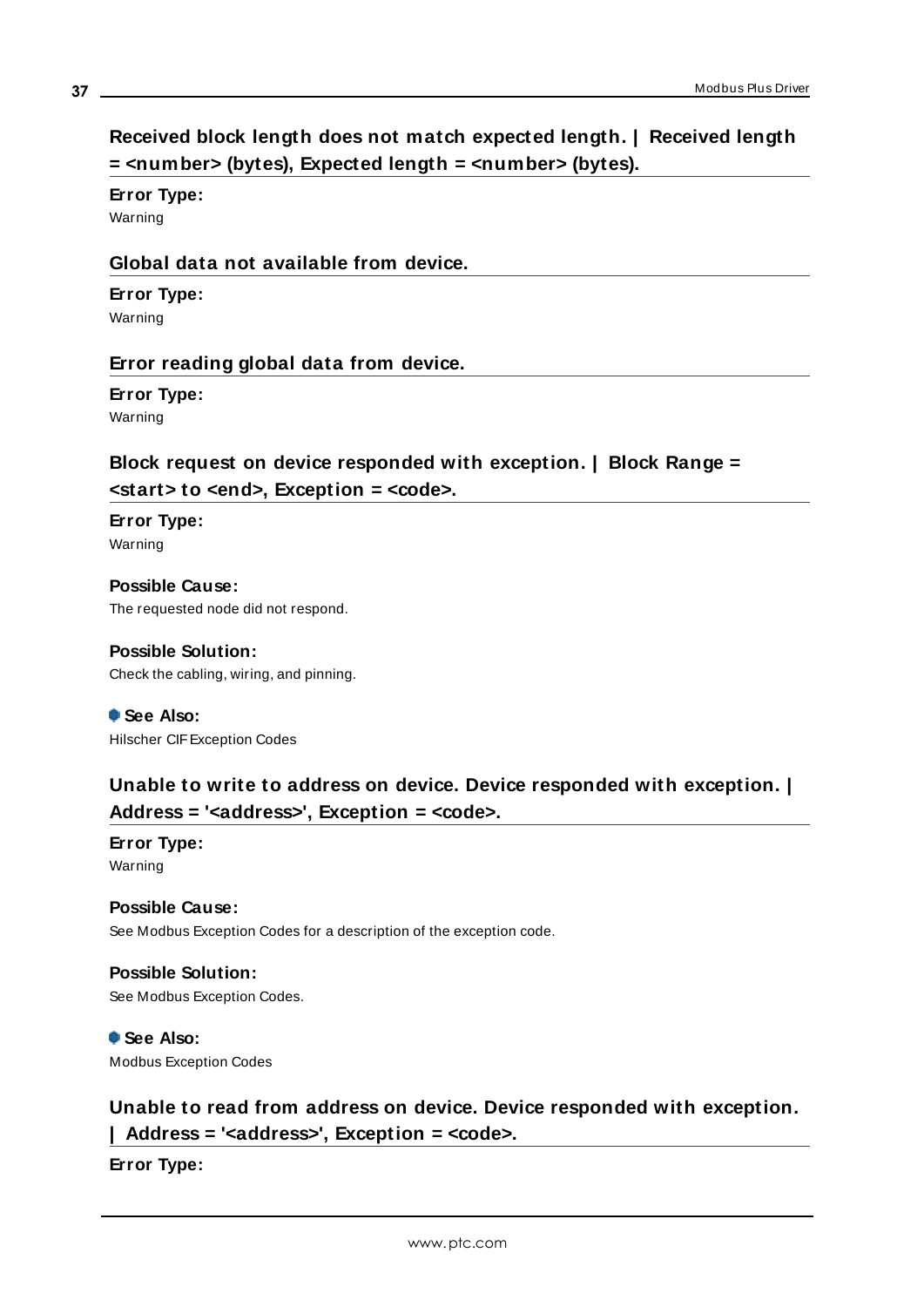#### Modbus Plus Driver

Warning

**Possible Cause:** See Modbus Exception Codes for a description of the exception code.

**Possible Solution:** See Modbus Exception Codes.

 **See Also:** Modbus Exception Codes

# <span id="page-37-0"></span>**Block address request responded with exception. | Block range = H<start> to H<end>, Exception = <code>.**

**Error Type:** Warning

**Possible Cause:** The requested node did not respond.

**Possible Solution:** Check the cabling, wiring, and pinning.

 **See Also:** Hilscher CIFException Codes

# <span id="page-37-1"></span>**Warning: Global Data Disabled, access requires Modicon's 4.0 low-level system drivers.**

**Error Type:** Warning

# <span id="page-37-2"></span>**Unable to open adapter. | Adapter = <name>.**

**Error Type:** Warning

## <span id="page-37-3"></span>**Tag import failed due to low memory resources.**

# **Error Type:**

Warning

# **Possible Cause:**

The driver cannot allocate memory required to process variable import file.

#### **Possible Solution:**

<span id="page-37-4"></span>Shut down all unnecessary applications and try again.

# **File exception encountered during tag import.**

# **Error Type:**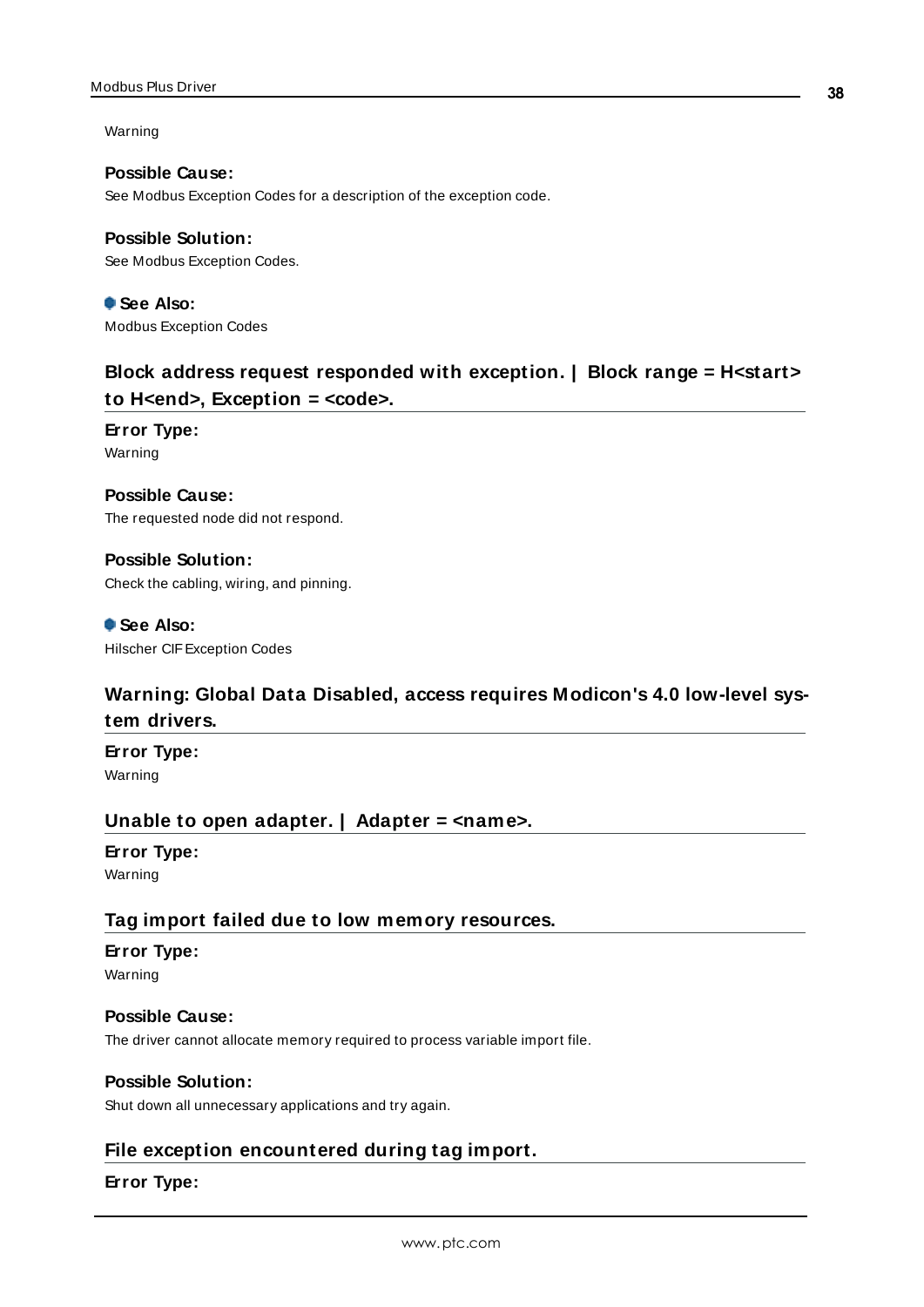Warning

#### **Possible Cause:**

The variable import file could not be read.

#### **Possible Solution:**

<span id="page-38-0"></span>Regenerate the variable import file.

# **Error parsing record in import file. | Record number = <number>, Field = <number>.**

# **Error Type:**

Warning

#### **Possible Cause:**

The specified field in the variable import file could not be parsed because it is longer than expected or invalid.

# **Possible Solution:**

<span id="page-38-1"></span>Edit the variable import file to change the offending field.

# **Description truncated for record in import file. | Record number = <number>.**

# **Error Type:**

Warning

#### **Possible Cause:**

The tag description in specified record is too long.

#### **Possible Solution:**

The driver truncates descriptions as needed. To prevent this error, edit the variable import file to shorten the description.

# <span id="page-38-2"></span>**Imported tag name is invalid and has been changed. | Tag name = '<tag>', Changed tag name = '<tag>'.**

# **Error Type:**

Warning

#### **Possible Cause:**

The tag name encountered in the variable import file contained invalid characters.

## **Possible Solution:**

The driver constructs valid names based on the variable import file. To prevent this error and maintain name consistency, change the name of the exported variable.

**39**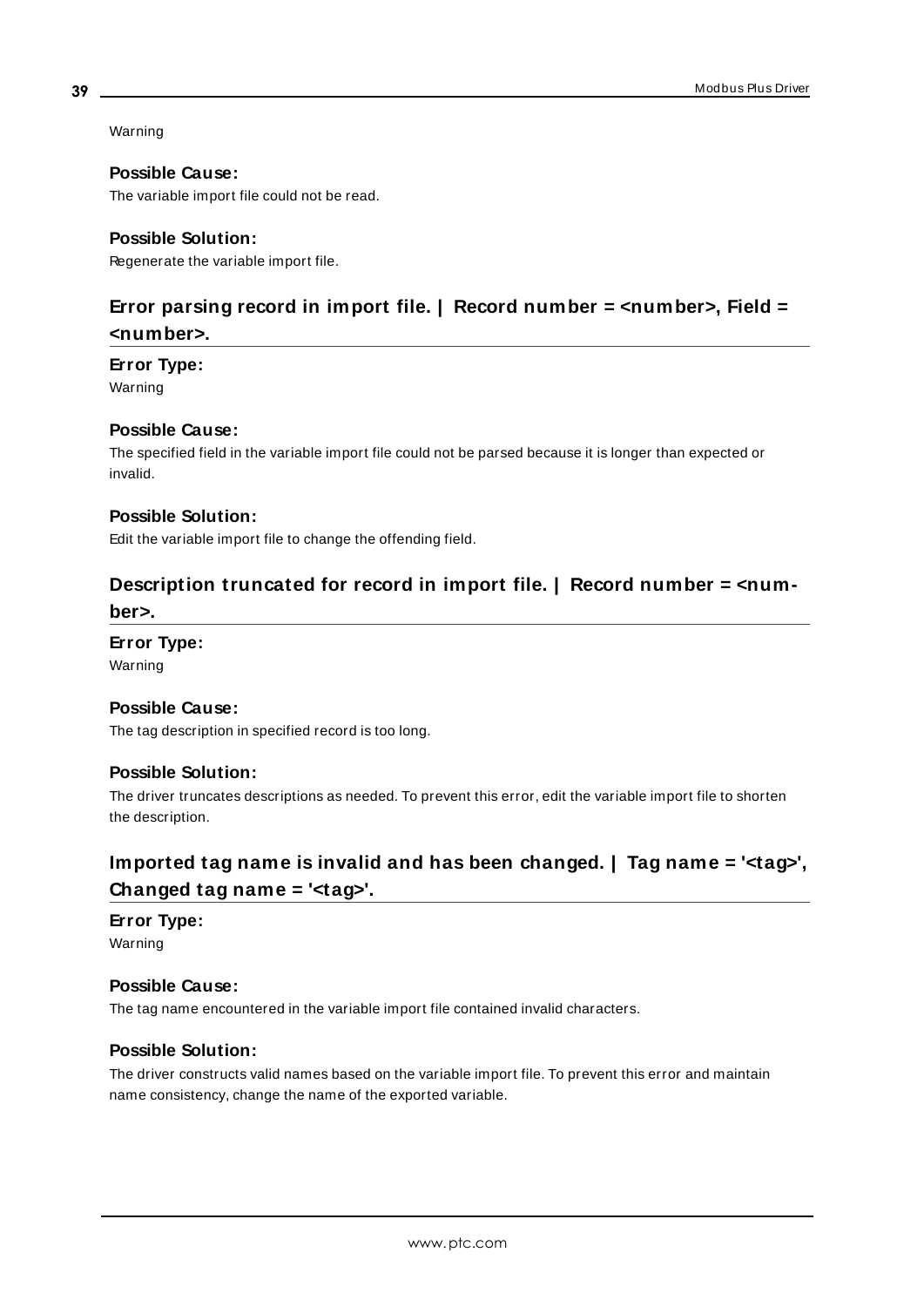# <span id="page-39-0"></span>**A tag could not be imported because the data type is not supported. | Tag name = '<tag>', Unsupported data type = '<type>'.**

#### **Error Type:**

Warning

#### **Possible Cause:**

The data type specified in the variable import file is not one of the types supported by this driver.

#### **Possible Solution:**

Change the data type in variable import file to one of the supported types. If the variable is for a structure, manually edit the file to define each tag required for the structure or manually configure the required tags in the server.

#### **See Also:**

<span id="page-39-1"></span>Exporting Variables from Concept

# **Unable to write to address on device. Board responded with exception. | Address = '<address>', Exception = <code>.**

#### **Error Type:**

Warning

#### **Possible Cause:**

- 1. The adapter may not exist.
- 2. Depends on the error code provided.

#### **Possible Solution:**

Verify that the proper adapter number has been chosen in channel properties. Use SyCon to determine adapter ordering.

#### **Note:**

Does not apply to the SA85 card. Code -1, -33 for the Hilscher CIF card.

 **See Also:** SyCon User Manual

# <span id="page-39-2"></span>**Unable to read from address on device. Board responded with exception. | Address = '<address>', Exception = <code>.**

## **Error Type:**

Warning

#### **Possible Cause:**

- 1. The adapter may not exist.
- 2. Depends on the error code provided.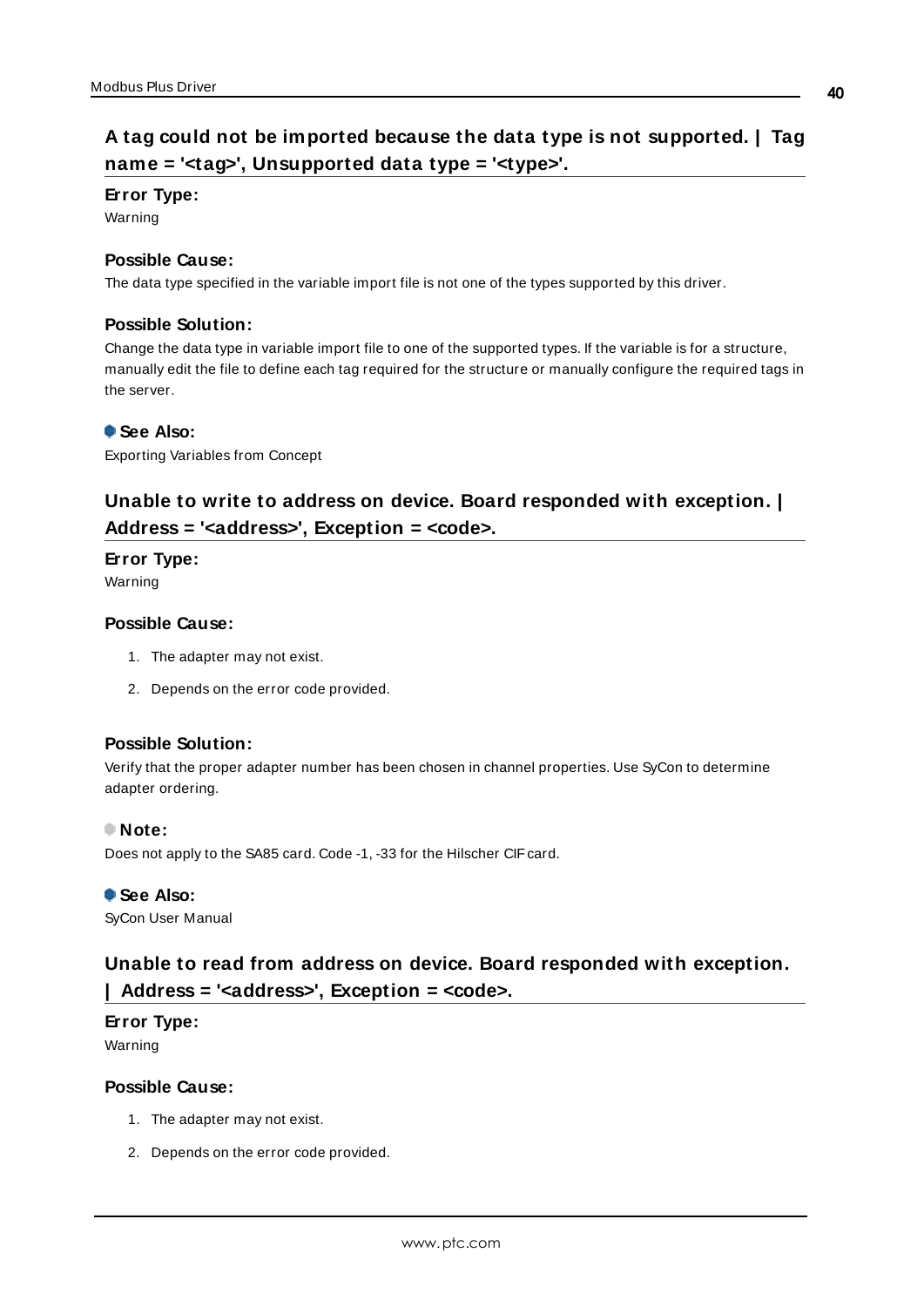### **Possible Solution:**

Verify that the proper adapter number has been chosen in channel properties. Use SyCon to determine adapter ordering.

#### **Note:**

Does not apply to the SA85 card. Code -1, -33 for the Hilscher CIF card.

## **See Also:**

<span id="page-40-0"></span>SyCon User Manual

# **Started MBPLUS.SYS device**

#### **Error Type:**

<span id="page-40-1"></span>Informational

# **Importing tag database. | Source file = '<filename>'**

#### **Error Type:**

<span id="page-40-2"></span>Informational

# <span id="page-40-4"></span>**Hilscher CIF Exception Codes**

The data below is from the Modbus Application Protocol Specifications documentation.

| CIF<br>Code | <b>Name</b>                                   | Meaning                                                                                                                                                                                                                                                                                                                                                                                                                        |
|-------------|-----------------------------------------------|--------------------------------------------------------------------------------------------------------------------------------------------------------------------------------------------------------------------------------------------------------------------------------------------------------------------------------------------------------------------------------------------------------------------------------|
| 111         | <b>ILLEGAL</b><br><b>FUNCTION</b>             | The function code received in the query is not an allowable action for the Mod-<br>bus server. This may be because the function code is only applicable to newer<br>devices and was not implemented in the unit selected. It could also indicate<br>that the Modbus server is in the wrong state to process a request of this type,<br>for example because it is unconfigured and is being asked to return register<br>values. |
| 114         | <b>MODBUS SERVER</b><br><b>DEVICE FAILURE</b> | An unrecoverable error occurred while the Modbus server was attempting to<br>perform the requested action.                                                                                                                                                                                                                                                                                                                     |

<span id="page-40-3"></span>**Note:** For this driver, the terms Modbus server and unsolicited are used interchangeably.

## **Modbus Exception Codes**

**Code** 

The following data is from Modbus Application Protocol Specifications documentation.

| <b>Code</b><br>Dec/Hex | <b>Name</b>                           | Meaning                                                                                                                                                                                                                                                                                                                                                                                                            |
|------------------------|---------------------------------------|--------------------------------------------------------------------------------------------------------------------------------------------------------------------------------------------------------------------------------------------------------------------------------------------------------------------------------------------------------------------------------------------------------------------|
| 01/0x01                | <b>ILLEGAL</b><br><b>FUNCTION</b>     | The function code received in the query is not an allowable action for the<br>server. This may be because the function code is only applicable to newer<br>devices, and was not implemented in the unit selected. It could also indic-<br>ate that the server is in the wrong state to process a request of this type,<br>for example, because it is unconfigured and is being asked to return<br>register values. |
| 02/0x02                | <b>ILLEGAL DATA</b><br><b>ADDRESS</b> | The data address received in the query is not an allowable address for the<br>server. More specifically, the combination of reference number and trans-                                                                                                                                                                                                                                                            |

**41**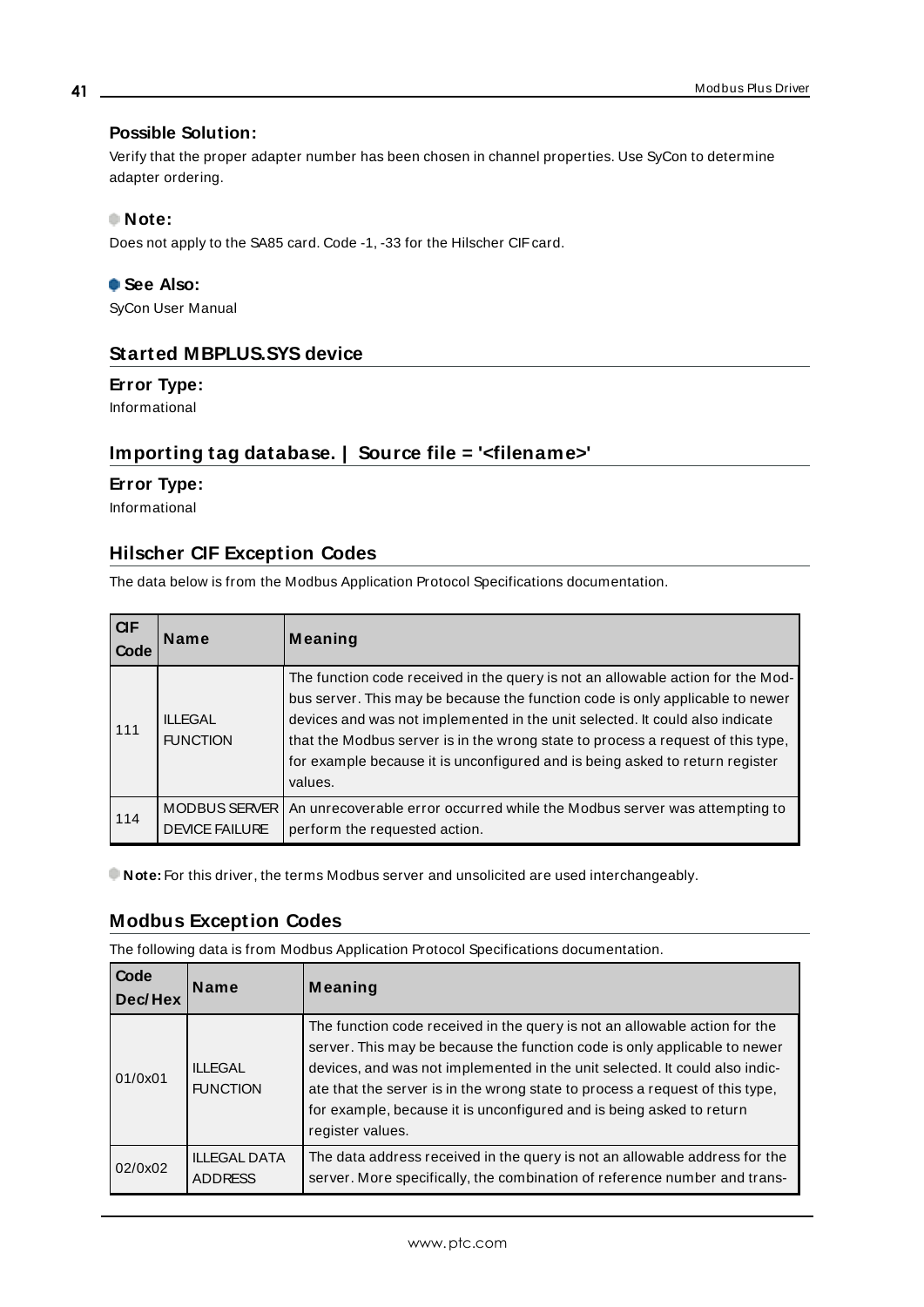| Code<br>Dec/Hex | Name                                                                         | Meaning                                                                                                                                                                                                                                                                                                                                                                                                                                                                                          |  |
|-----------------|------------------------------------------------------------------------------|--------------------------------------------------------------------------------------------------------------------------------------------------------------------------------------------------------------------------------------------------------------------------------------------------------------------------------------------------------------------------------------------------------------------------------------------------------------------------------------------------|--|
|                 |                                                                              | fer length is invalid. For a controller with 100 registers, a request with off-<br>set 96 and length 4 would succeed. A request with offset 96 and length 5<br>generates exception 02.                                                                                                                                                                                                                                                                                                           |  |
| 03/0x03         | <b>ILLEGAL DATA</b><br><b>VALUE</b>                                          | A value contained in the query data field is not an allowable value for<br>server. This indicates a fault in the structure of the remainder of a complex<br>request, such as that the implied length is incorrect. It specifically does not<br>mean that a data item submitted for storage in a register has a value out-<br>side the expectation of the application program, since the Modbus protocol<br>is unaware of the significance of any particular value of any particular<br>register. |  |
| 04/0x04         | SERVER DEVICE<br><b>FAILURE</b>                                              | An unrecoverable error occurred while the server was attempting to per-<br>form the requested action.                                                                                                                                                                                                                                                                                                                                                                                            |  |
| 05/0x05         | <b>ACKNOWLEDGE</b>                                                           | The server has accepted the request and is processing it, but a long dur-<br>ation of time is required to do so. This response is returned to prevent a<br>timeout error from occurring in the client. The client can next issue a Poll<br>Program Complete message to determine if processing is completed.                                                                                                                                                                                     |  |
| 06/0x06         | <b>SERVER DEVICE</b><br><b>BUSY</b>                                          | The server is engaged in processing a long-duration program command.<br>The client should retransmit the message later when the server is free.                                                                                                                                                                                                                                                                                                                                                  |  |
| 07/0x07         | <b>NEGATIVE</b><br>ACKNOWLEDGE                                               | The server cannot perform the program function received in the query.<br>This code is returned for an unsuccessful programming request using func-<br>tion code 13 or 14 decimal. The client should request diagnostic or error<br>information from the server.                                                                                                                                                                                                                                  |  |
| 08/0x08         | <b>MEMORY</b><br><b>PARITY ERROR</b>                                         | The server attempted to read extended memory, but detected a parity<br>error in the memory. The client can retry the request, but service may be<br>required on the server device.                                                                                                                                                                                                                                                                                                               |  |
| 10/0x0A         | <b>GATEWAY PATH</b><br><b>UNAVAILABLE</b>                                    | Specialized use in conjunction with gateways indicates that the gateway<br>was unable to allocate an internal communication path from the input port<br>to the output port for processing the request. This usually means that the<br>gateway is misconfigured or overloaded.                                                                                                                                                                                                                    |  |
| 11/0x0B         | <b>GATEWAY</b><br><b>TARGET DEVICE</b><br><b>FAILED TO</b><br><b>RESPOND</b> | Specialized use in conjunction with gateways indicates that no response<br>was obtained from the target device. This usually means that the device is<br>not present on the network.                                                                                                                                                                                                                                                                                                             |  |

**Note:** For this driver, the terms server and unsolicited are used interchangeably.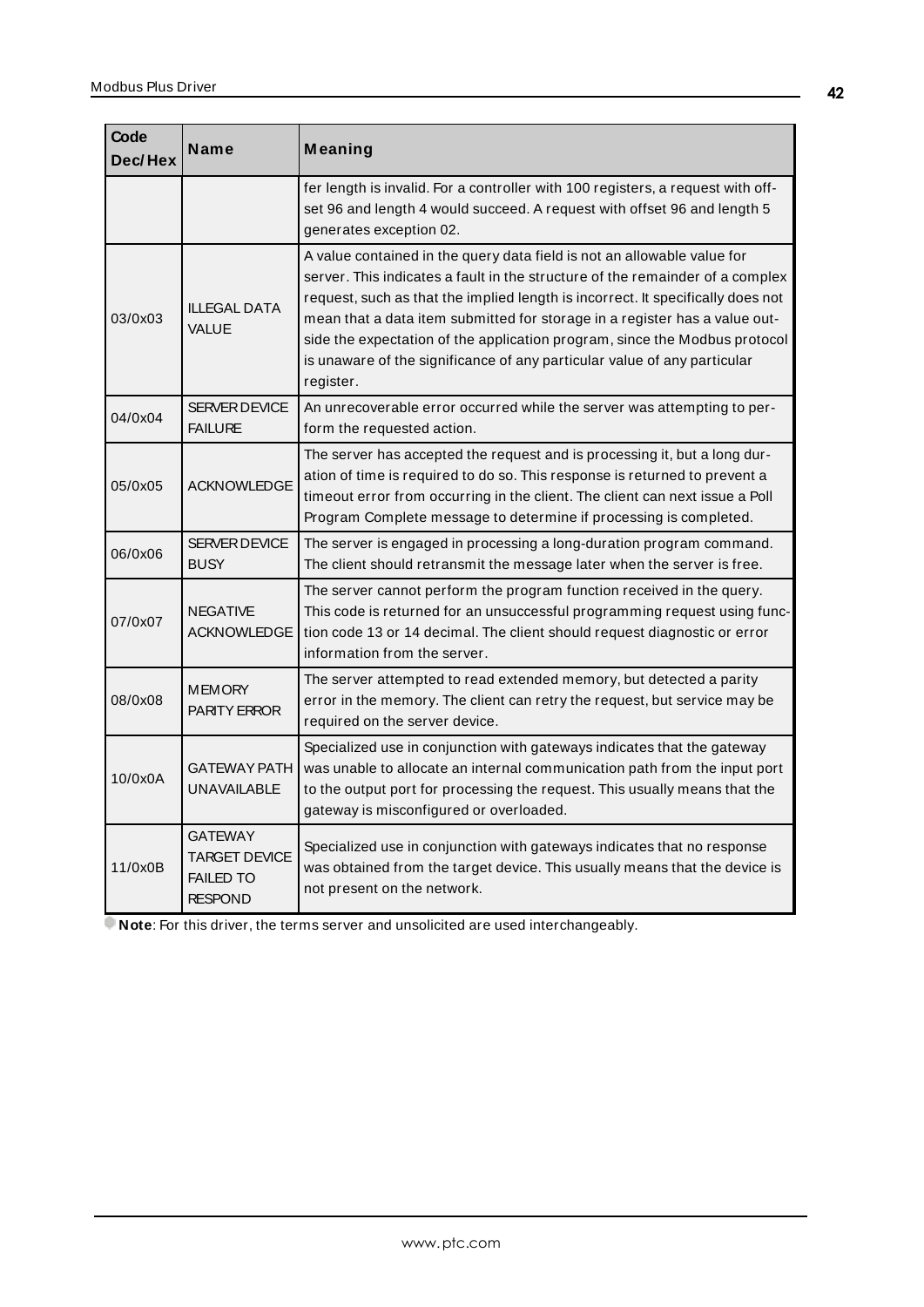# <span id="page-42-0"></span>Index

# **A**

A tag could not be imported because the data type is not supported. | Tag name = '<tag>', Unsupported data type = '<type>'. [40](#page-39-0) Adapter [9](#page-8-1) Adapter Number [9](#page-8-2) Address Descriptions [28](#page-27-0) Addressing, 5-Digit [28](#page-27-2) Addressing, 6-Digit [28](#page-27-2) Allow Sub Groups [19](#page-18-1) Array Support [31](#page-30-2) Attempts Before Timeout [16](#page-15-1) Auto-Demotion [16](#page-15-0) Automatic Tag Database Generation [24](#page-23-0)

# **B**

Bad address in block. | Block range = <start> to <end>. [35](#page-34-1) Bad address in block. | Block Range = H<start> to H<end>. [35](#page-34-2) Bad array. | Array Range = <start> to <end>. [36](#page-35-2) BCD [27](#page-26-1) Block address request responded with exception. | Block range = H<start> to H<end>, Exception = kcode</code> > [38](#page-37-0) Block Read Strings [20](#page-19-1) Block request on device responded with exception.  $|$  Block Range = <start> to <end>, Exception = kcode</code> > [37](#page-36-3) Block Sizes [19](#page-18-0) Boolean [27](#page-26-2) Bridged Network [14](#page-13-1) Byte Order [22](#page-21-0) **C**

Channel Assignment [10](#page-9-1) Client [11](#page-10-1) Communications Timeouts [16](#page-15-2) Concept [24](#page-23-1)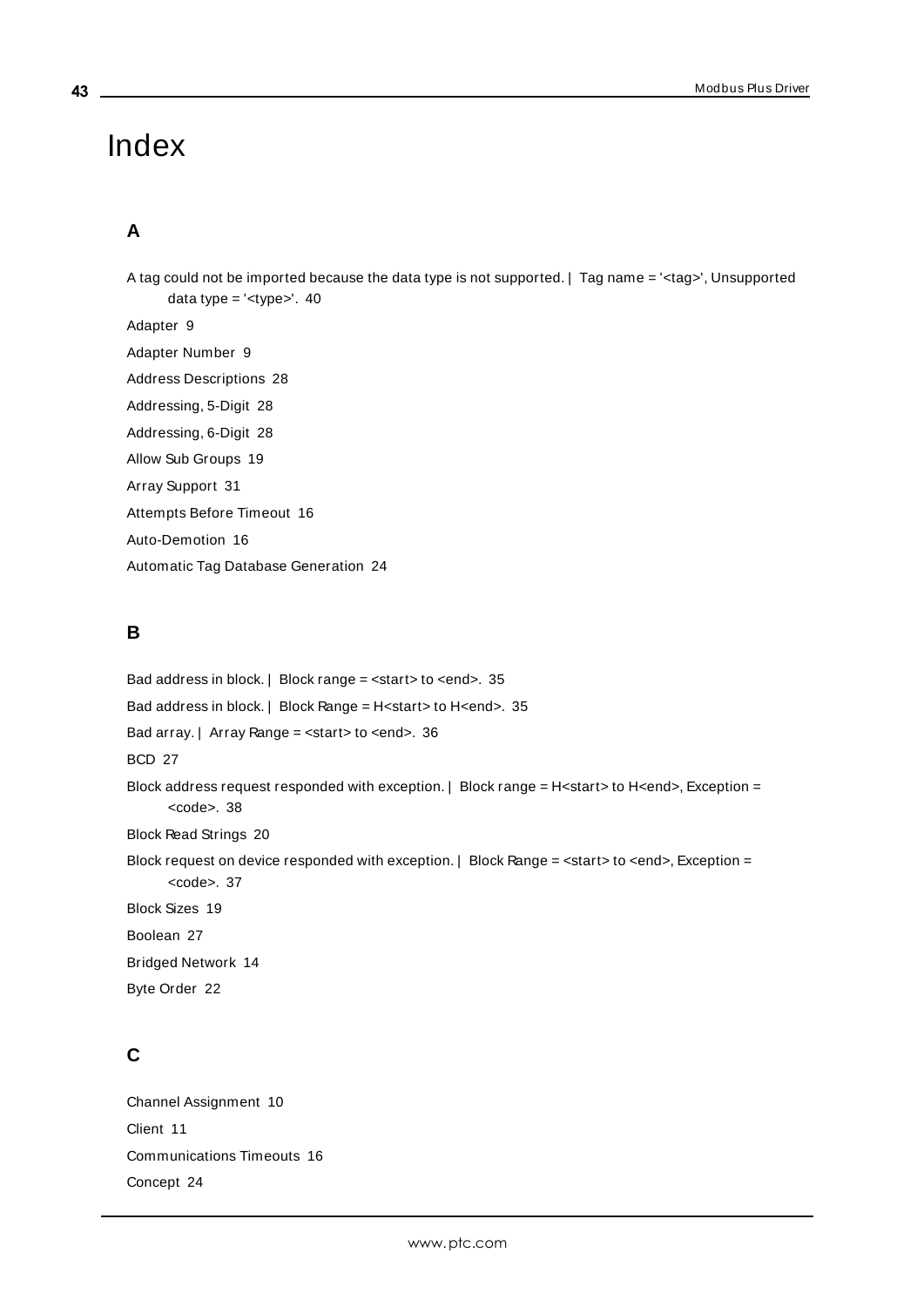Configuring the Device for Global Data Communications [31](#page-30-1) Connect Timeout [16](#page-15-3) Control Block [14](#page-13-2) Create [19](#page-18-2)

# **D**

Data Client [11](#page-10-2) Data Collection [10](#page-9-2) Data Encoding [23](#page-22-1) Data Types Description [27](#page-26-0) Database Creation [24](#page-23-2) Decimal [28](#page-27-3), [31](#page-30-3), [33](#page-32-1) Delete [18](#page-17-0) Demote on Failure [17](#page-16-1) Demotion Period [17](#page-16-2) Description [10](#page-9-3) Description truncated for record in import file. | Record number = <number>. [39](#page-38-1) Device ID(PLC Network Address) [11](#page-10-1) Device Properties — Tag Generation [17](#page-16-0) Discard Requests when Demoted [17](#page-16-3) Do Not Scan, Demand Poll Only [15](#page-14-2) Double [27](#page-26-3) Driver [10](#page-9-4) DWord [27](#page-26-4)

# **E**

Error opening file for tag database import. | OSerror = '<error>'. [36](#page-35-4) Error opening MBPLUS path. | Path = '<path>'. [36](#page-35-5) Error parsing record in import file. | Record number = <number>, Field = <number>. [39](#page-38-0) Error reading global data from device. [37](#page-36-2) Event Log Messages [35](#page-34-0) Exception Codes [41](#page-40-2)

External Dependencies [5](#page-4-1)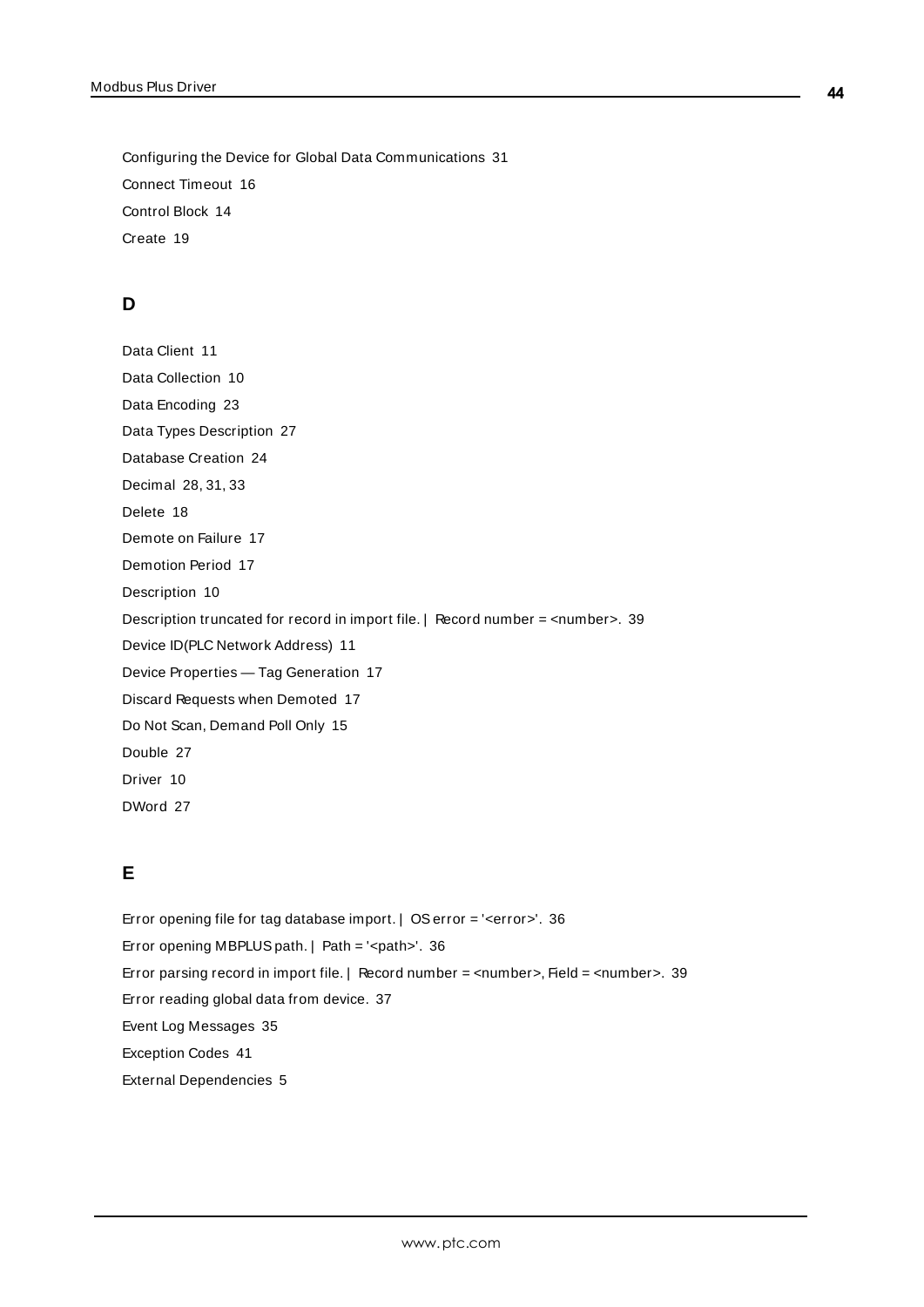# **F**

**45**

File exception encountered during tag import. [38](#page-37-4) First DWord Low [22](#page-21-1) First Word Low [22](#page-21-2) Float [27](#page-26-5) Force Multiple Coils [31](#page-30-4) Force Single Coil [31](#page-30-5) Function 05 [22](#page-21-3) Function 06 [21](#page-20-1) Function Codes [28](#page-27-4) Function Codes Description [31](#page-30-0)

# **G**

Generate [18](#page-17-1) Global Data [31](#page-30-6) Global data not available from device. [37](#page-36-1)

# **H**

Hexadecimal [29,](#page-28-0) [31](#page-30-7), [33](#page-32-2) Hilscher [12](#page-11-1), [21](#page-20-2) Hilscher CIFCard [5-6](#page-4-2) Hilscher CIFException Codes [41](#page-40-2) Hilscher SyCon [5](#page-4-3) Holding Register [21,](#page-20-3) [28](#page-27-5) Holding Registers [20](#page-19-2)

# **I**

ID [10](#page-9-5) Identification [10](#page-9-0) Imported tag name is invalid and has been changed. | Tag name = '<tag>', Changed tag name = '<tag>'. [39](#page-38-2) Importing tag database. | Source file = '<filename>' [41](#page-40-1) Include Descriptions [20](#page-19-3) Initial Updates from Cache [15](#page-14-3)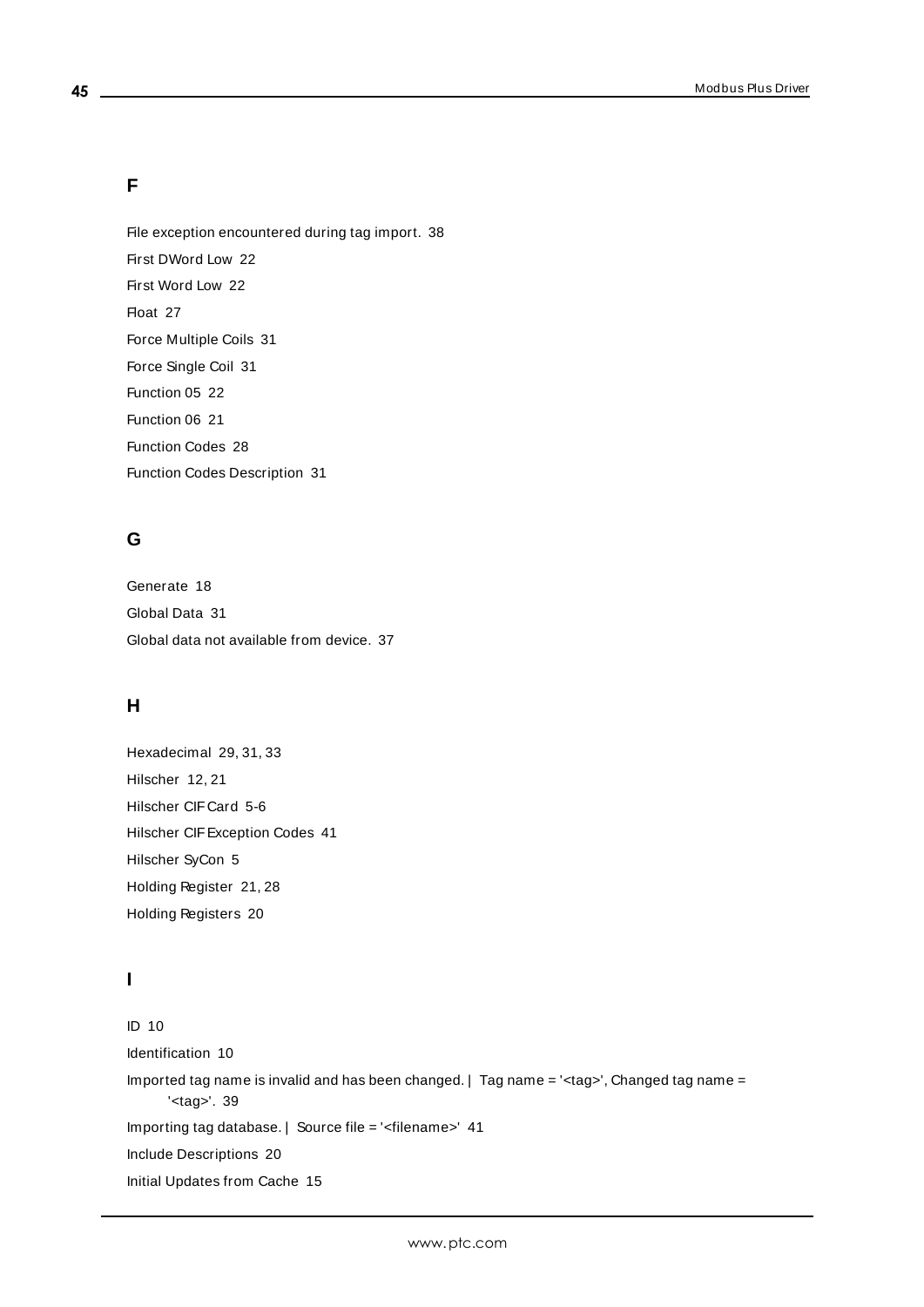Input Coils [19](#page-18-3), [28](#page-27-6) Inter-Request Delay [16](#page-15-4) Interface Cards [6](#page-5-1) Internal Registers [19](#page-18-4), [28](#page-27-7)

# **L**

Latched [33](#page-32-3) LBCD [27](#page-26-6) Long [27](#page-26-7)

# **M**

Mailbox [6,](#page-5-2) [11](#page-10-1) Mailbox Mode [12](#page-11-2), [30](#page-29-0) Masked Write Register [31](#page-30-8) MBPLUS [5](#page-4-3) MBX [5](#page-4-3) Modbus Addressing [28](#page-27-1) Modbus Application Protocol [41](#page-40-4) Modbus Byte Order [21](#page-20-4) Modbus Exception Codes [41](#page-40-3) Model [10](#page-9-6) Modicon [5](#page-4-3) Modicon PLC [21](#page-20-5) Modicon SA85 Network Card [5](#page-4-2) MSTR [11](#page-10-3) MSTRInstruction [14](#page-13-3) Multiple channels [25](#page-24-1)

# **N**

Name [10](#page-9-7)

# **O**

On Device Startup [18](#page-17-2) On Duplicate Tag [18](#page-17-3)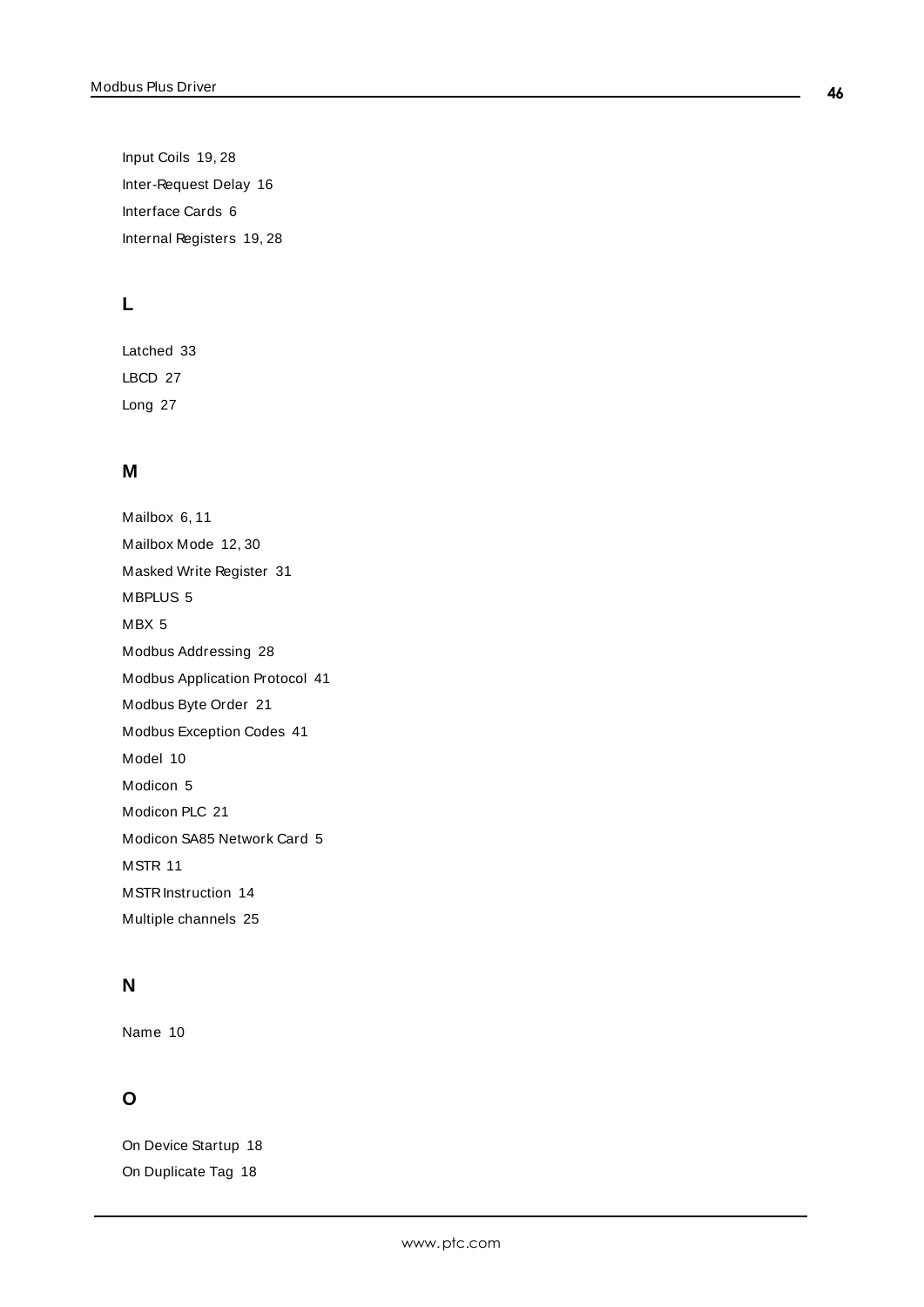On Property Change [18](#page-17-4) Optimizing Communications [25](#page-24-0) Output Coils [19,](#page-18-5) [28](#page-27-8) Overview [5](#page-4-0) Overwrite [18](#page-17-5)

# **P**

Packed Coils [30](#page-29-1) Parent Group [19](#page-18-6) PCI-85 [5](#page-4-3) Performance [25](#page-24-1) Polling [7](#page-6-1) Preset Multiple Registers [31](#page-30-9) Preset Single Register [31](#page-30-10) Project [25](#page-24-2) ProWORX [24](#page-23-1) ProWORX programming application [24](#page-23-1)

# **R**

Read Coil Status [31](#page-30-11) Read Holding Registers [31](#page-30-12) Read Input Status [31](#page-30-13) Read Internal Registers [31](#page-30-14) Received block length does not match expected length. | Received length = <number> (bytes), Expected length = <number> (bytes). [37](#page-36-0) Redundancy [23](#page-22-0) Request Timeout [16](#page-15-5) Respect Tag-Specified Scan Rate [15](#page-14-4)

# **S**

SA8 [5](#page-4-3) SA85 card [25](#page-24-3) SA85 Card [6](#page-5-3) Scan Mode [15](#page-14-5) Schneider [5](#page-4-3)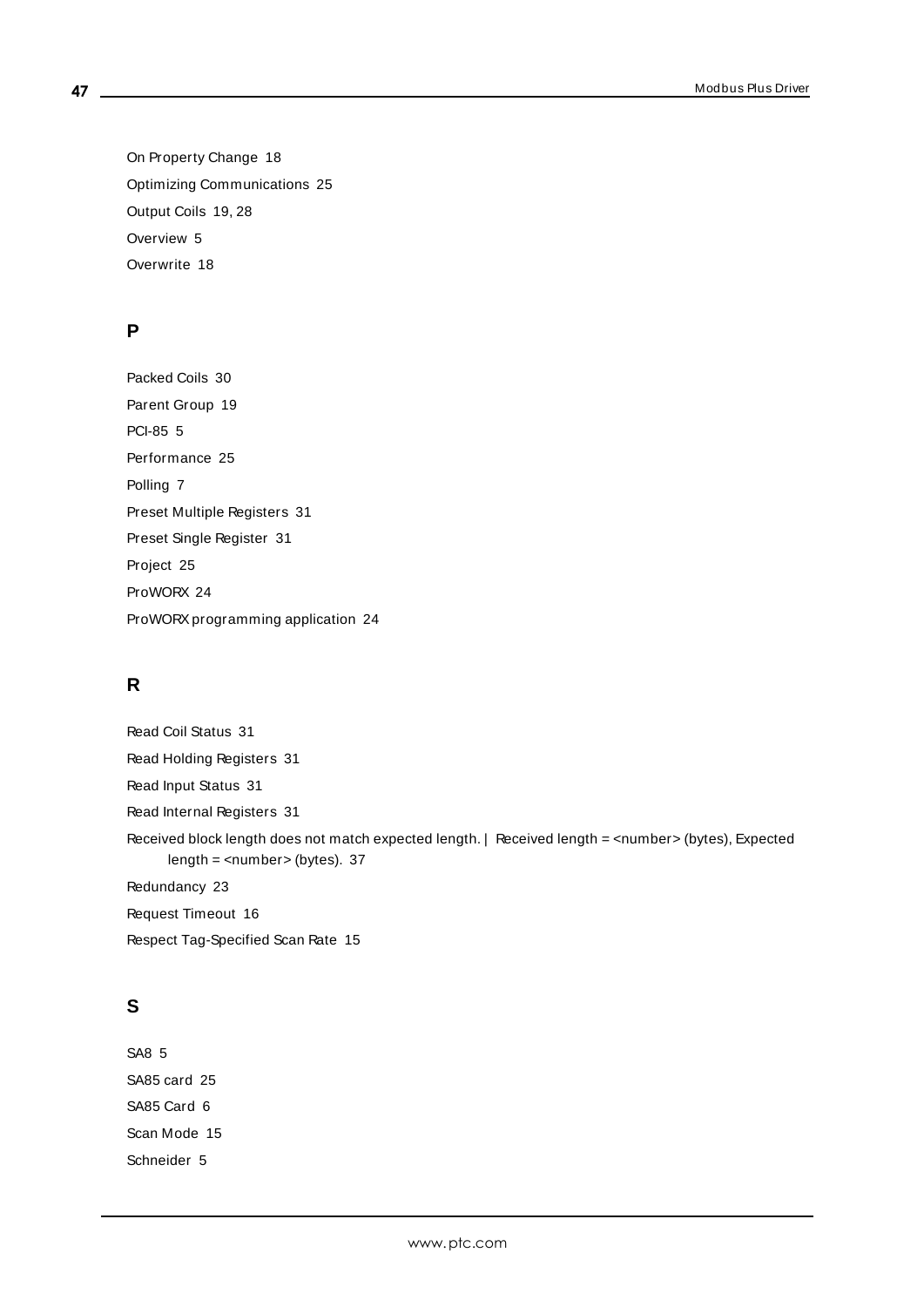Server [11](#page-10-1) Settings [21](#page-20-0) Setup [6](#page-5-0) Short [27](#page-26-8) Signed [27](#page-26-9) Simulated [10](#page-9-8) Single channel [26](#page-25-0) Single Network [12](#page-11-3) Solicited [6,](#page-5-4) [11](#page-10-2) Started MBPLUS.SYS device [41](#page-40-0) String [27](#page-26-10) String Support [30](#page-29-2) Supported [6](#page-5-5)

# **T**

Tag Generation [17](#page-16-0) Tag import failed due to low memory resources. [38](#page-37-3) Timeouts to Demote [17](#page-16-4) TIO Module [20](#page-19-4) TIO Module Addressing [33](#page-32-0)

# **U**

Unable to create system resources required to run this driver. [36](#page-35-0)

Unable to detect card or start Modbus Plus Services. Verify the card and MBP\* .sys drivers are installed properly. [35](#page-34-4)

Unable to initialize channel. [36](#page-35-1)

Unable to load channel. Only one channel is allowed per Hilscher adapter. Modify the project so each channel has a unique adapter and reload. [36](#page-35-3)

Unable to open adapter. | Adapter = <name>. [38](#page-37-2)

- Unable to read from address on device. Board responded with exception. | Address = '<address>', Exception  $=$   $<$ code $>$ . [40](#page-39-2)
- Unable to read from address on device. Device responded with exception. | Address = '<address>', Exception = <code>. [37](#page-36-5)</sup>

Unable to start MBPLUS.SYSdevice. [35](#page-34-3)

- Unable to write to address on device. Board responded with exception. | Address = '<address>', Exception  $=$   $<$ code $>$ . [40](#page-39-1)
- Unable to write to address on device. Device responded with exception. | Address = '<address>', Exception  $=$   $<$ code $>$ . [37](#page-36-4)